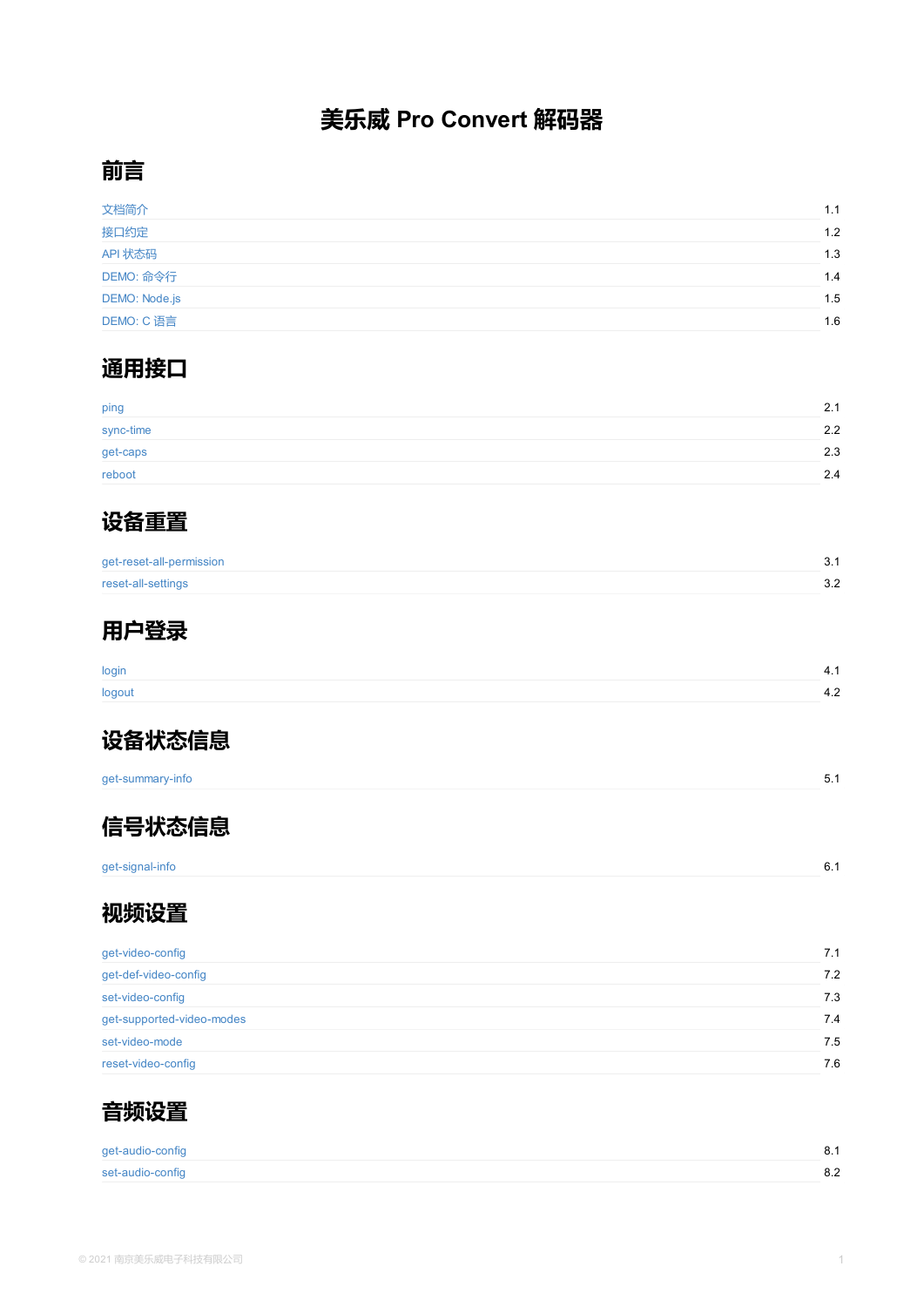| set-nai-conlig      |  |  |
|---------------------|--|--|
| get-ndi-sources     |  |  |
| get-playback-config |  |  |
| set-playback-config |  |  |
|                     |  |  |

## **[用户管理](#page-36-0)**

| get-users    |  |  |
|--------------|--|--|
| add-user     |  |  |
| del-user     |  |  |
| ch-password  |  |  |
| set-password |  |  |



| get-eth-status   |  |  |
|------------------|--|--|
| set-eth-config   |  |  |
| get-rndis-status |  |  |
| set-usb-config   |  |  |

# **[固件更新](#page-48-0)**

| get-update-state   |  |  |
|--------------------|--|--|
| upload-update-file |  |  |
| update             |  |  |



[get-report](#page-53-0) [export-rep](#page-54-0)ort



get-logs export-logs

[clear-logs](#page-57-0)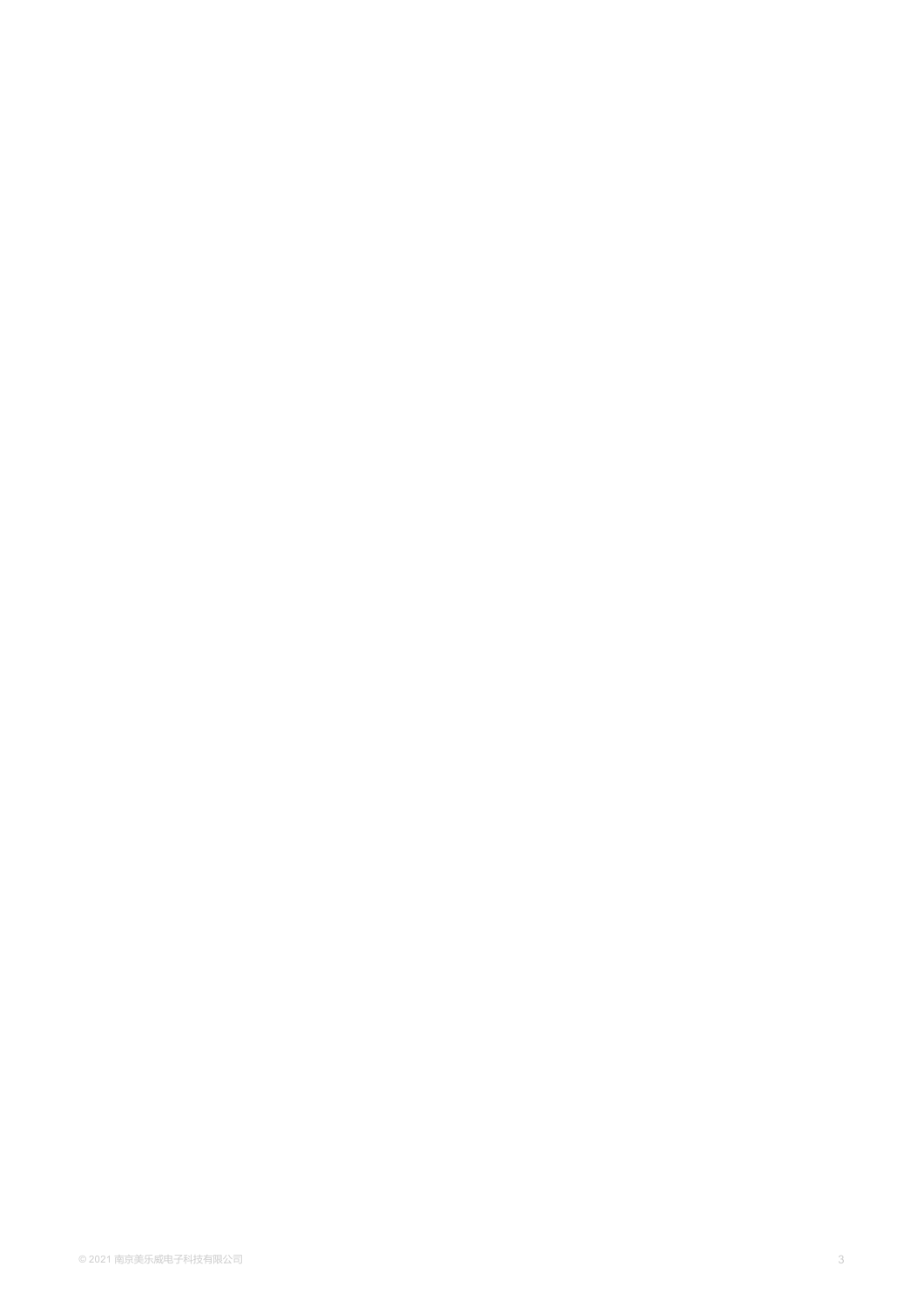# <span id="page-3-0"></span>**文档简介**

针对 Pro Convert, 我们开放了丰富的 API, 方便开发人员与设备交互, 如获取设备的基本信息(设备名称、固件版本等), 修改设备配置, 更新固件 等。这些 API 基于 HTTP 协议,是一种轻量级、无连接状态的接口,响应数据为 JSON 格式。通过本文档,您可以更详细地了解每个 API 的功能和请求 方式。

本文档中的 API 可适用于以下产品:

- Pro Convert AIO RX
- Pro Convert for NDI<sup>®</sup> to HDMI
- Pro Convert for NDI $^\text{\textregistered}$  to HDMI 4K
- Pro Convert H.26x to HDMI
- Pro Convert H.26x to HDMI 4K
- Pro Convert for NDI<sup>®</sup> to SDI
- Pro Convert H.26x to SDI

"NDI" 是 NewTek, Inc. 在美国和其他国家的注册商标。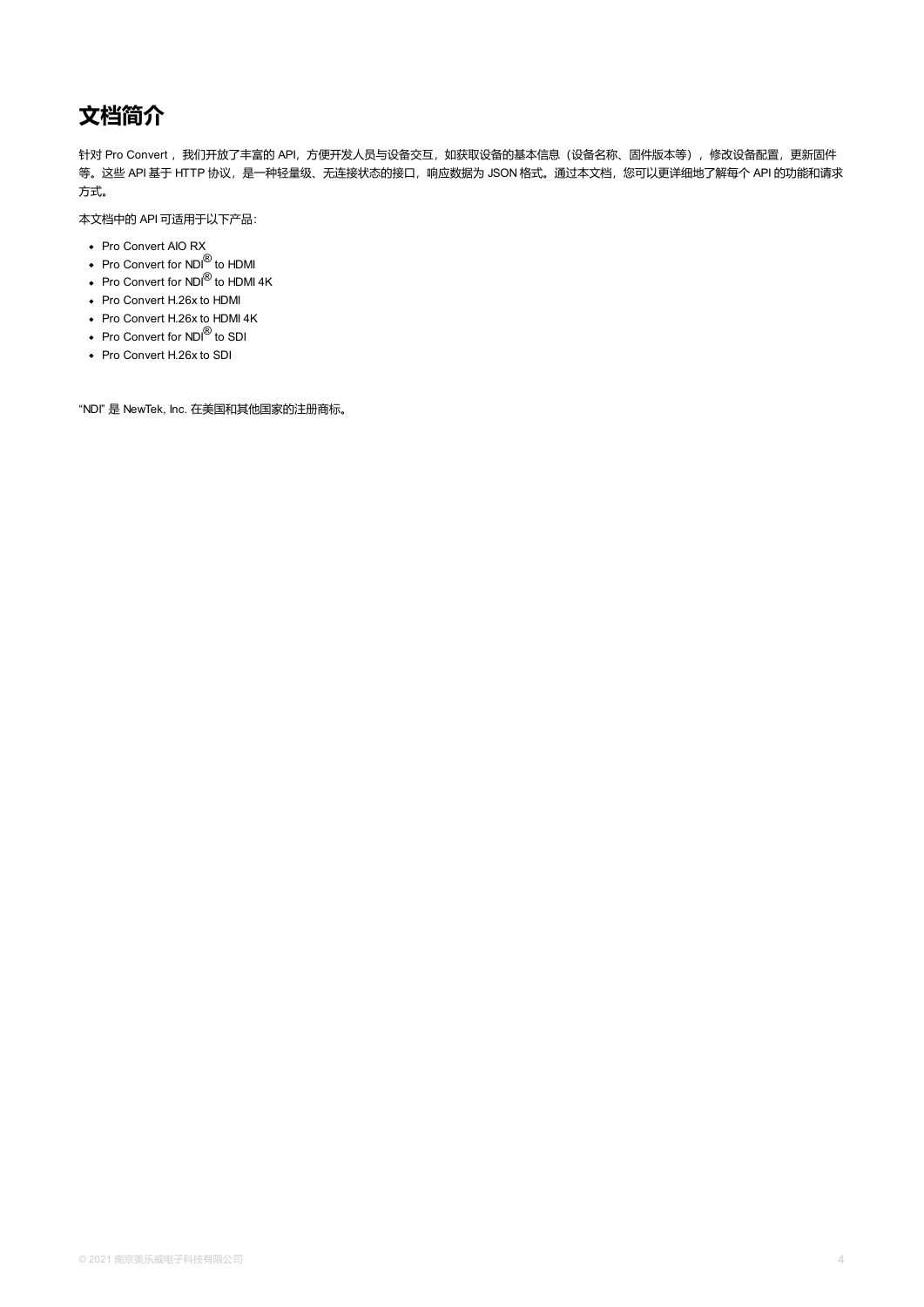```
enable: true,
 enable-web-control: true
 ...
}
```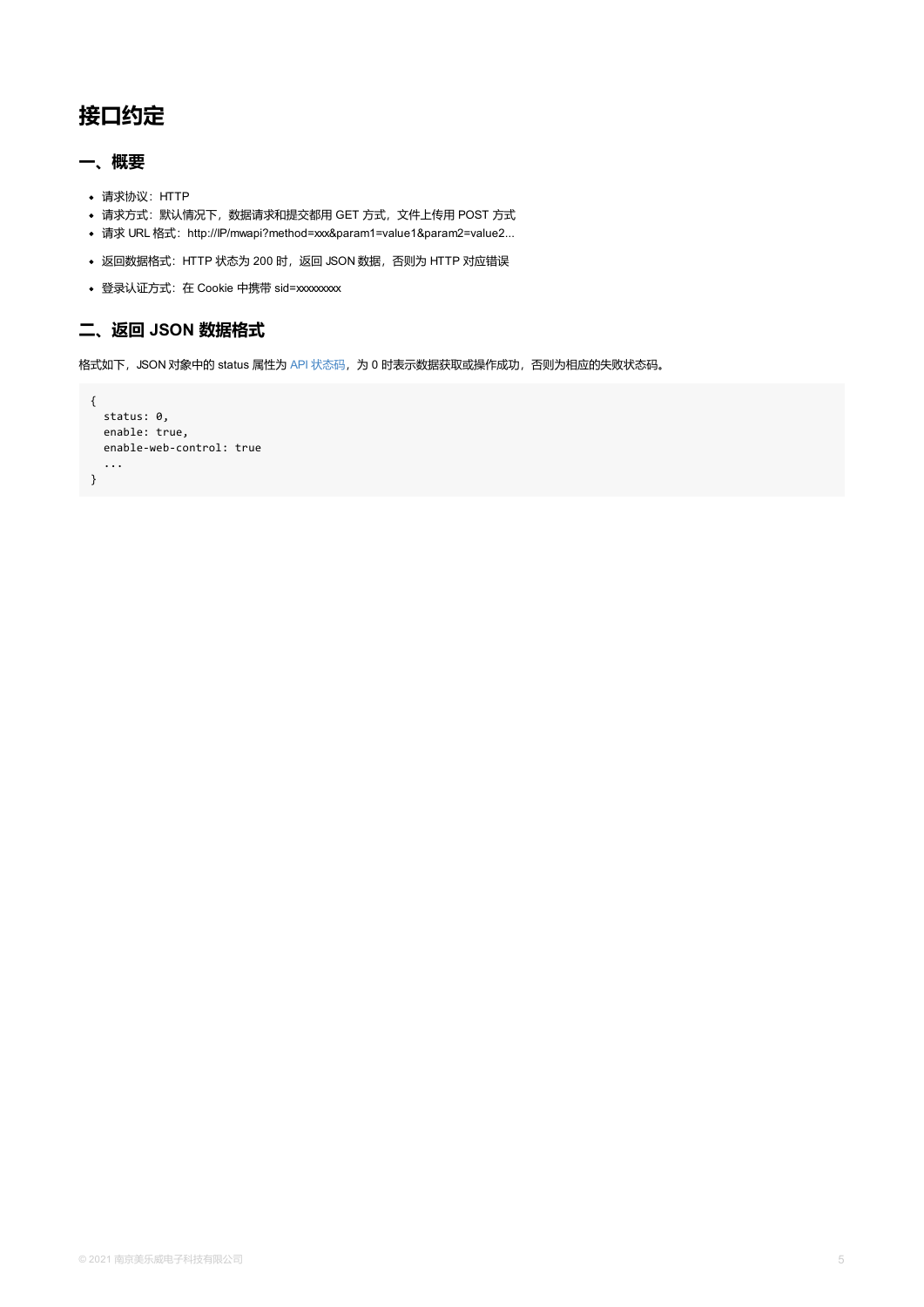## <span id="page-5-0"></span>**A P I 状 态 码**

{

}

0: MW\_STATUS\_SUCCESS**,** 1: MW\_STATUS\_PENDING, 2: MW\_STATUS\_TIMEOUT**,** 3: MW\_STATUS\_INTERRUPTED**,** 4: MW\_STATUS\_TRY\_AGAIN**,** 5: MW\_STATUS\_NOT\_IMPLEMENTED, 6: MW\_STATUS\_UNKNOWN\_ERROR**,** 7: MW\_STATUS\_INVALID\_ARG**,** 8: MW\_STATUS\_NO\_MEMORY**,** 9: MW\_STATUS\_UNSUPPORTED**,** 10: MW\_STATUS\_FILE\_BUSY, 11: MW\_STATUS\_DEVICE\_BUSY, 12: MW\_STATUS\_DEVICE\_LOST, 13: MW\_STATUS\_IO\_FAILED**,** 14: MW\_STATUS\_READ\_FAILED**,** 15: MW\_STATUS\_WRITE\_FAILED, 16: MW\_STATUS\_NOT\_EXIST, 17: MW\_STATUS\_TOO\_MANY**,** 18: MW\_STATUS\_TOO\_LARGE, 19: MW\_STATUS\_OVERFLOW**,** 20: MW\_STATUS\_UNDERFLOW, 21: MW\_STATUS\_FORMAT\_ERROR**,** 22: MW\_STATUS\_FILE\_EXISTS**,** 23: MW\_STATUS\_FILE\_TYPE\_ERROR**,** 24: MW\_STATUS\_DEVICE\_TYPE\_ERROR, 25: MW\_STATUS\_IS\_DIRECTORY, 26: MW\_STATUS\_READ\_ONLY**,** 27: MW\_STATUS\_RANGE\_ERROR**,** 28: MW\_STATUS\_BROKEN\_PIPE, 29: MW\_STATUS\_NO\_SPACE**,** 30: MW\_STATUS\_NOT\_DIRECTORY, 31: MW\_STATUS\_NOT\_PERMITTED, 32: MW\_STATUS\_BAD\_ADDRESS, 33: MW\_STATUS\_SEEK\_ERROR**,** 34: MW\_STATUS\_CROSS\_DEVICE\_LINK, 35: MW\_STATUS\_NOT\_INITIALIED, 36: MW\_STATUS\_AUTH\_FAILED, 37: MW\_STATUS\_NOT\_LOGGED\_IN**,** 38: MW\_STATUS\_WRONG\_STATE, 39: MW\_STATUS\_MISMATCH, 40: MW\_STATUS\_VERIFY\_FAILED, 41: MW\_STATUS\_CONSTRAINT\_VIOLATION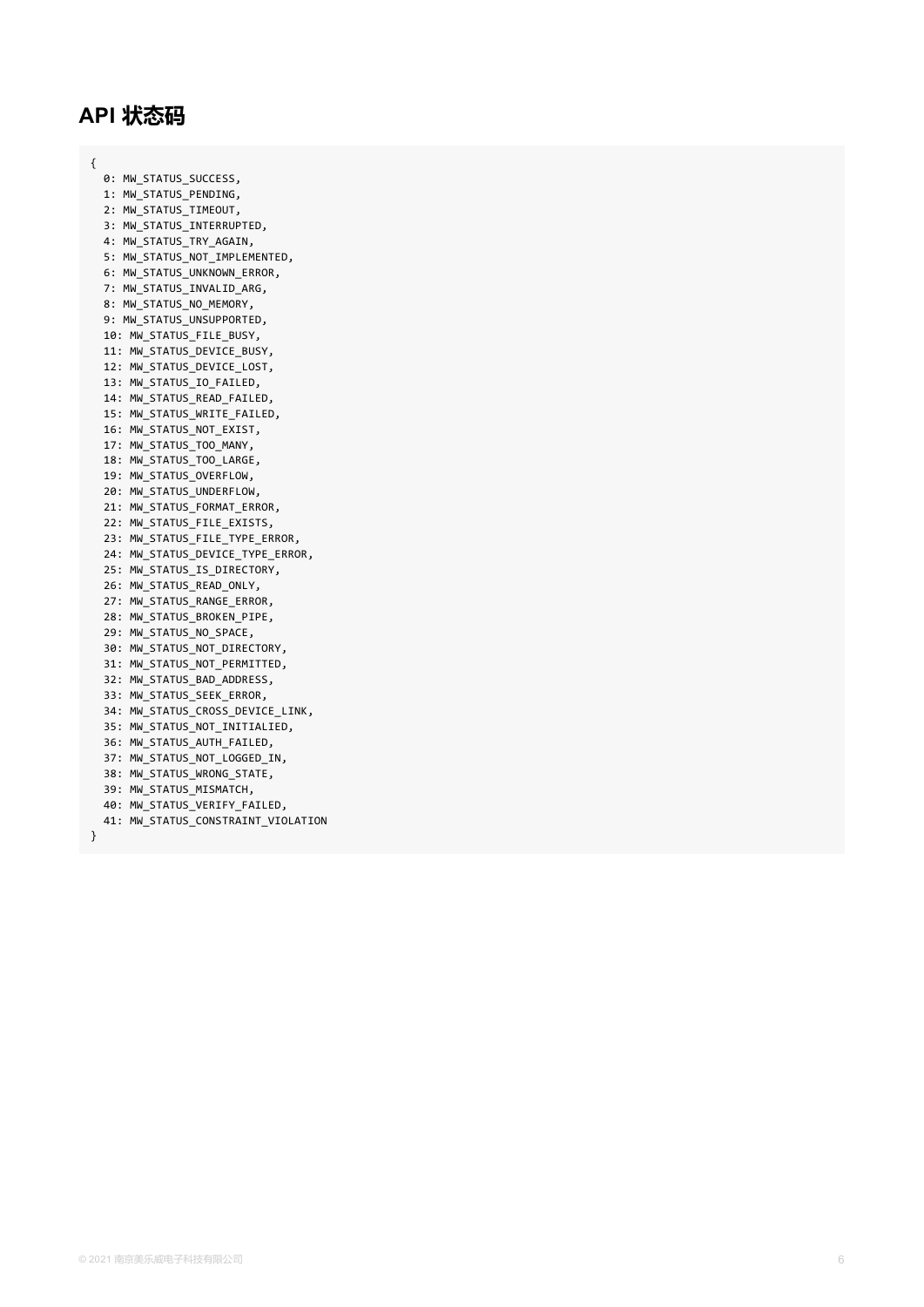## **DEMO: 命令行**

在不同操作系统中,可以安装 wget 和 curl 两个工具,安装后可以在命令行中通过 wget 或 curl 命令来调用 Pro Convert Decoder API。

不同操作系统中,下边示例的 cookie 文件存放位置不同,请根据实际情况修改。

#### **wget**

#### 1.登录并保存 cookies

wget --save-cookies=/var/tmp/sid.txt --keep-session-cookies "http://192.168.66.1/mwapi?method=login&id=Admin&pas s=e3afed0047b08059d0fada10f400c1e5" -q -O -

#### 2.获取用户列表

wget --load-cookies=/var/tmp/sid.txt --keep-session-cookies "http://192.168.66.1/mwapi?method=get-users" -q -O -

#### 3.新增用户

wget --load-cookies=/var/tmp/sid.txt --keep-session-cookies "http://192.168.66.1/mwapi?method=add-user&id=test&p ass=c4ca4238a0b923820dcc509a6f75849b" -q -O -

#### **curl**

#### 1.登录并保存 cookies

```
curl --cookie-jar /var/tmp/sid.txt "http://192.168.66.1/mwapi?method=login&id=Admin&pass=e3afed0047b08059d0fada1
0f400c1e5"
```
#### 2.获取用户列表

curl --cookie /var/tmp/sid.txt "http://192.168.66.1/mwapi?method=get-users"

#### 3.新增用户

curl --cookie /var/tmp/sid.txt "http://192.168.66.1/mwapi?method=add-user&id=test&pass=c4ca4238a0b923820dcc509a6 f75849b"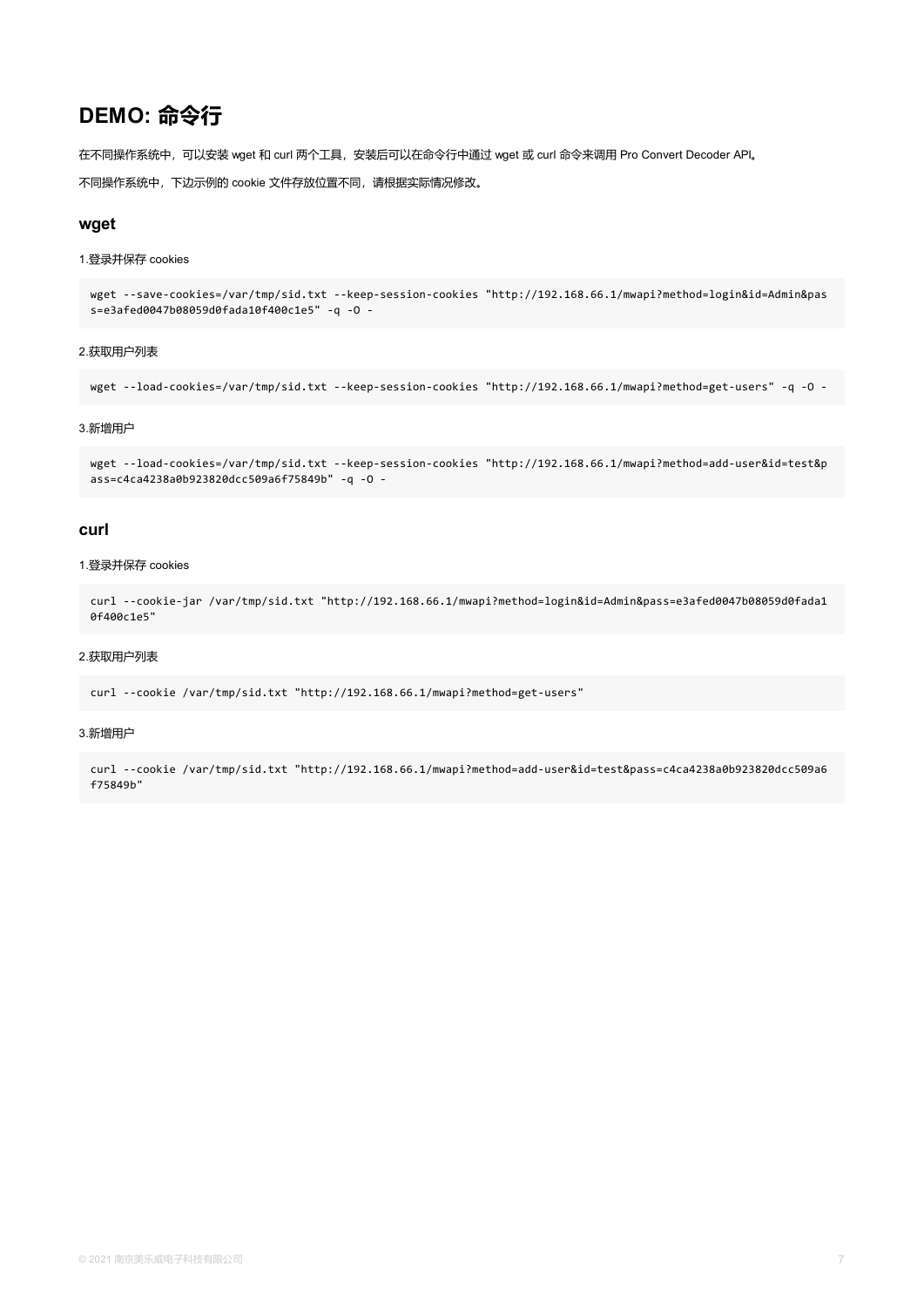### <span id="page-7-0"></span>**运行方式**

#### 1.在终端控制台进入 DEMO 目录

cd pro-convert-api-demo-nodejs

2.运行 get.js

node get

3.运行 upload.js

node upload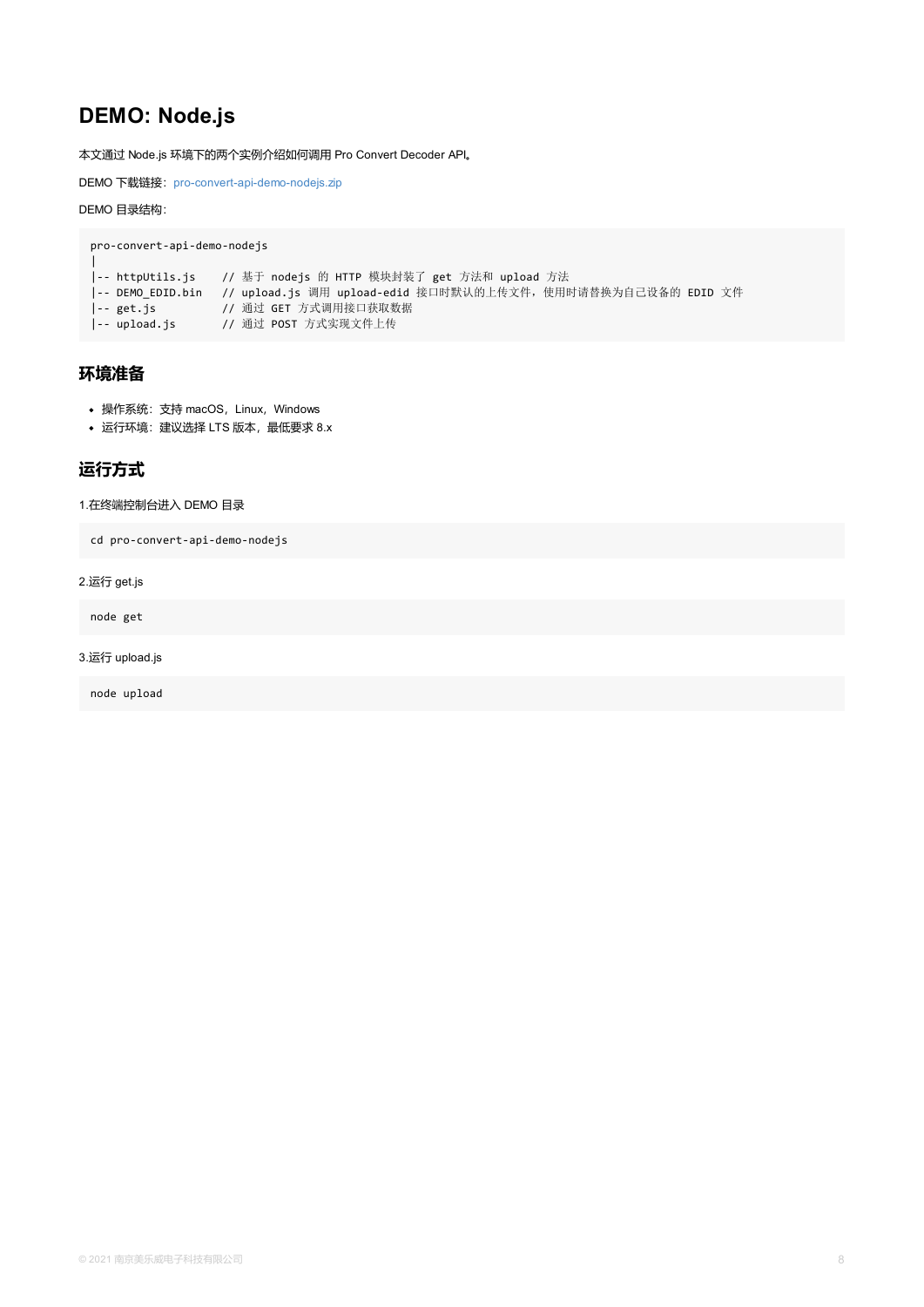```
cd pro-convert-api-demo-c/bin/linux
./pro_convert_curl <hostip:port>
```
输出结果

```
***** 1. login *****
login response data:
{
    "status": 0
}
***** 2. get caps *****
get caps response data:
{
    "status": 0,
    "max-input-width": 4096,
    "max-input-height": 2160,
    "max-output-width": 4096,
    "max-output-height": 2160,
    "has-input": true,
    "has-output": true,
    "has-loop-through": true,
    "has-fan": true,
    "has-input-edid": true,
    "has-output-edid": true,
    "has-sdcard": true,
    "has-ptz": true
}
***** 3. upload EDID *****
upload EDID response data:
{
    "status": 0,
    "data": "AP///////wA09wEAAQAAAAEaAQOAAAB4Au6Vo1RMmSYPUFT//4AxQEVAYUBxQIGA0QDhwAEACOg
AGHE4LUBYLEUAUB10AAAeAAAA/QAPlg+HPAAAAAAAAAAAAAAAA/ABNQUdFV0VMTAogICAgAWYCA1HxV2EQHwQTBRQ
/BxUHUD0GwFcGAF9/AWd/AINPAADiAA9uAwwAEAC4eCEQgAECAwRn2F3EAXiAA+MPAeABHYAYcRwWIFgsJQBAhGM
AAB4AAAAAAAAAAAAAzw=="
}
```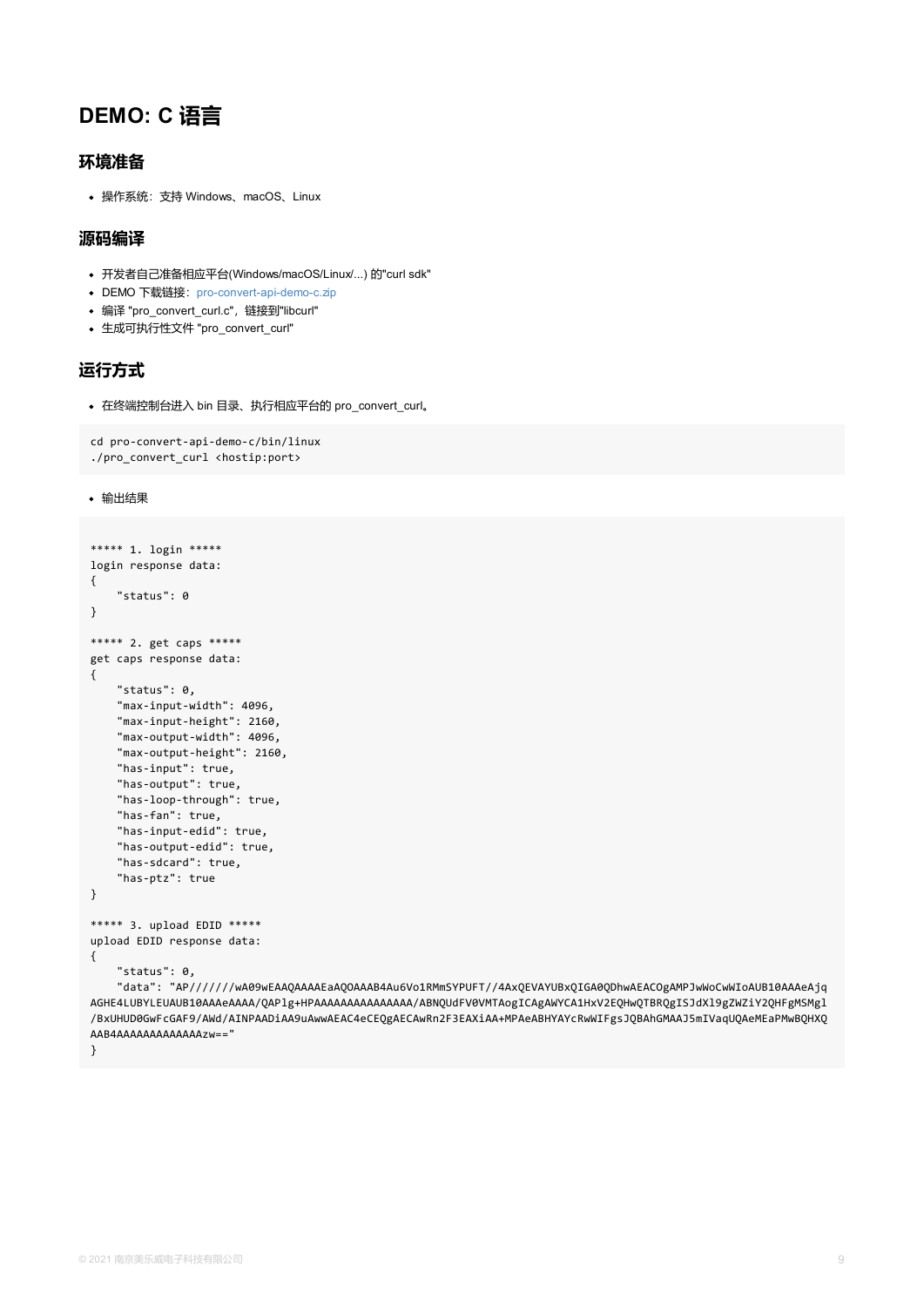```
"status": 0
}
```

| 属性 | 说明                             |
|----|--------------------------------|
|    | 设备可以访问。返回其它值请参考 API 状态码。<br>0: |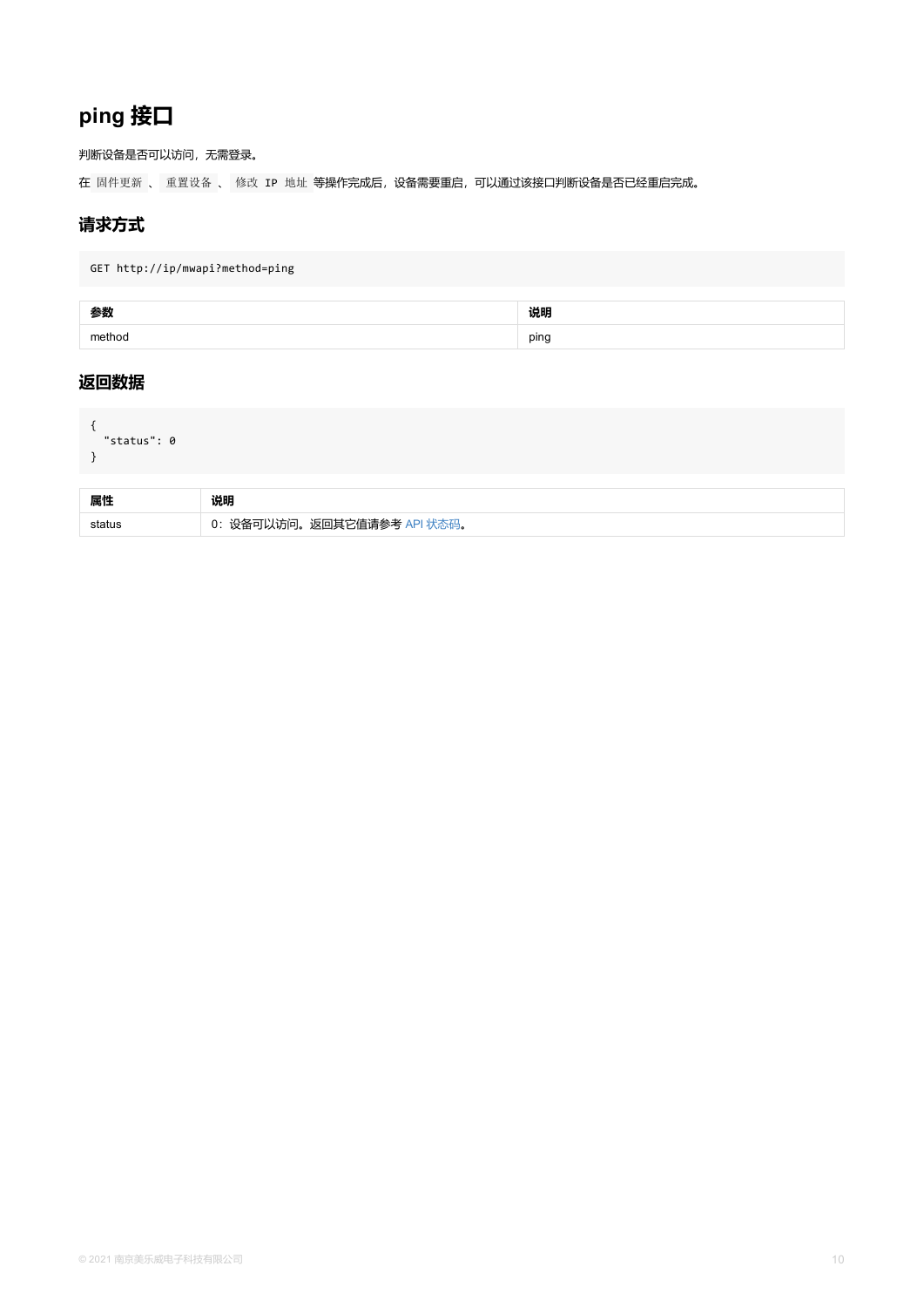```
{
  "status": 0
}
```

| 属性 | 说明                                      |
|----|-----------------------------------------|
|    | 返回状态。0: 系统时间同步成功,<br>,返回其它值请参考 API 状态码。 |

## **接口示例**

http://192.168.66.1/mwapi?method=sync-time&date=03%2F19%2F2019&time=07:02:26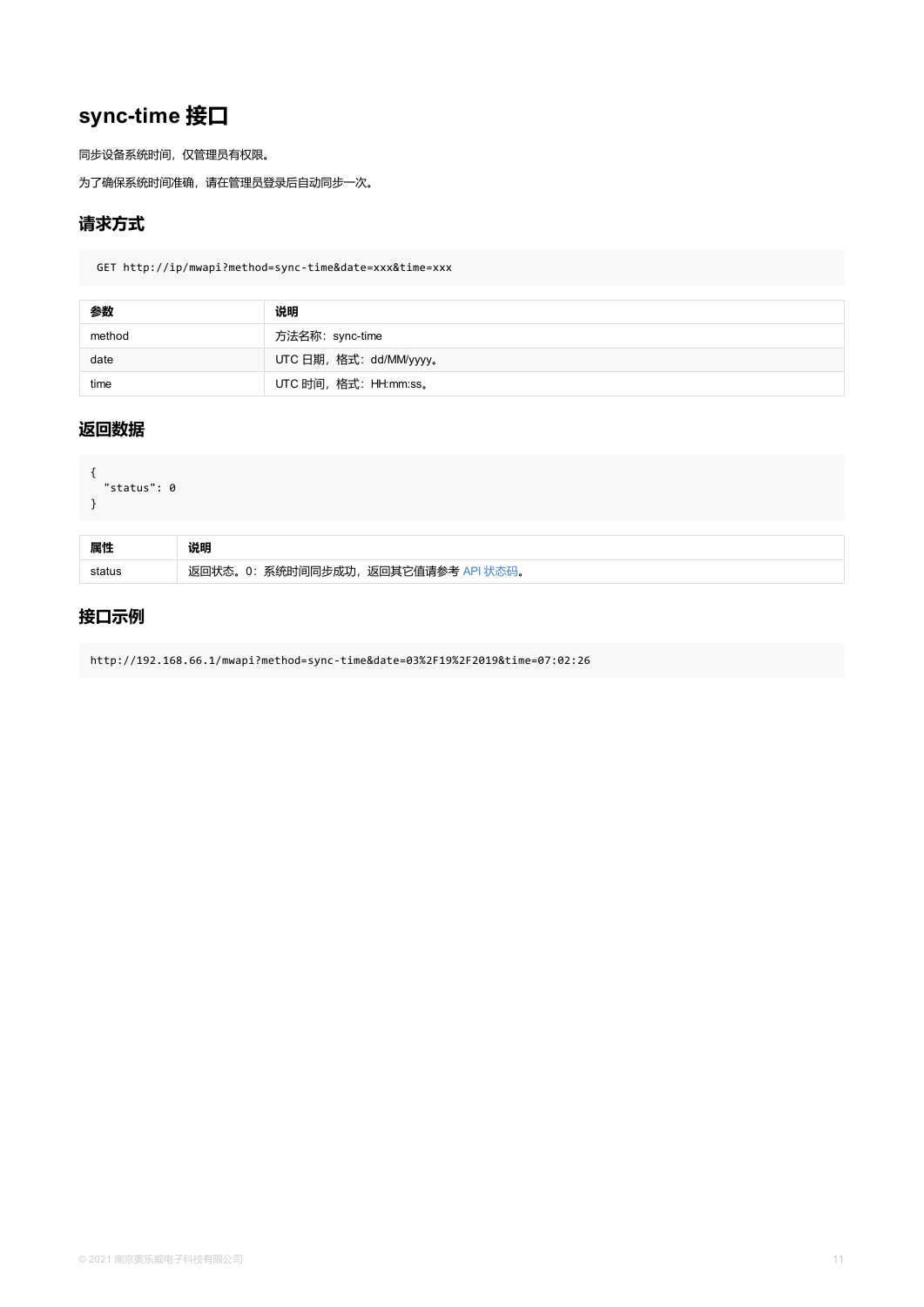```
"max-input-height": 1080,
  "max-output-width": 4096,
  "max-output-height": 2160,
  "has-input": false,
  "has-output": true,
  "has-loop-through": false,
  "has-fan": false,
  "has-input-edid": false,
  "has-output-edid": true,
 "has-sdcard": true,
  "has-ptz": false,
  "has-ndi": true,
  "has-alpha-disp-mode": true
}
```

| 属性                  | 说明                                   |
|---------------------|--------------------------------------|
| status              | 0: 数据获取成功。返回其它值请参考 API 状态码。          |
| max-input-width     | 显示输入信号水平方向的总像素数。                     |
| max-input-height    | 显示输入信号垂直方向的总行数。                      |
| max-output-width    | 设备输出信号水平方向的总像素数。                     |
| max-output-height   | 显示输出信号垂直方向的总行数。                      |
| has-input           | 设备是否有输入接口,有效值: true/false。           |
| has-output          | 设备是否有输出接口, 有效值: true/false。          |
| has-loop-through    | 设备是否支持环出, 有效值: true/false。           |
| has-fan             | 设备是否有风扇,有效值: true/false。             |
| has-sdcard          | 设备是否支持 SD 卡功能, 有效值: true/false。      |
| has-ptz             | 设备是否支持 PTZ 功能, 有效值: true/false。      |
| has-input-edid      | 设备是否支持输入端口 EDID, 有效值: true/false。    |
| has-output-edid     | 设备是否支持输出端口 EDID, 有效值: true/false。    |
| has-ndi             | 设备数据源是否支持 NDI 源,有效值: true/false。     |
| has-alpha-disp-mode | 设备视频处理是否支持 Alpha 通道,有效值: true/false。 |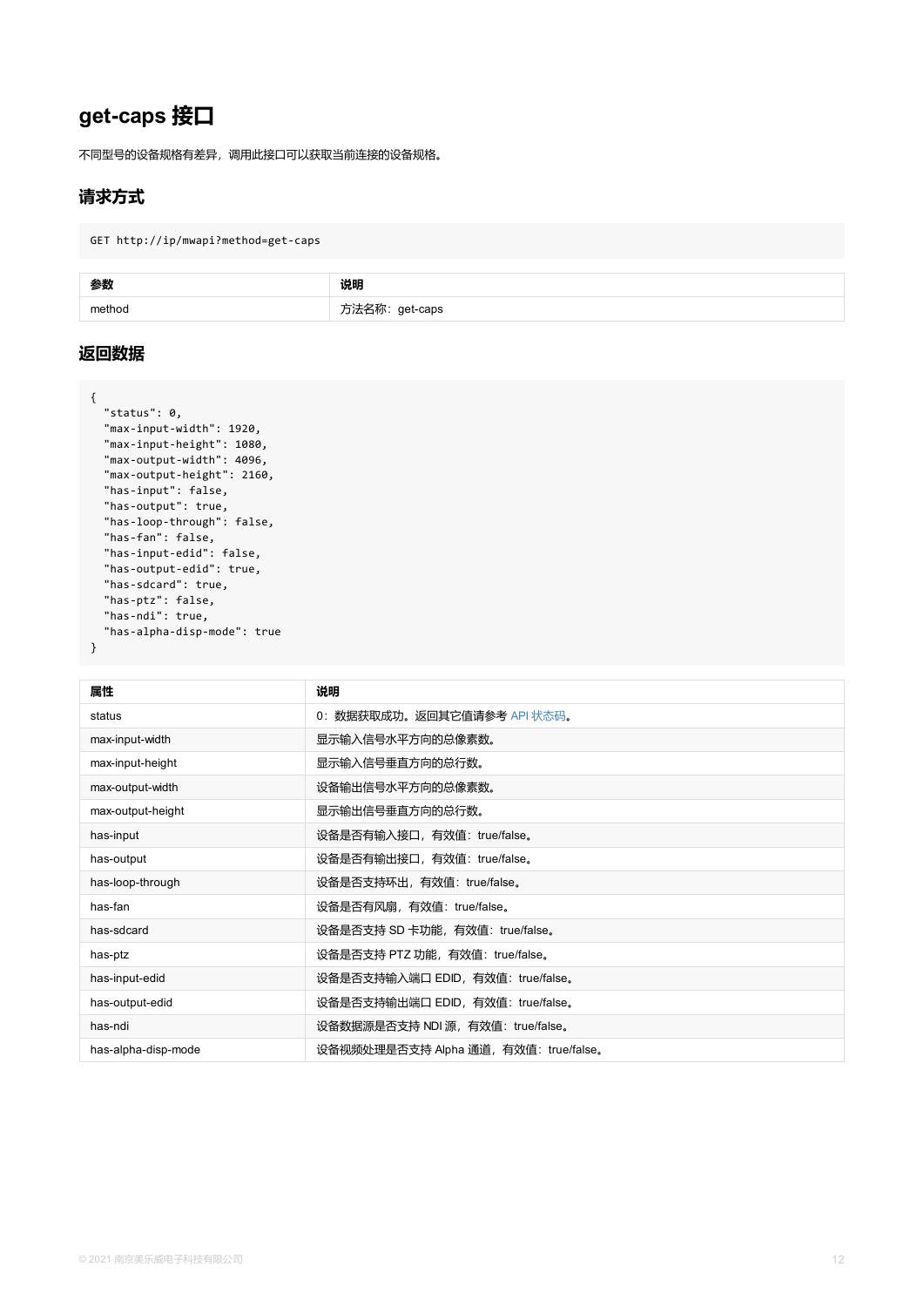```
"status": 0
}
```

| 属性 | 说明                                  |
|----|-------------------------------------|
|    | 0: 操作成功, 设备进入重启状态。返回其它值请参考 API 状态码。 |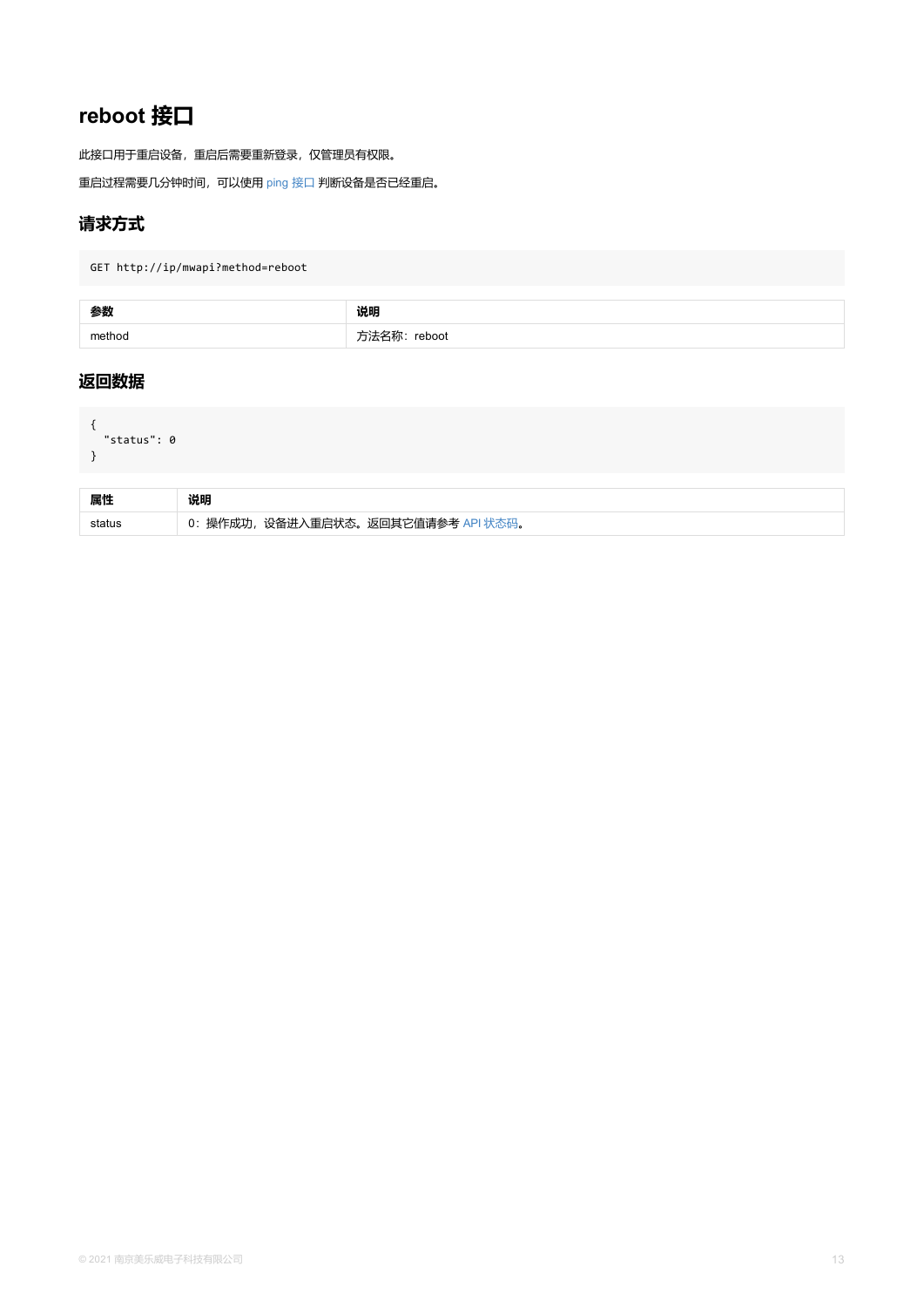```
{
"status": 0,
"reset-all-enabled": true
}
```

| 属性                | 说明                                |
|-------------------|-----------------------------------|
| status            | 返回状态。0: 数据获取成功, 返回其它值请参考 API 状态码。 |
| reset-all-enabled | 是否支持重置功能,有效值: true/false。         |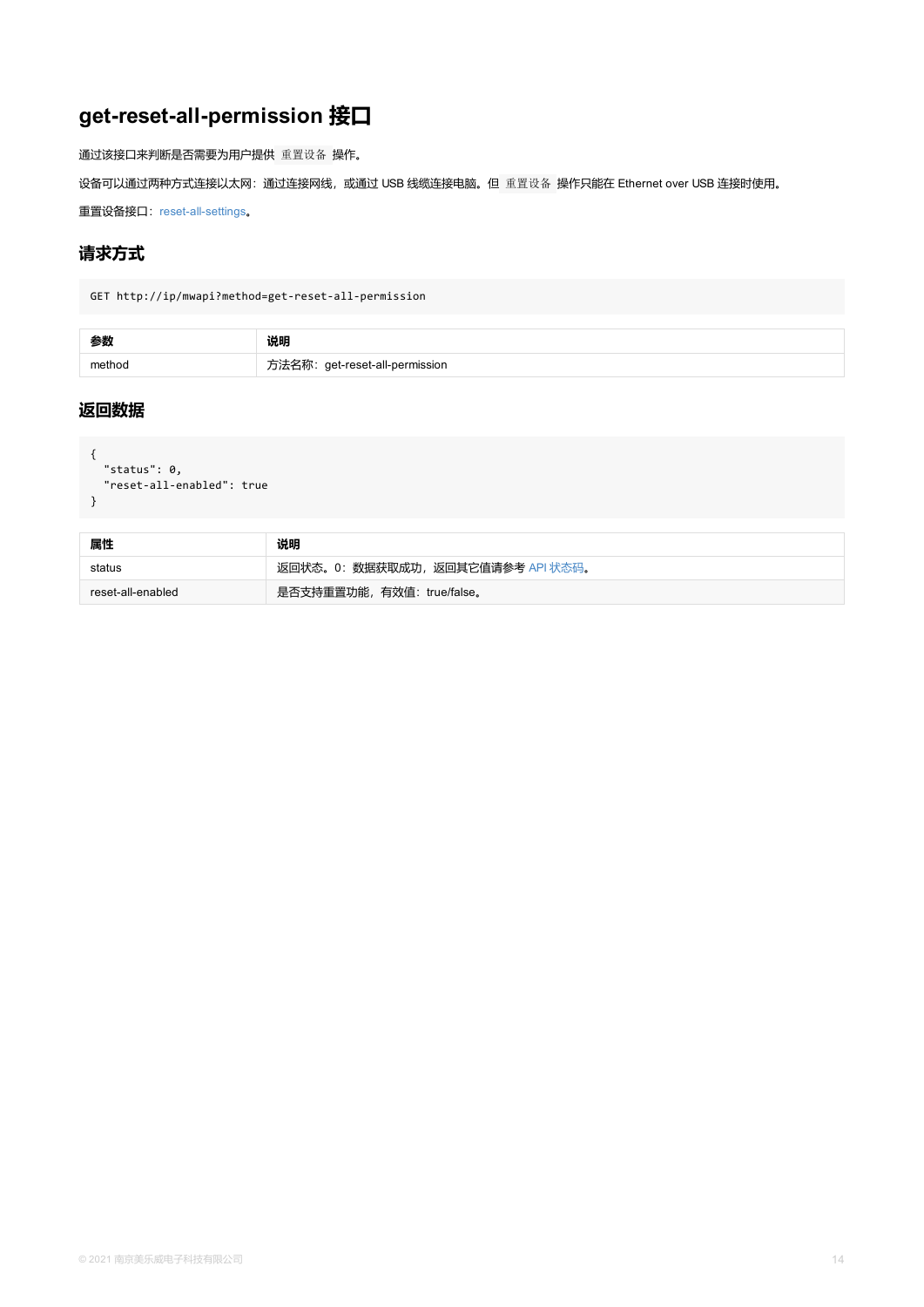```
{
status: 0,
 ip-addr: "192.168.66.1",
 estimated-duration: 120
}
```

| 属性                 | 说明                              |
|--------------------|---------------------------------|
| status             | 返回状态。0:数据获取成功,返回其它值请参考 API 状态码。 |
| ip-addr            | 设备访问 IP 地址 (重置后访问 IP 可能会改变) 。   |
| estimated-duration | 预计等待时间, 以秒为单位。                  |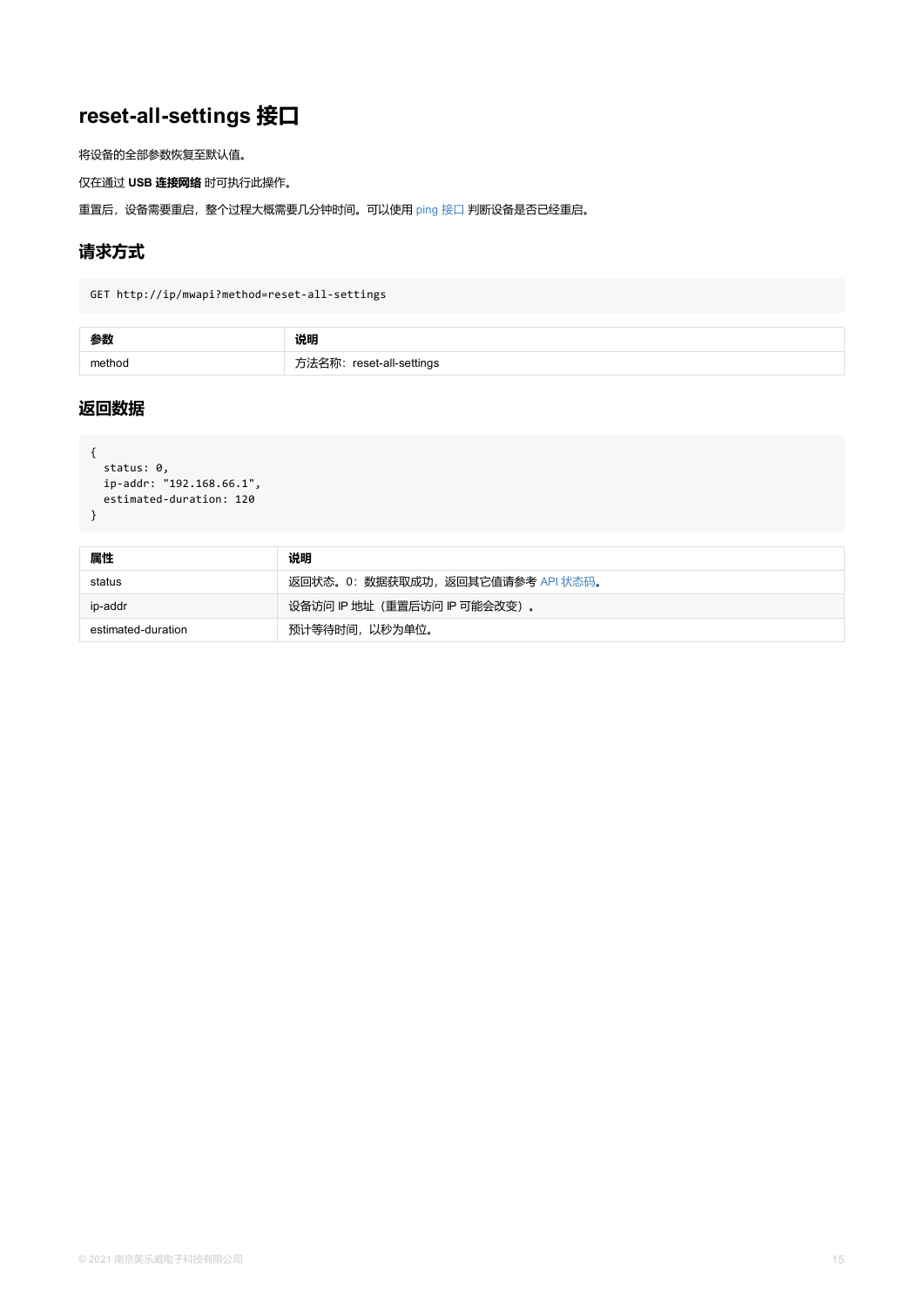```
{
  "status": 0
}
```

| 属性 | 说明                                            |
|----|-----------------------------------------------|
|    | 返回状态。0: 登录成功, 36: 用户名或密码错误, 返回其它值请参考 API 状态码。 |

### **接口示例**

http://192.168.66.1/mwapi?method=login&id=Admin&pass=e3afed0047b08059d0fada10f400c1e5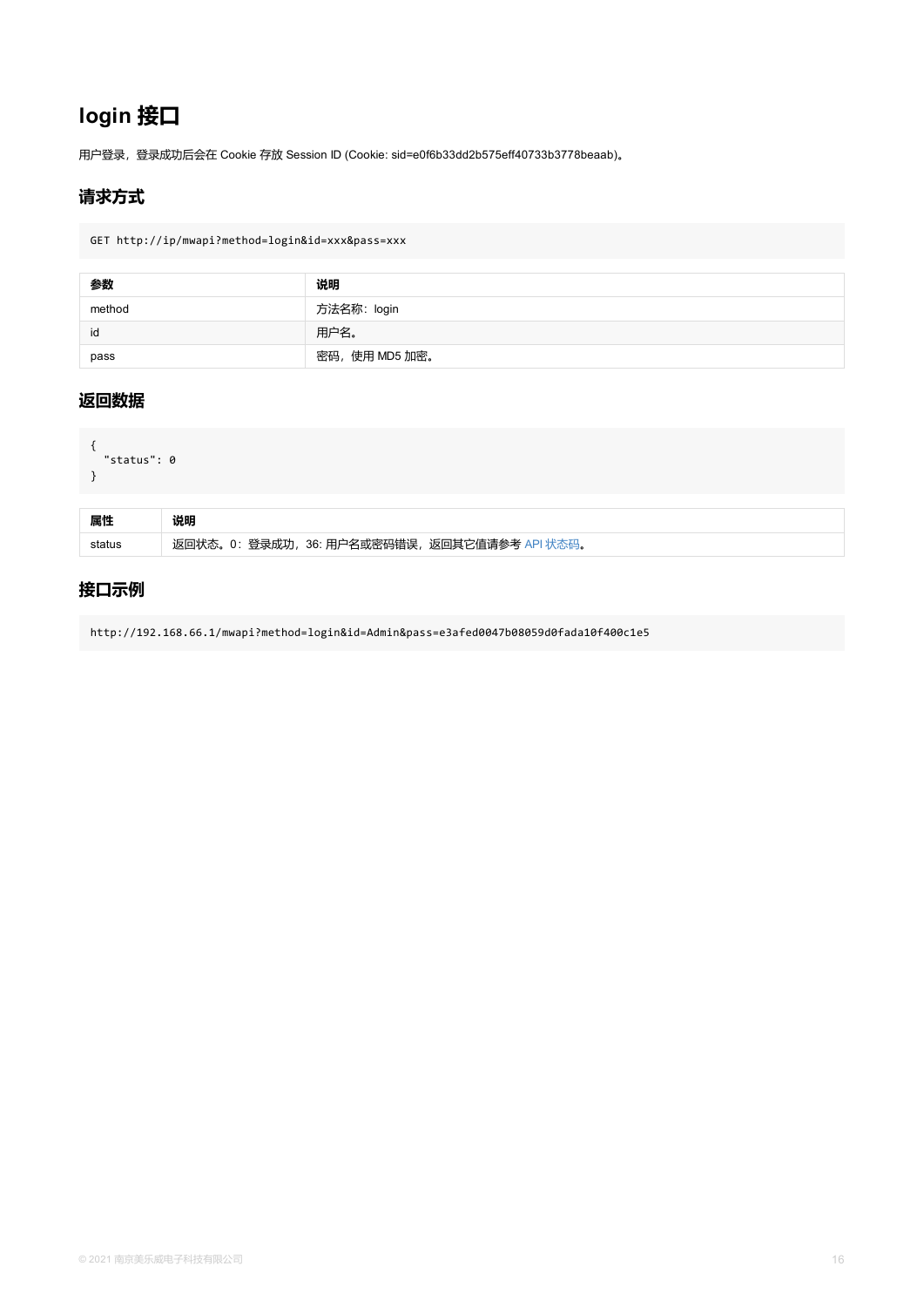<span id="page-16-0"></span>

| 属性 |                                   |
|----|-----------------------------------|
|    | 返回状态。0: 退出登录成功, 返回其它值请参考 API 状态码。 |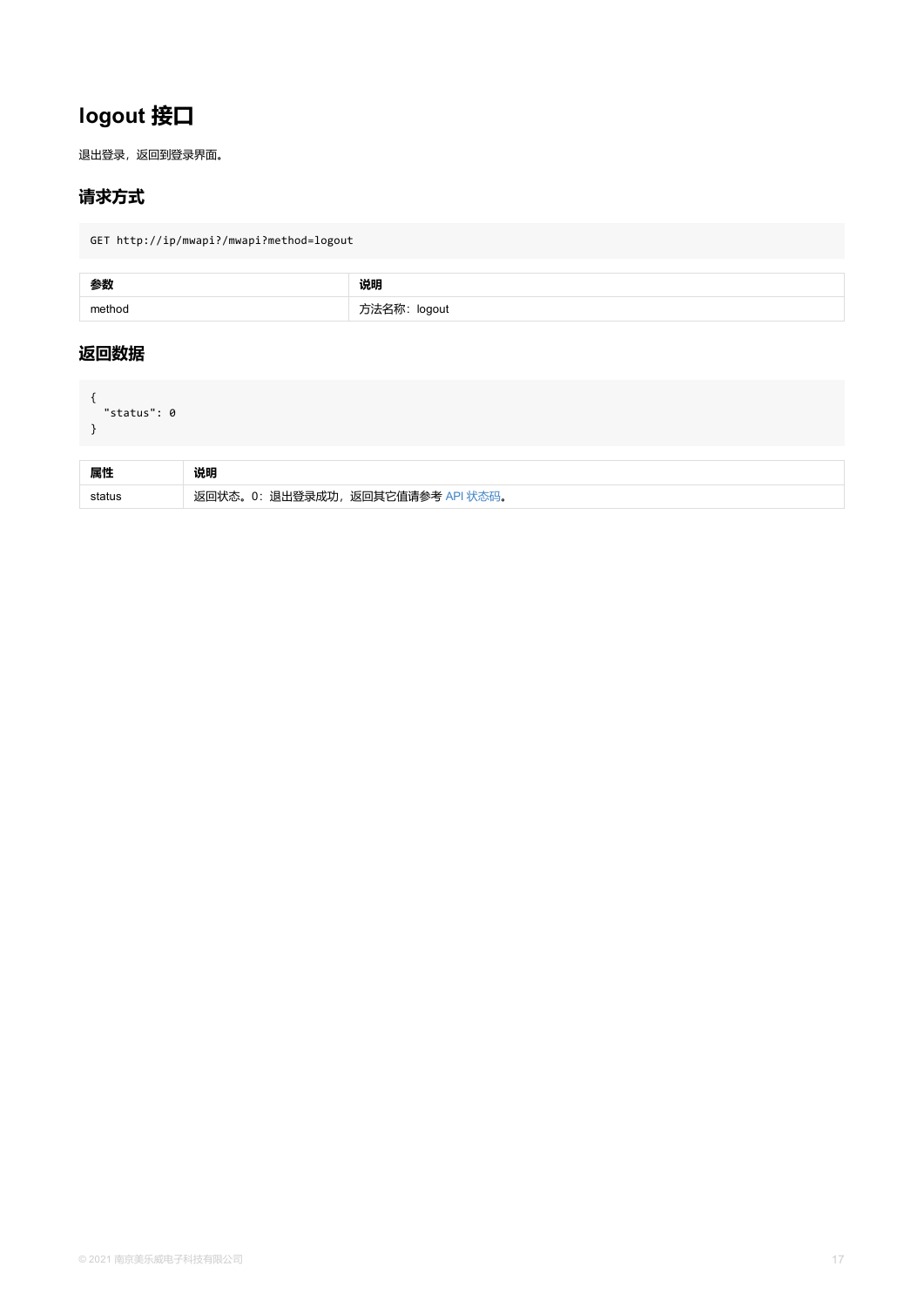```
"status": 0,
  "device": {...},
  "ethernet": {...},
  "rndis": {...},
  "ndi": {...}
}
```
#### **1. 返回状态**

"status": 0

| 属性 |                                   |
|----|-----------------------------------|
|    | 返回状态。0: 数据获取成功, 返回其它值请参考 API 状态码。 |

#### **2. 设备基本信息 (device {...})**

```
"device": {
  "name": "Pro Convert",
  "model": "NDI to HDMI",
  "serial-no": "101",
  "hw-revision": "A",
  "fw-version": "1.1.157",
  "up-to-date": true,
  "output-state": "connected",
  "cpu-usage": 60.00,
  "memory-usage": 37.46,
  "core-temp": 69.23,
  "board-id": 0,
  "up-time": 19972,
  "sd-size": 0
}
```

| 属性           | 说明                                          |
|--------------|---------------------------------------------|
| name         | 产品族名称。                                      |
| model        | 产品型号, 如 NDI to HDMI。                        |
| serial-no    | 设备序列号。                                      |
| hw-revision  | 硬件版本号,有效值: A~Z。                             |
| fw-version   | 当前设备固件版本号。                                  |
| up-to-date   | 当前设备固件版本是否最新。是则显示 true, 否则显示 false。         |
| output-state | 输出信号状态,有效值: unconnected、unsupported、active。 |
| cpu-usage    | CPU 使用率。                                    |
| memory-usage | 内存使用率。                                      |
|              |                                             |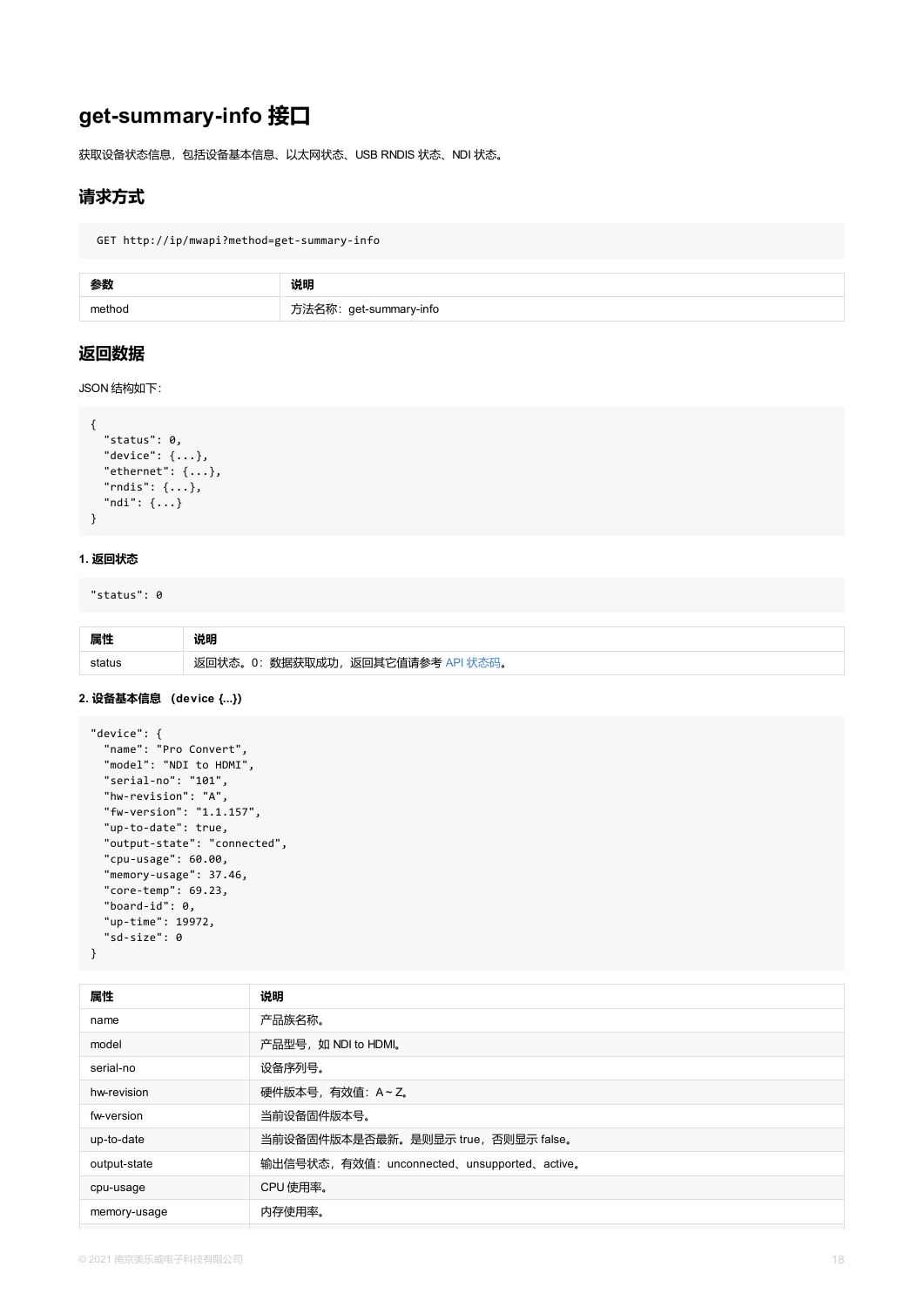| core-temp | 当前设备芯片的温度 (℃)。     |
|-----------|--------------------|
| board-id  | 拨码开关编号,有效值: 0 ~ F。 |
| up-time   | 距离设备上次启动的时长 (s)。   |
| sd-size   | SD 卡容量 (MB)。       |

#### **3. 以太网状态信息 (ethernet {...})**

```
"ethernet": {
  "state": "disconnected",
  "mac-addr": "70:B3:D5:75:D2:41",
  "ip-addr": "0.0.0.0",
  "ip-mask": "0.0.0.0",
  "gw-addr": "0.0.0.0",
  "dns-addr": "0.0.0.0",
  "tx-speed-kbps": 0,
  "rx-speed-kbps": 0
}
```

| 属性            | 说明                                                                 |
|---------------|--------------------------------------------------------------------|
| state         | 以太网连接状态, 有效值: down、disconnected、10m、100m、1000m、2500m、5000m、10000m。 |
| mac-addr      | MAC 地址。                                                            |
| ip-addr       | 以太网 IP 地址。                                                         |
| ip-mask       | 子网掩码地址。                                                            |
| gw-addr       | 网关地址。                                                              |
| dns-addr      | DNS 服务器地址。                                                         |
| tx-speed-kbps | 以太网发送速度 (Kbps)。                                                    |
| rx-speed-kbps | 以太网接收速度 (Kbps)。                                                    |

#### **4. USB RNDIS 状态信息 (rndis {...})**

```
"rndis": {
 "state": "high-speed",
  "ip-addr": "192.168.66.1",
 "tx-speed-kbps": 0,
  "rx-speed-kbps": 0
}
```

| 属性            | 说明                                                                               |
|---------------|----------------------------------------------------------------------------------|
| state         | USB 连接状态,有效值: disconnected、full-speed、high-speed、super-speed-5g、super-speed-10g。 |
| ip-addr       | USB RNDIS 地址。                                                                    |
| tx-speed-kbps | 通过 USB RNDIS 发送数据速率 (Kbps)。                                                      |
| rx-speed-kbps | 通过 USB RNDIS 接收数据速度 (Kbps)。                                                      |

#### **5. NDI 状态信息 (ndi {...})**

```
"ndi": {
 "name": "#00 (B401180706020)",
```

```
"connected": true,
"tally-preview": false,
"tally-program": false,
"audio-drop-frames": 0,
"video-drop-frames": 0,
"video-bit-rate": 0,
"audio-bit-rate": 0,
"video-width": 0,
"video-height": 0,
"video-scan": "progressive",
"video-field-rate": 0.00,
"audio-num-channels": 0,
"audio-sample-rate": 0,
"audio-bit-count": 16,
"audio-jitter": 26,
```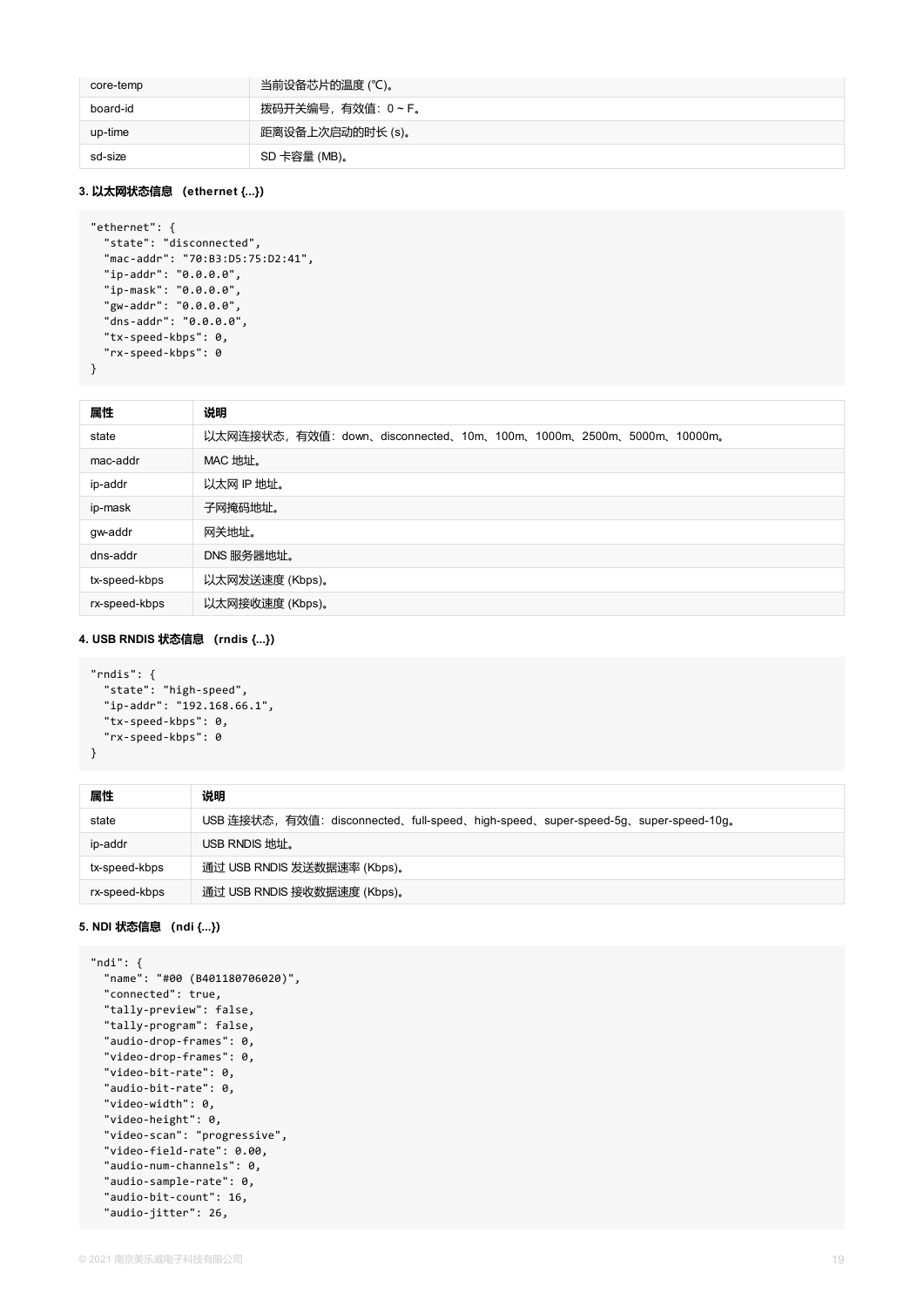| 属性                 | 说明                                   |
|--------------------|--------------------------------------|
| name               | 视频源名称。                               |
| connected          | NDI 连接状态, 连接则显示 true, 否则显示 false。    |
| tally-preview      | 预览状态, 预览中则显示 true, 否则显示 false。       |
| tally-program      | 播出状态, 播出中则显示 true, 否则显示 false。       |
| audio-drop-frames  | 前一秒音频丢帧数。                            |
| audio-bit-rate     | 前一秒的音频编码速率 (Kbps)。                   |
| audio-num-channels | 音频通道总数。                              |
| audio-sample-rate  | 音频采样率, 包括 32000、44100 等。             |
| audio-bit-count    | 音频比特率, 包括 16、20、24 等。                |
| video-drop-frames  | 前一秒的视频丢帧数。                           |
| video-bit-rate     | 前一秒的视频编码速率 (Kbps)。                   |
| video-width        | 视频宽度, 总像素数。                          |
| video-height       | 视频高度, 总像素数。                          |
| video-scan         | 扫描方式: progressive、interlaced、psf。    |
| video-field-rate   | 场率,包括 24、25、29.97、30、48、50、59.94、60。 |
| audio-jitter       | 音频抖动。                                |
| video-jitter       | 视频抖动。                                |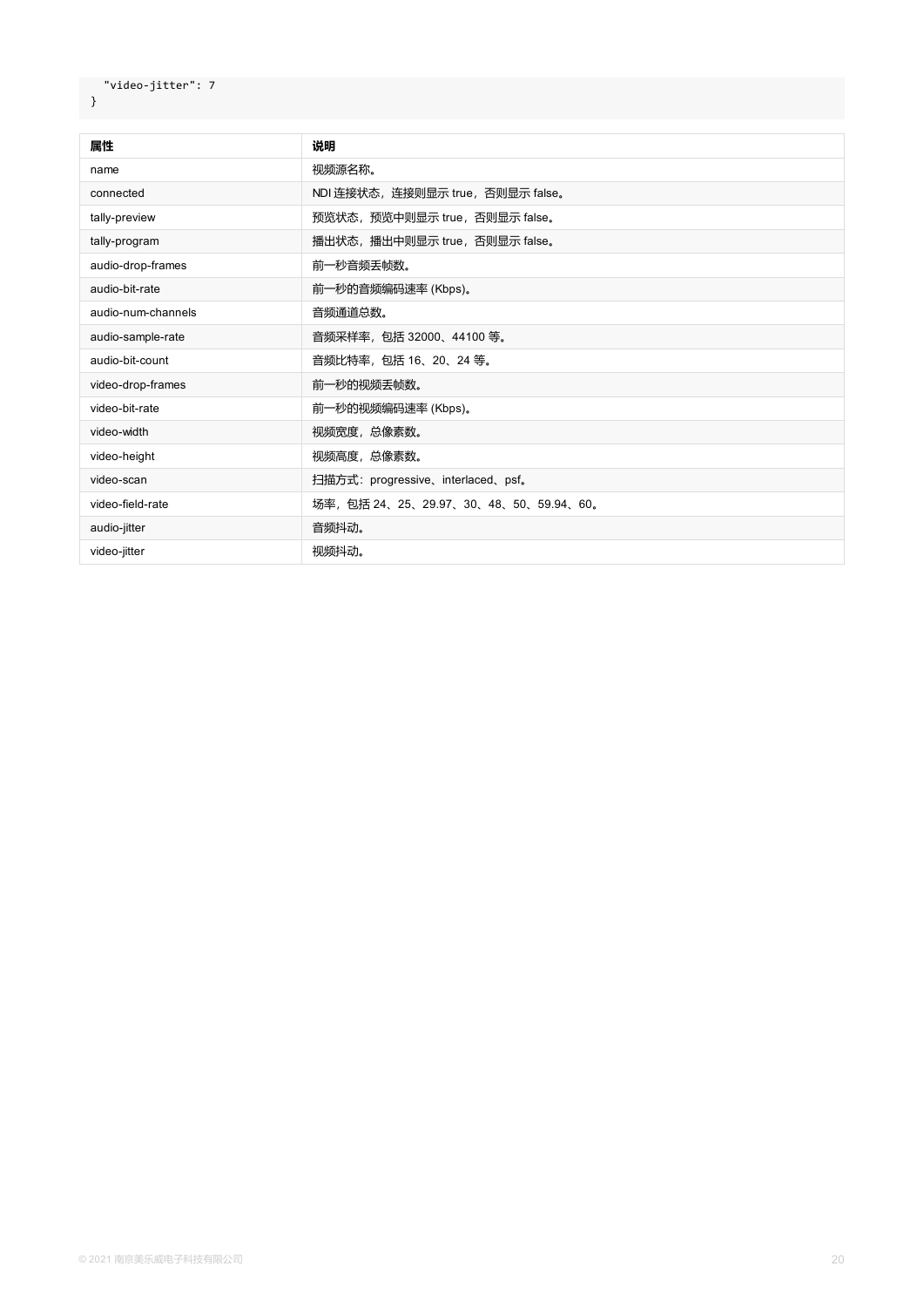```
"status": 0,
  "signal-info-types": ["video-info"、"audio-info"、"hdmi-info"、"sdi-info"、"info-frames
性一一对应
  "video-info": \{ \ldots \},
  "audio-info": \{ \ldots \},
  "hdmi-info": \{\ldots\},
  "sdi-info": {...},
  "info-frames": {...}
}
```
#### **返回状态**

"status": 0

| 属性     | 说明                                |
|--------|-----------------------------------|
| status | 返回状态。0: 数据获取成功, 返回其它值请参考 API 状态码。 |

#### **信号类型**

```
"signal-info-types": [
 "video-info", // 视频信号状态
 "audio-info", // 音频信号状态
 "hdmi-info", // HDMI 信号状态
 "sdi-info", // SDI 信号状态
 "info-frames" // 信息帧
\mathbf{I}
```
**视频信号状态 (video-info:{...})**

```
"video-info": {
  "codec": "uncompressed",
  "width": 1920,
  "height": 1080,
  "scan": "progressive",
  "field-rate": 60.00,
  "color-depth": 8,
  "color-format": "rgb",
  "aspect-ratio": "16:9",
  "sampling": "4:4:4",
  "quant-range": "full",
  "sat-range": "full",
  "frame-struct": "2d"
}
```

| - -<br>,,,, | . |
|-------------|---|
|             |   |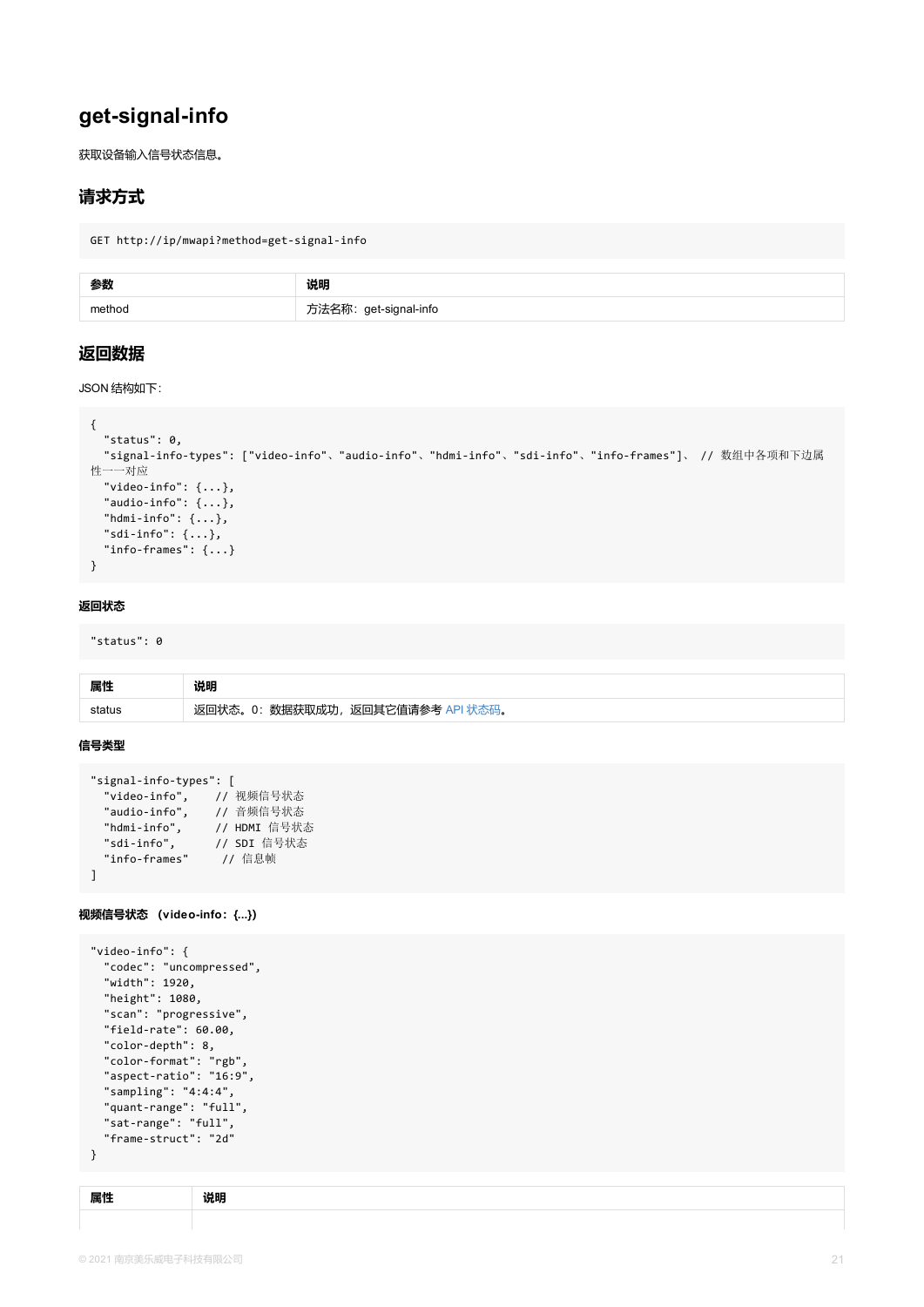| codec        | 编码类型,包括 uncompressed、dsc、mpeg2 等。                                             |
|--------------|-------------------------------------------------------------------------------|
| width        | 视频宽度,像素数。                                                                     |
| height       | 视频高度,像素数。                                                                     |
| scan         | 扫描方式,有效值: progressive、interlaced、psf。                                         |
| field-rate   | 场率,包括 24、25、29.97、30、48、50、59.94、60。                                          |
| color-depth  | 色深,包括 8、10、12。                                                                |
| color-format | 色彩空间, 有效值: rgb、bt.601、bt.709、bt.2020。                                         |
| aspect-ratio | 显示宽高比, 包括 16:9、4:3 等。                                                         |
| sampling     | 采样方式, 包括 4:2:0、4:2:2、4:4:4、4:4:4:4。                                           |
| quant-range  | 量化范围,有效值: limited、full。                                                       |
| sat-range    | 饱和范围,有效值: limited、extended、full。                                              |
| frame-struct | 帧结构,有效值:2d、3d-left-right、3d-top-bottom、3d-left-right-half、3d-top-bottom-half。 |

#### **音频信号状态 (audio-info:{...})**

```
"audio-info": {
 "codec": "lpcm",
 "num-channels": 2,
 "sample-rate": 48000,
 "bit-count": 16
}
```

| 属性           | 说明                      |
|--------------|-------------------------|
| codec        | 编码方式,包括 lpcm、ac3、aac 等。 |
| num-channels | 通道数,包括 1、2、 16。         |
| sample-rate  | 采样率, 包括 32000、44100 等。  |
| bit-count    | 比特率,包括16、20、24 等。       |

### **HDMI 信号状态 (hdmi-info:{...})**

```
"hdmi-info": {
 "mode": "dvi",
 "vic": 0,
 "scramble": false,
  "clock-ratio": 1,
 "hdcp": "none",
 "repeat-count": 0,
 "it-content": false,
 "timing-mode-line": "148.50 1920 2008 2052 2200 1080 1084 1089 1125 +hsync +vsync"
}
```

| 属性               | 说明                                                                                                                                                                                                                                                                                 |
|------------------|------------------------------------------------------------------------------------------------------------------------------------------------------------------------------------------------------------------------------------------------------------------------------------|
| mode             | 模式,包括 hdmi、dvi。                                                                                                                                                                                                                                                                    |
| vic              | 视频标识码。                                                                                                                                                                                                                                                                             |
| scramble         | 有效值: true/false。                                                                                                                                                                                                                                                                   |
| clock-ratio      | CPU 倍频, 有效值: 1、4。                                                                                                                                                                                                                                                                  |
| hdcp             | HDCP 加密方式, 有效值: none、hdcp-1.x、hdcp-2.2。                                                                                                                                                                                                                                            |
| repeat-count     | 重复计数, 包括 0、1、2、4                                                                                                                                                                                                                                                                   |
| it-content       | IT 内容标志, 有效值: true/false。                                                                                                                                                                                                                                                          |
| timing-mode-line | modeline 时序格式。<br>格式: pclk hdisp hsyncstart hsyncend htotal vdisp vsyncstart vsyncend vtotal [flags].<br>flags: +hsync, -hsync, +vsync, -vsync, interlace, double-scan, sog, +csync, -csync,<br>例子: 23.86 640 656 720 800 480 481 484 497 -hsync +vsync。<br>pclk 单位为 MHz, 其他单位为像素。 |

#### **SDI 信号状态 (sdi-info:{...})**

"sdi-info": {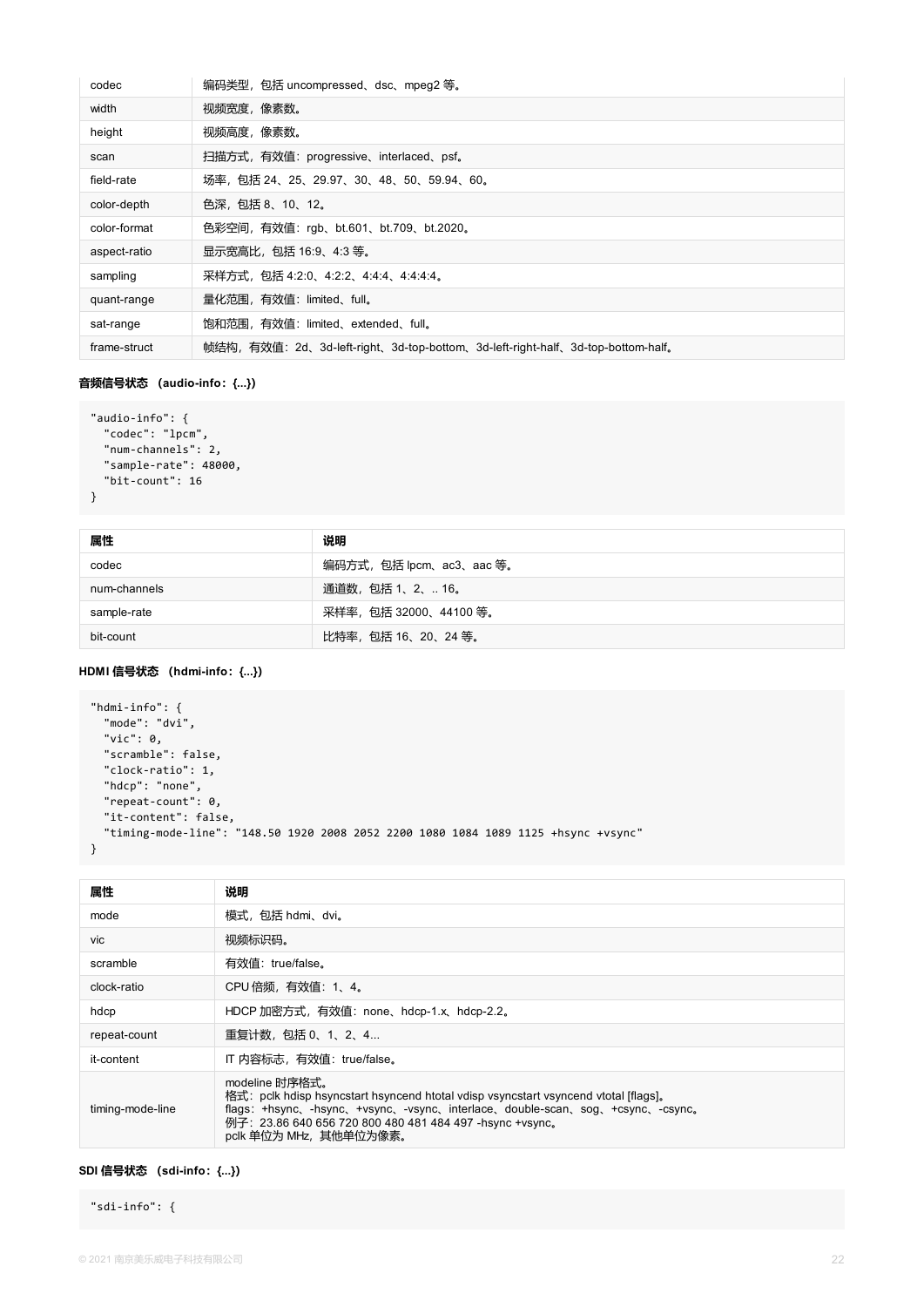```
"link-type": "",
 "link-speed": "",
  "stream-type": "",
  "level-b": true,
  "interlaced": true,
  "assignment": 0,
  "st352-payload-id": 3423424,
  "h-total": 2250,
  "v-total": 1125,
  "h-active": 1920,
  "v-active": 1080
}
```

| 属性               | 说明                                                  |
|------------------|-----------------------------------------------------|
| link-type        | 链路类型, 有效值: unknown、single-link、dual-link、quad-link。 |
| link-speed       | 传输速率, 有效值: unknown、sd、hd、3g、6g、12g。                 |
| stream-type      | 数据流类型, 有效值: single-stream、dual-stream、3d。           |
| level-b          | Level B, 有效值: true/false。                           |
| interlaced       | 隔行信号, 有效值: true/false。                              |
| assignment       | 链路编号。                                               |
| st352-payload-id | ST 352 负载 ID, 无符号 32 位整型, 转换成 16 进制显示。              |
| h-total          | 水平总宽度, 像素数。                                         |
| v-total          | 垂直总高度,像素数。                                          |
| h-active         | 水平有效宽度,像素数。                                         |
| v-active         | 垂直有效高度,像素数。                                         |

### **信息帧 (info-frames:{...})**

```
"info-frames": [
 {
   "id": "AVI"、
   "type": 130,
    "version": 2,
   "checksum": 96,
   "data": "ACgAIgAAADkEAACBBw=="
 },
 {
   "id": "Audio",
   "type": 132,
   "version": 1,
   "checksum": 112,
   "data": "AQAAAAAAAAAAAA=="
 }
]
```

| 属性       | 说明                        |
|----------|---------------------------|
| id       | 信息帧名称, 包括 AVI、Audio       |
| type     | 报文类型。                     |
| version  | 版本。                       |
| checksum | 校验和。                      |
| data     | base64 编码数据, 转换成 16 进制显示。 |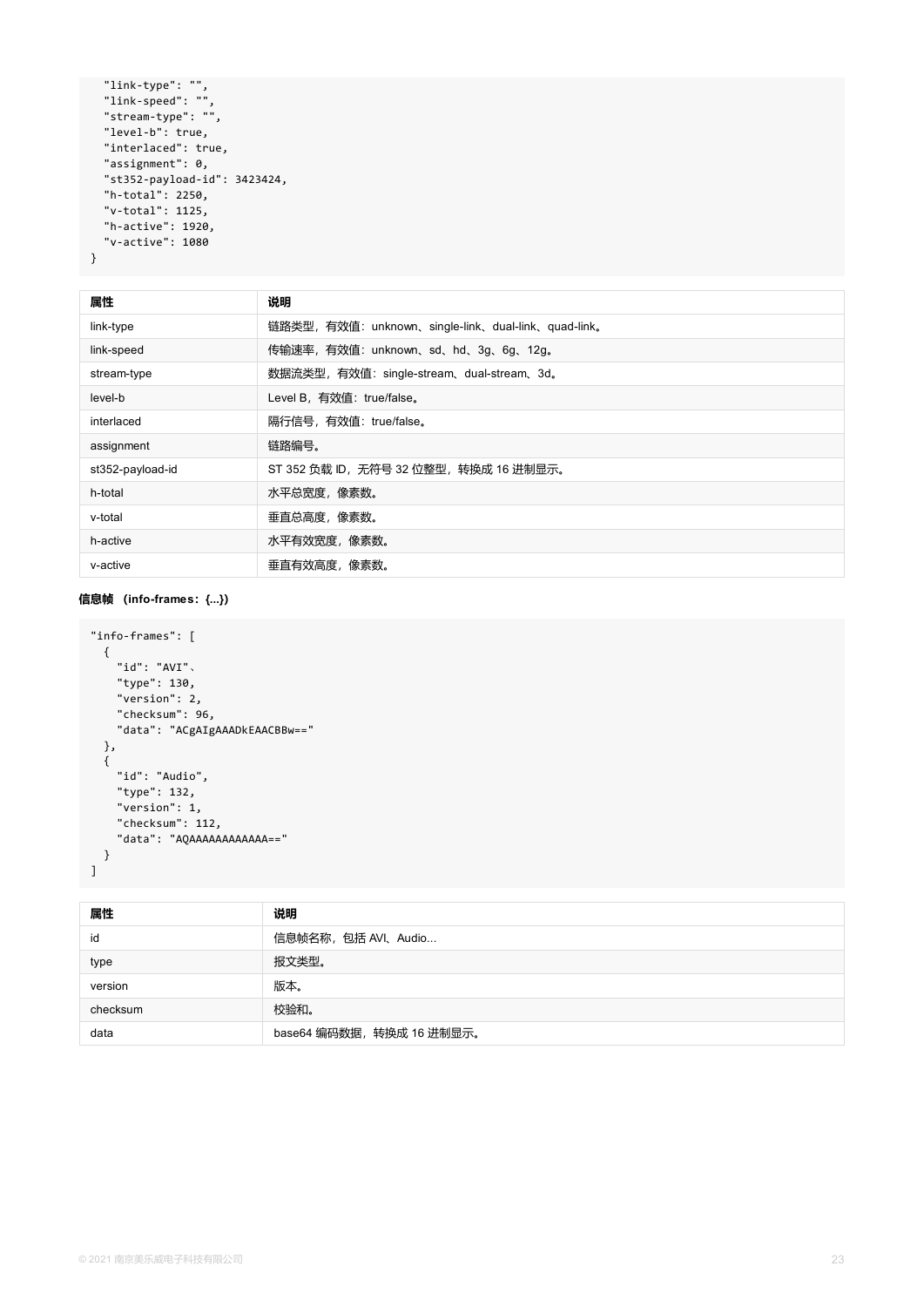```
"show-tally": false,
  "show-vu-meter": true,
  "vu-meter-mode": "none",
  "show-center-cross": false,
  "safe-area-mode": "none",
  "ident-mode": "none",
  "ident-text": "",
  "h-flip": false,
  "v-flip": false,
  "switch-mode": "blank",
  "deinterlace-mode": "bob",
  "in-auto-color-fmt": true,
  "in-color-fmt": "bt.709",
  "ar-convert-mode": "full",
  "alpha-disp-mode": "alpha-blend-checkerboard"
}
```

| 属性                | 说明                                                                                |
|-------------------|-----------------------------------------------------------------------------------|
| status            | 返回状态。0:数据获取成功,返回其它值请参考 API 状态码。                                                   |
| show-title        | 是否显示视频源名称和分辨率,有效值: true/false。                                                    |
| show-tally        | 是否显示 Tally 灯状态, 有效值: true/false。                                                  |
| show-vu-meter     | 是否显示音频仪表盘,有效值: true/false。                                                        |
| vu-meter-mode     | 音频表刻度,有效值:none、db、post-gain-db、post-gain-dbfs                                     |
| show-center-cross | 是否显示中心十字,有效值: true/false。                                                         |
| safe-area-mode    | 安全区域,有效值: none、4:3、80%、square。                                                    |
| ident-mode        | 标识模式,有效值:none、ident-text、device-name                                              |
| ident-text        | 标识文本, 字符要求:<br>1、1 - 32 个字符<br>2、仅支持 A-Z, a-z, 0-9 和特殊符号,包括空格、下划线(_)、减号(-)、加号(+)。 |
| h-flip            | 是否水平翻转,有效值: true/false。                                                           |
| v-flip            | 是否垂直翻转, 有效值: true/false。                                                          |
| switch-mode       | 视频源切换显示,有效值: keep-last、blank                                                      |
| deinterlace-mode  | 去隔行模式,有效值: bob、weave                                                              |
| in-auto-color-fmt | 色彩空间编码是否设为自动获取,有效值: true/false。                                                   |
| in-color-fmt      | 色彩空间编码, 有效值: bt.601、bt.709                                                        |
| ar-convert-mode   | 宽高比模式,有效值: windowbox、full、zoom                                                    |
| alpha-disp-mode   | Alpha 通道模式,有效值:alpha-only、alpha-blend-white、alpha-blend-black、alpha-b             |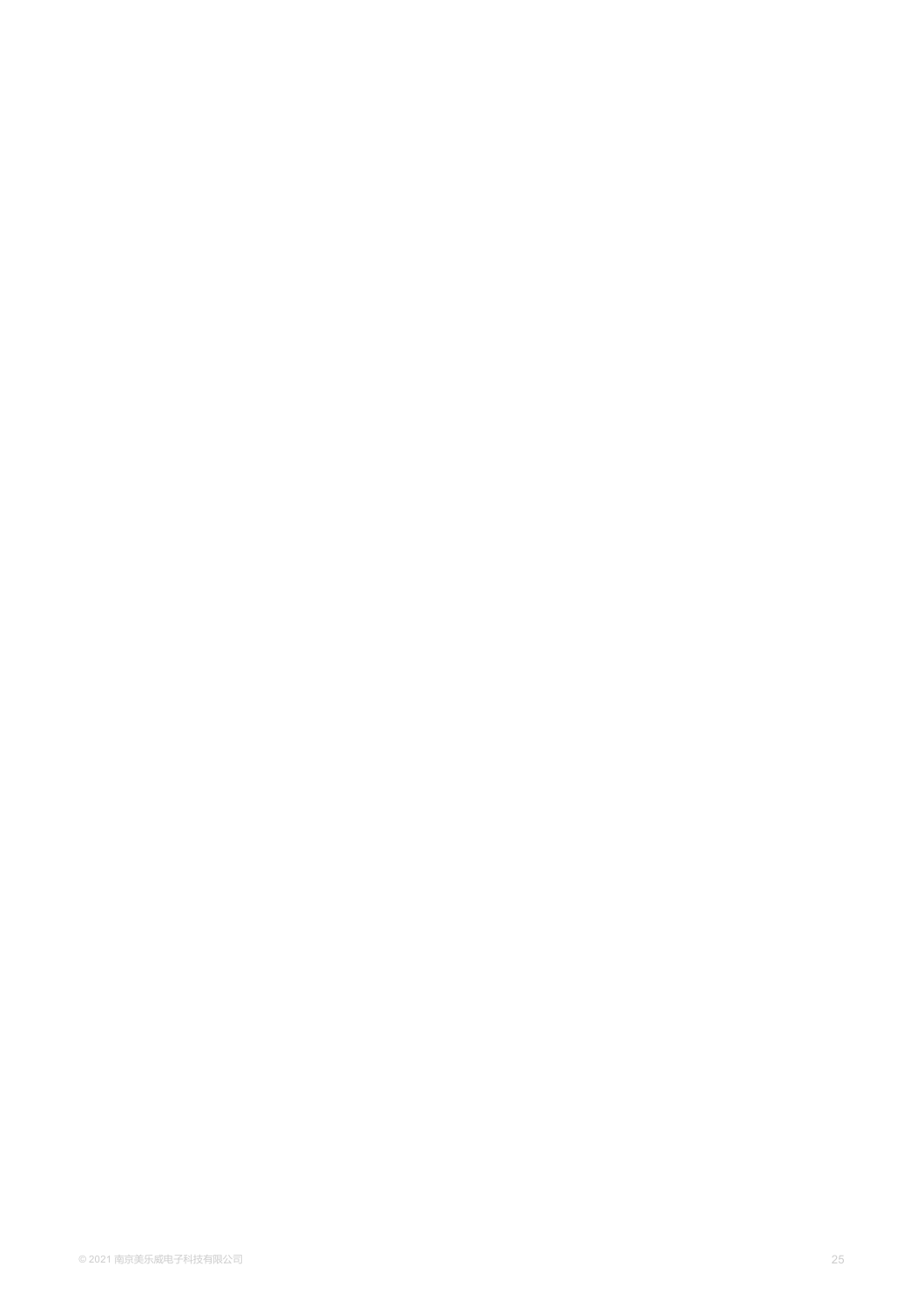```
"show-tally": false,
  "show-vu-meter": true,
  "vu-meter-mode": "none",
  "show-center-cross": false,
  "safe-area-mode": "none",
  "ident-mode": "none",
  "ident-text": "",
  "h-flip": false,
  "v-flip": false,
  "switch-mode": "blank",
  "deinterlace-mode": "bob",
  "in-auto-color-fmt": true,
  "in-color-fmt": "bt.709",
  "ar-convert-mode": "full",
  "alpha-disp-mode": "alpha-blend-checkerboard"
}
```

| 属性                | 说明                                                                                |
|-------------------|-----------------------------------------------------------------------------------|
| status            | 返回状态。0:数据获取成功,返回其它值请参考 API 状态码。                                                   |
| show-title        | 是否显示视频源名称和分辨率,有效值: true/false。                                                    |
| show-tally        | 是否显示 Tally 灯状态, 有效值: true/false。                                                  |
| show-vu-meter     | 是否显示音频仪表盘,有效值: true/false。                                                        |
| vu-meter-mode     | 音频表刻度,有效值:none、db、post-gain-db、post-gain-dbfs                                     |
| show-center-cross | 是否显示中心十字,有效值: true/false。                                                         |
| safe-area-mode    | 安全区域,有效值: none、4:3、80%、square。                                                    |
| ident-mode        | 标识模式,有效值:none、ident-text、device-name                                              |
| ident-text        | 标识文本, 字符要求:<br>1、1 - 32 个字符<br>2、仅支持 A-Z, a-z, 0-9 和特殊符号,包括空格、下划线(_)、减号(-)、加号(+)。 |
| h-flip            | 是否水平翻转,有效值: true/false。                                                           |
| v-flip            | 是否垂直翻转, 有效值: true/false。                                                          |
| switch-mode       | 视频源切换显示,有效值: keep-last、blank                                                      |
| deinterlace-mode  | 去隔行模式,有效值: bob、weave                                                              |
| in-auto-color-fmt | 色彩空间编码是否设为自动获取,有效值: true/false。                                                   |
| in-color-fmt      | 色彩空间编码, 有效值: bt.601、bt.709                                                        |
| ar-convert-mode   | 宽高比模式,有效值: windowbox、full、zoom                                                    |
| alpha-disp-mode   | Alpha 通道模式,有效值:alpha-only、alpha-blend-white、alpha-blend-black、alpha-b             |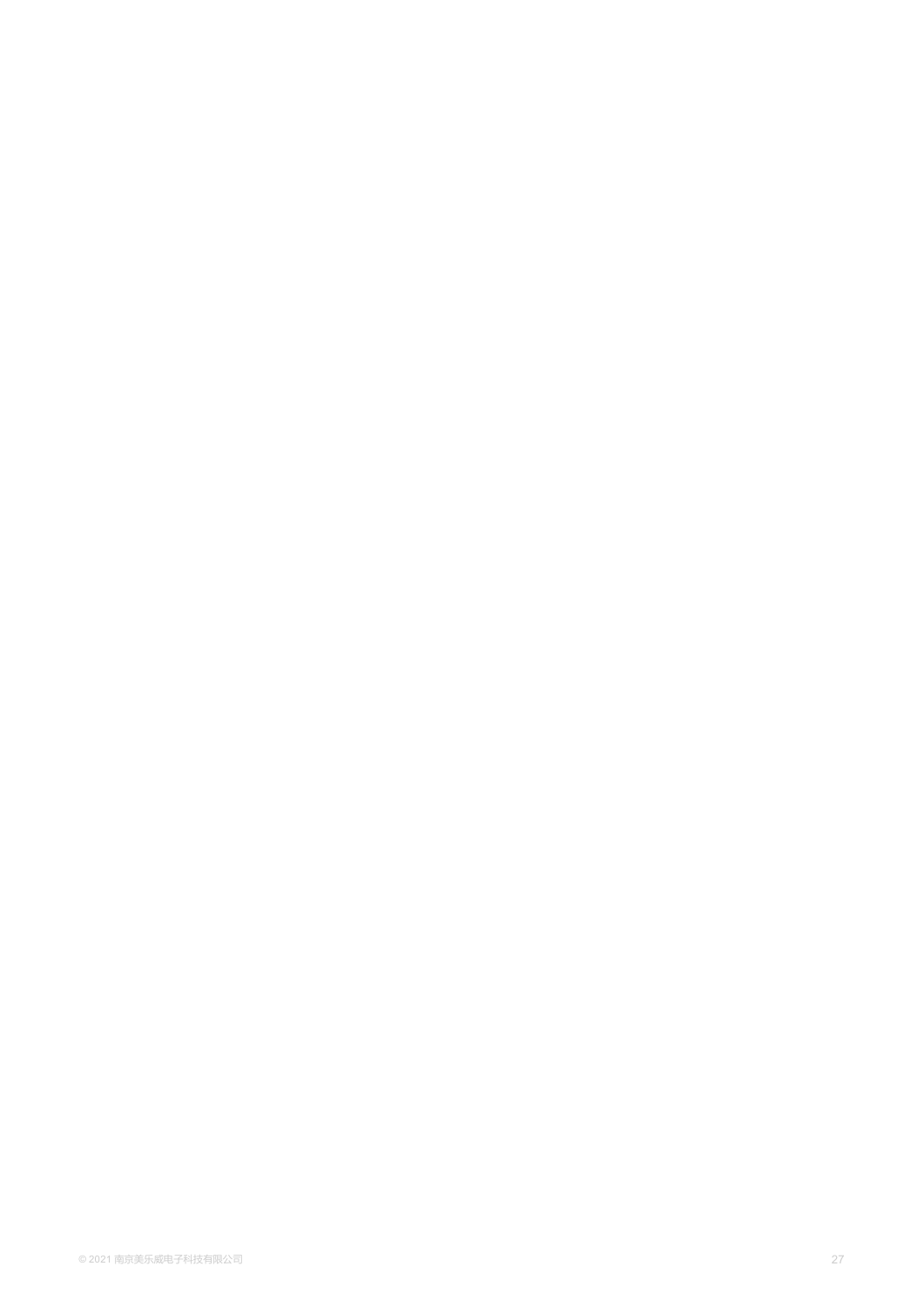### **接口示例**

#### **1. OSD 设置**

http://ip/mwapi?method=set-video-config&show-title=true&show-tally=true&show-vu-meter=tr e-area-mode=4:3&show-center-cross=true

| 参数                | 说明                                                                                    |
|-------------------|---------------------------------------------------------------------------------------|
| method            | 方法名称: set-video-config                                                                |
| show-title        | 是否显示视频源名称和分辨率,有效值: true/false。                                                        |
| show-tally        | 是否显示 Tally 灯状态,有效值: true/false。                                                       |
| show-vu-meter     | 是否显示音频仪表盘, 有效值: true/false。                                                           |
| vu-meter-mode     | 音频表刻度,有效值:none、db、post-gain-db、post-gain-dbfs                                         |
| show-center-cross | 是否显示中心十字, 有效值: true/false。                                                            |
| safe-area-mode    | 安全区域, 有效值: none、4:3、80%、square。                                                       |
| ident-mode        | 标识模式,有效值: none、ident-text、device-name                                                 |
| ident-text        | 标识文本, 字符要求:<br>1、1 - 32 个字符<br>2、仅支持 A-Z, a-z, 0-9 和特殊符号,包括空格、下划线( )、减号(-)、<br>加号 (+) |

#### **2. 处理设置**

http://ip/mwapi?method=set-video-config&h-flip=false&v-flip=false&deinterlace-mode=weave pha-disp-mode=alpha-blend-checkerboard

| 参数               | 说明                                                                      |  |
|------------------|-------------------------------------------------------------------------|--|
|                  |                                                                         |  |
| method           | 方法名称: set-video-config                                                  |  |
| h-flip           | 是否水平翻转, 有效值: true/false。                                                |  |
| v-flip           | 是否垂直翻转, 有效值: true/false。                                                |  |
| deinterlace-mode | 去隔行模式, 有效值: bob、weave                                                   |  |
| ar-convert-mode  | 宽高比模式,有效值: windowbox、full、zoom                                          |  |
| alpha-disp-mode  | Alpha 通道模式,有效值:alpha-only、alpha-blend-white、alpha-blend-black、alpha-ble |  |

#### **3. 视频源设置**

http://ip/mwapi?method=set-video-config&in-auto-color-fmt=false&in-color-fmt=bt.709&swit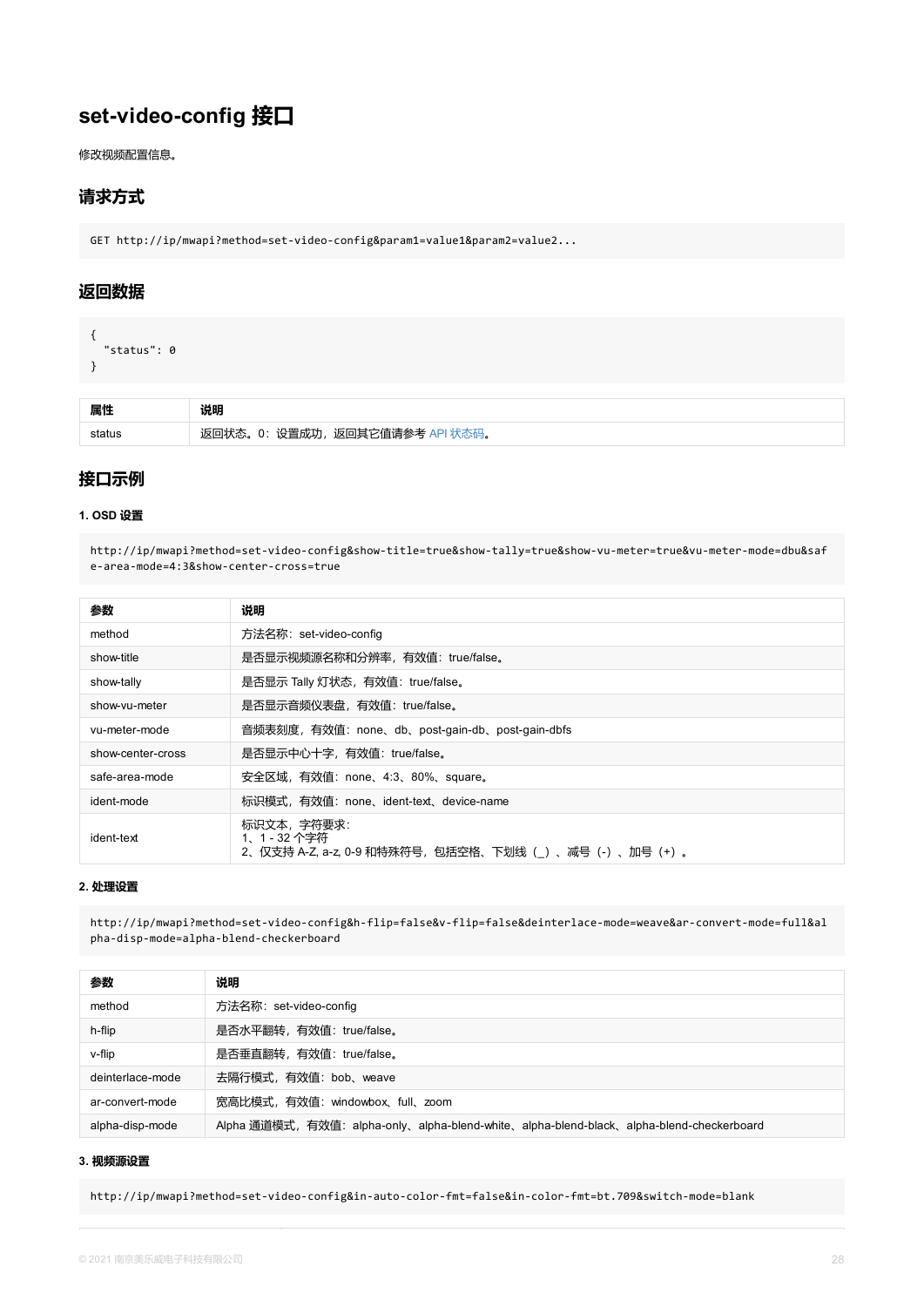| 参数                | 说明                               |
|-------------------|----------------------------------|
| method            | 方法名称: set-video-config           |
| in-auto-color-fmt | 色彩空间编码是否设为自动获取, 有效值: true/false。 |
| in-color-fmt      | 色彩空间编码, 有效值: bt.601、bt.709       |
| switch-mode       | 视频源切换显示, 有效值: keep-last、blank    |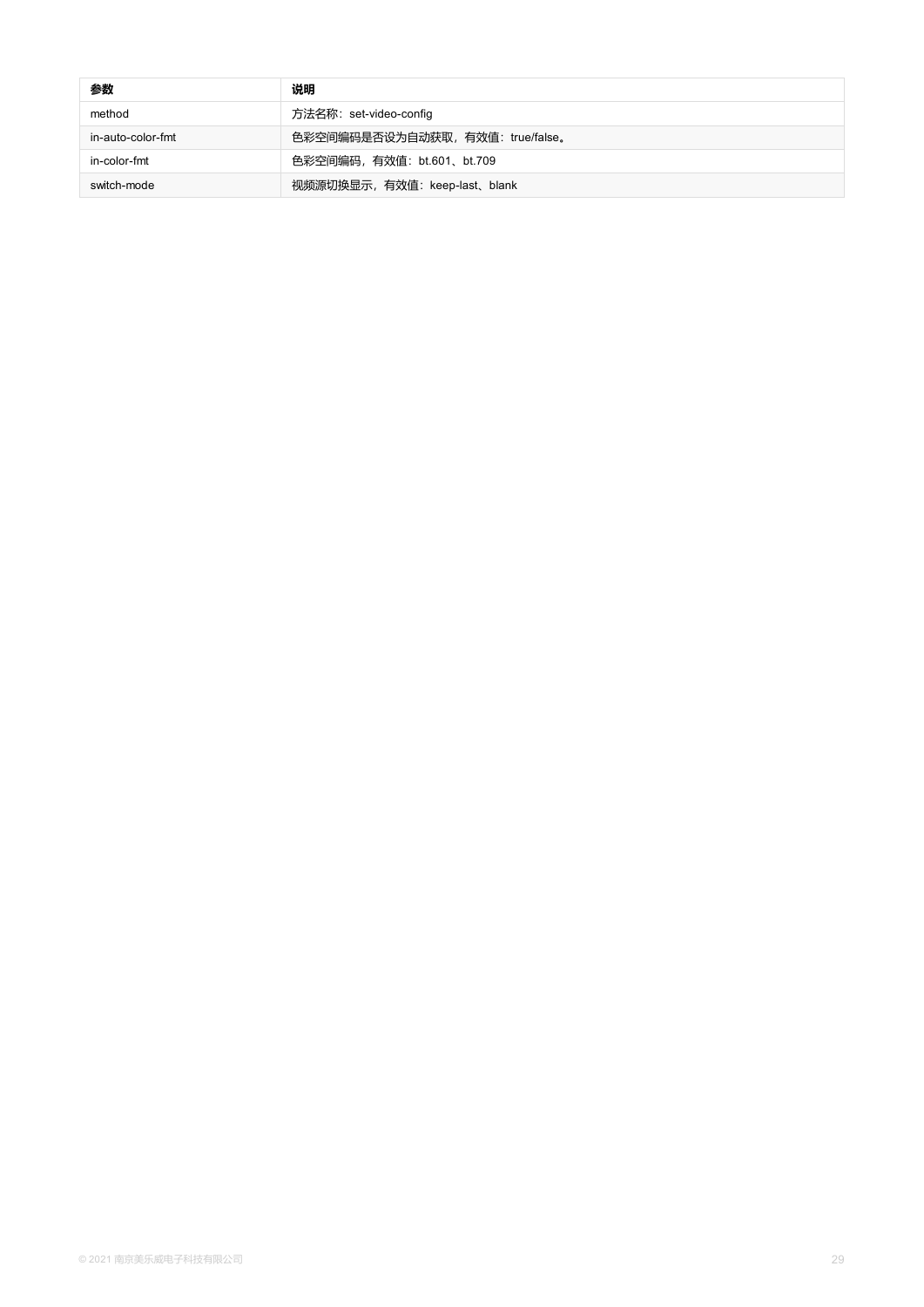```
"status": 0,
  "modes": [...]
}
```
#### **1. 返回状态**

```
"status": 0
```

| 属性 | 说明                                |
|----|-----------------------------------|
|    | 返回状态。0: 数据获取成功, 返回其它值请参考 API 状态码。 |

#### **2. 显示设备支持的分辨率列表信息 (modes {...})**

```
{
  "modes": [
    {
     "width": 2560,
     "height": 1440,
      "interlaced": false,
      "field-rate": 5995,
      "aspect-ratio": 1.77777779,
      "pref-mode": true,
      "curr-mode": true
    },
    {
      "width": 2560,
      "height": 1440,
      "interlaced": false,
      "field-rate": 14391,
      "aspect-ratio": 1.77777779,
      "pref-mode": false,
      "curr-mode": false
    }
   ...
}
```

| 属性           | 说明                       |
|--------------|--------------------------|
| width        | 视频宽度, 像素数目               |
| height       | 视频高度,像素数目                |
| interlaced   | 是否为隔行扫描, 有效值: true/false |
| field-rate   | 帧率                       |
| aspect-ratio | 宽高比                      |
| pref-mode    | 是否为推荐值, 有效值: true/false  |
|              |                          |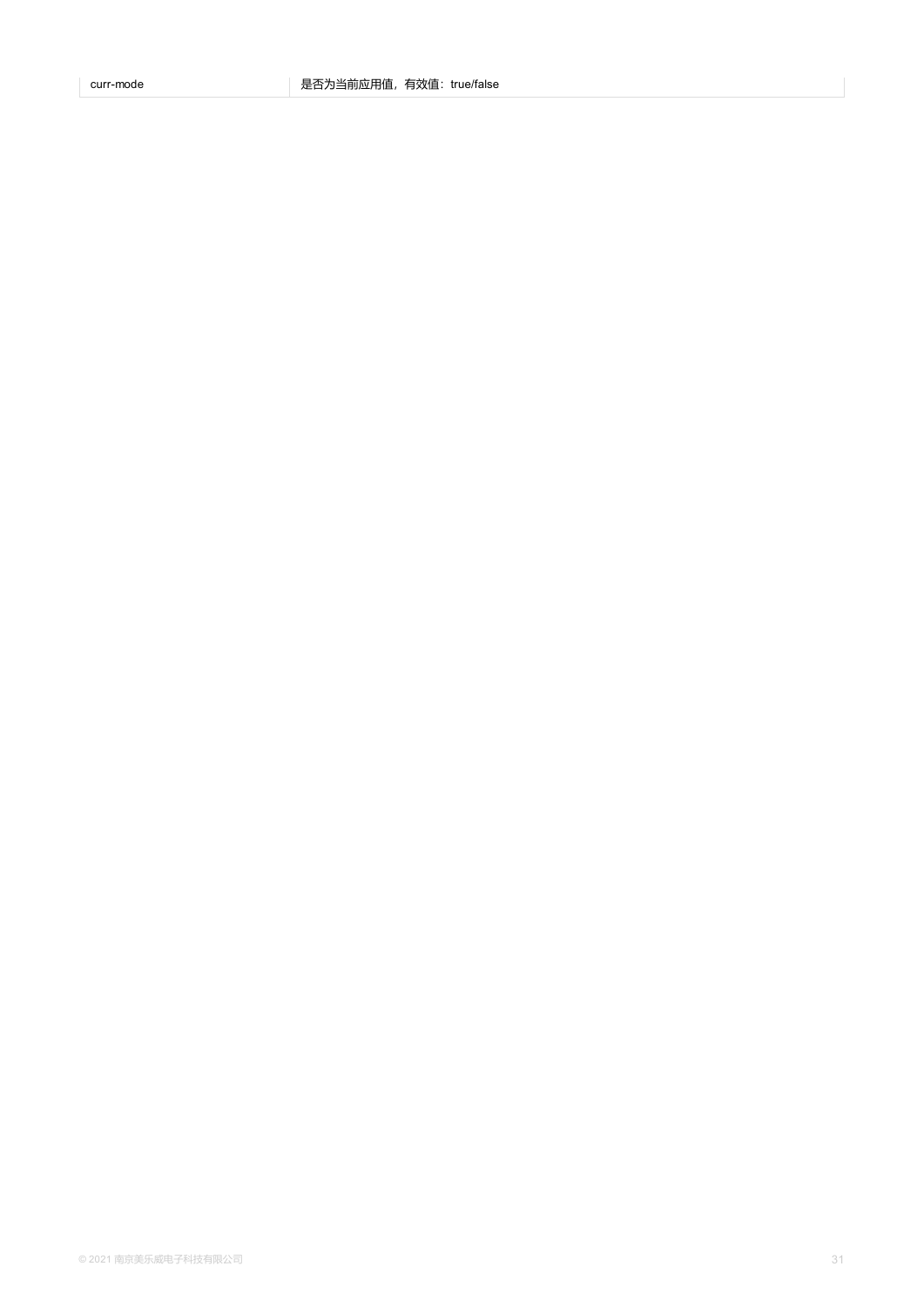| 属性           | 说明                              |
|--------------|---------------------------------|
| status       | 返回状态。0: 设置成功, 返回其它值请参考 API 状态码。 |
| width        | 视频宽度,像素数目                       |
| height       | 视频高度,像素数目                       |
| interlaced   | 是否为隔行扫描, 有效值: true/false        |
| field-rate   | 帧率                              |
| aspect-ratio | 宽高比                             |

## **接口示例**

}

http://ip/mwapi?method=set-video-mode&width=720&height=576&aspect-ratio=1.25&field-rate=

| 参数           | 说明                       |
|--------------|--------------------------|
| method       | 方法名称: set-video-mode     |
| width        | 视频宽度,像素数目                |
| height       | 视频高度,像素数目                |
| interlaced   | 是否为隔行扫描, 有效值: true/false |
| field-rate   | 帧率                       |
| aspect-ratio | 宽高比                      |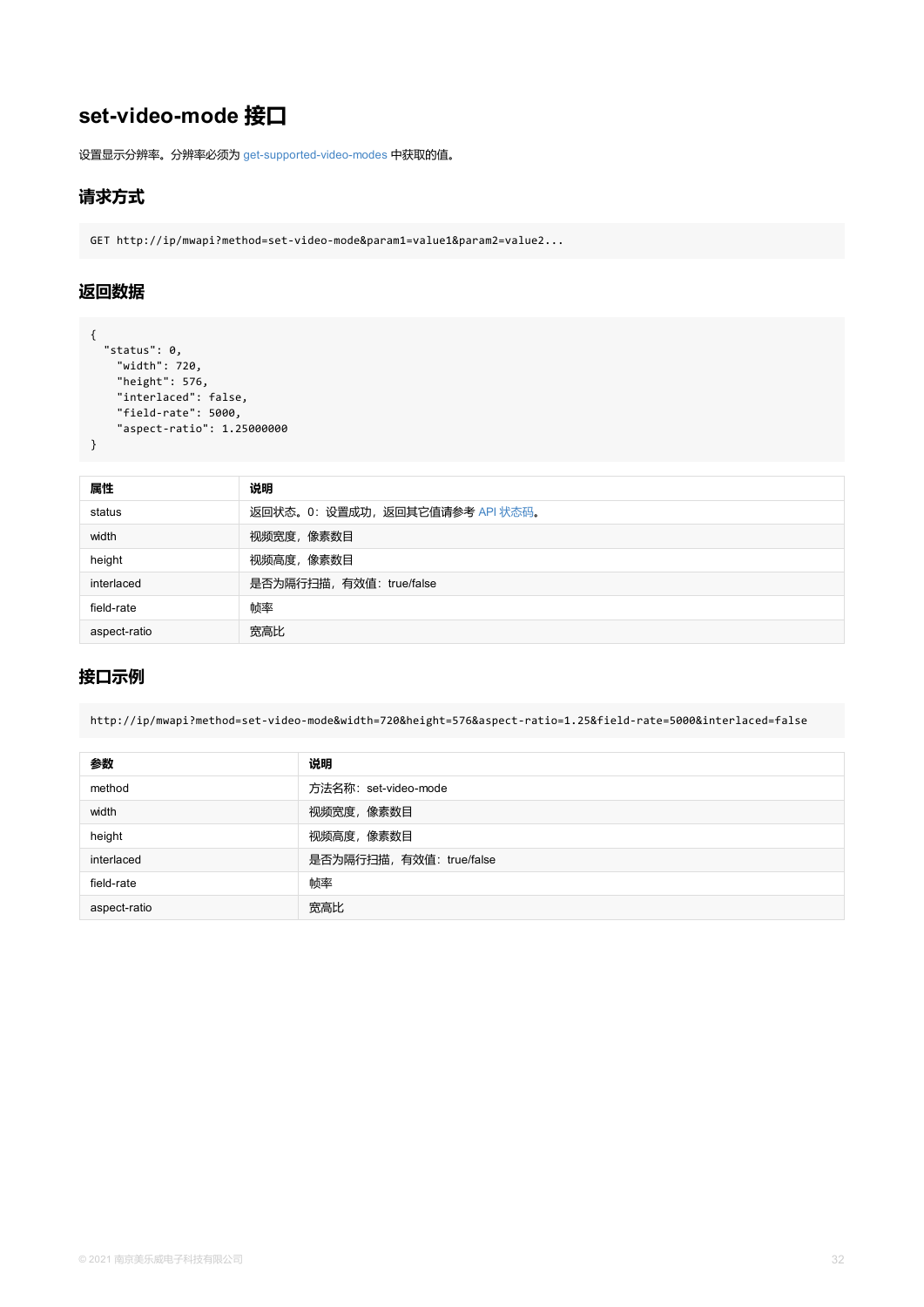```
"show-tally": false,
  "show-vu-meter": true,
  "vu-meter-mode": "none",
  "show-center-cross": false,
  "safe-area-mode": "none",
  "ident-mode": "none",
  "ident-text": "",
  "h-flip": false,
  "v-flip": false,
  "switch-mode": "blank",
  "deinterlace-mode": "bob",
  "in-auto-color-fmt": true,
  "in-color-fmt": "bt.709",
  "ar-convert-mode": "full",
  "alpha-disp-mode": "alpha-blend-checkerboard"
}
```

| 属性                | 说明                                                                                |
|-------------------|-----------------------------------------------------------------------------------|
| status            | 返回状态。0:数据获取成功,返回其它值请参考 API 状态码。                                                   |
| show-title        | 是否显示视频源名称和分辨率,有效值: true/false。                                                    |
| show-tally        | 是否显示 Tally 灯状态, 有效值: true/false。                                                  |
| show-vu-meter     | 是否显示音频仪表盘,有效值: true/false。                                                        |
| vu-meter-mode     | 音频表刻度,有效值:none、db、post-gain-db、post-gain-dbfs                                     |
| show-center-cross | 是否显示中心十字,有效值: true/false。                                                         |
| safe-area-mode    | 安全区域,有效值: none、4:3、80%、square。                                                    |
| ident-mode        | 标识模式,有效值:none、ident-text、device-name                                              |
| ident-text        | 标识文本, 字符要求:<br>1、1 - 32 个字符<br>2、仅支持 A-Z, a-z, 0-9 和特殊符号,包括空格、下划线(_)、减号(-)、加号(+)。 |
| h-flip            | 是否水平翻转,有效值: true/false。                                                           |
| v-flip            | 是否垂直翻转, 有效值: true/false。                                                          |
| switch-mode       | 视频源切换显示,有效值: keep-last、blank                                                      |
| deinterlace-mode  | 去隔行模式,有效值: bob、weave                                                              |
| in-auto-color-fmt | 色彩空间编码是否设为自动获取,有效值: true/false。                                                   |
| in-color-fmt      | 色彩空间编码, 有效值: bt.601、bt.709                                                        |
| ar-convert-mode   | 宽高比模式,有效值: windowbox、full、zoom                                                    |
| alpha-disp-mode   | Alpha 通道模式,有效值:alpha-only、alpha-blend-white、alpha-blend-black、alpha-b             |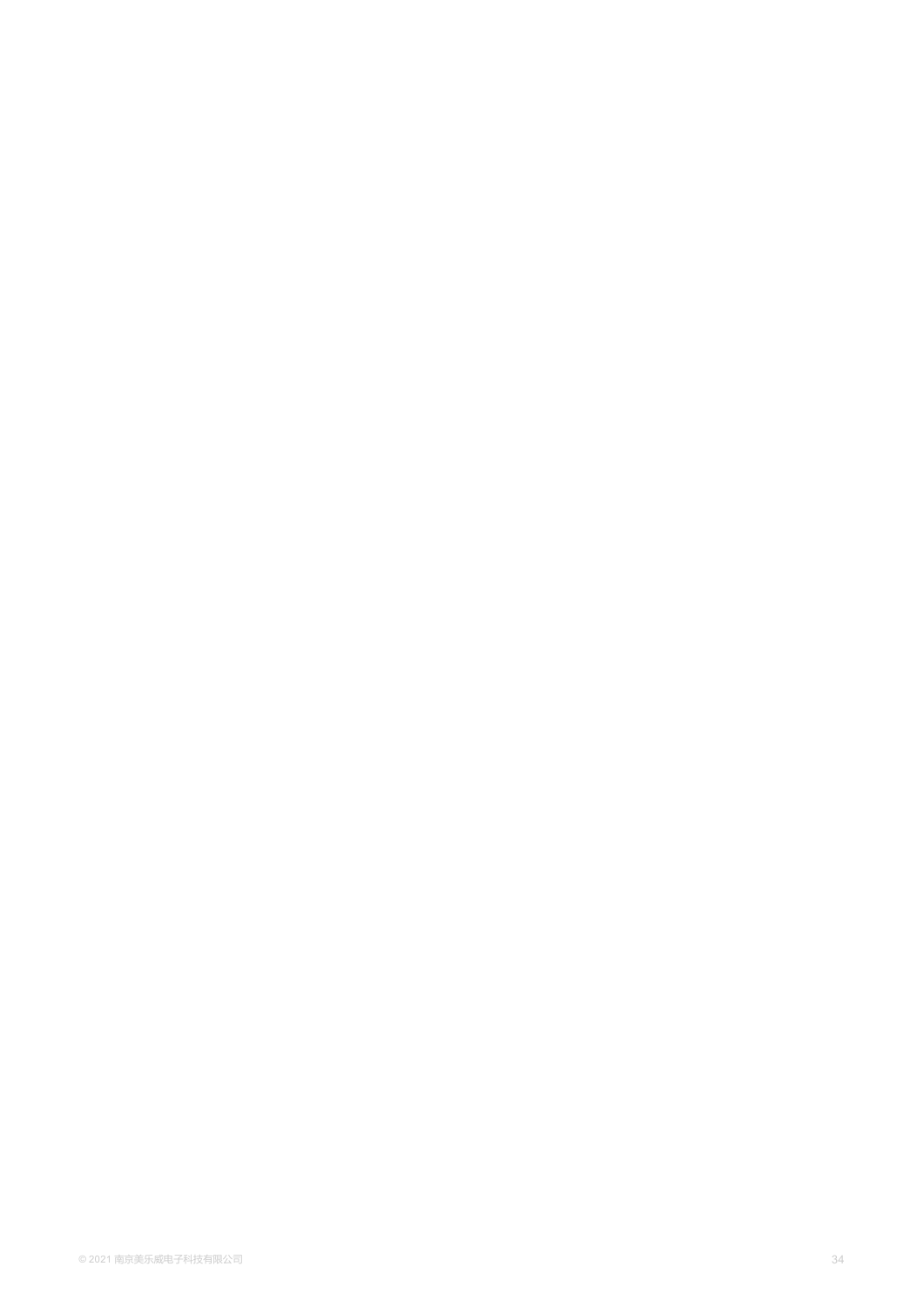| "sample-rate": 0, |
|-------------------|
| "channels": 0,    |
| "bit-count": 0,   |
| "ch0": 0,         |
| "ch1": 1,         |
| "ch2": 2,         |
| "ch3": 3,         |
| "ch4": 4,         |
| "ch5": 5,         |
| "ch6": 6,         |
| "ch7": 7,         |
| "ch8": 8,         |
| "ch9": 9,         |
| "ch10": 10,       |
| "ch11": 11,       |
| "ch12": 12,       |
| "ch13": 13,       |
| "ch14": 14,       |
| "ch15": 15        |
| }                 |

| 属性              | 说明                                                                 |  |
|-----------------|--------------------------------------------------------------------|--|
| status          | 返回状态。0: 数据获取成功, 返回其它值请参考 API 状态码。                                  |  |
| gain            | 增益,有效值: -100 ~ 20                                                  |  |
| sample-rate     | 采样率,有效值:32000、44100、48000、88200、96000                              |  |
| channels        | 通道数,有效值: 0、2、4、8                                                   |  |
| bit-count       | 预留                                                                 |  |
| $ch0 \sim ch15$ | 分别代表 1~16 通道与源通道的映射关系,如:<br>ch0=4&ch1=5 表示 通道1 映射 源通道5,通道2 映射 源通道6 |  |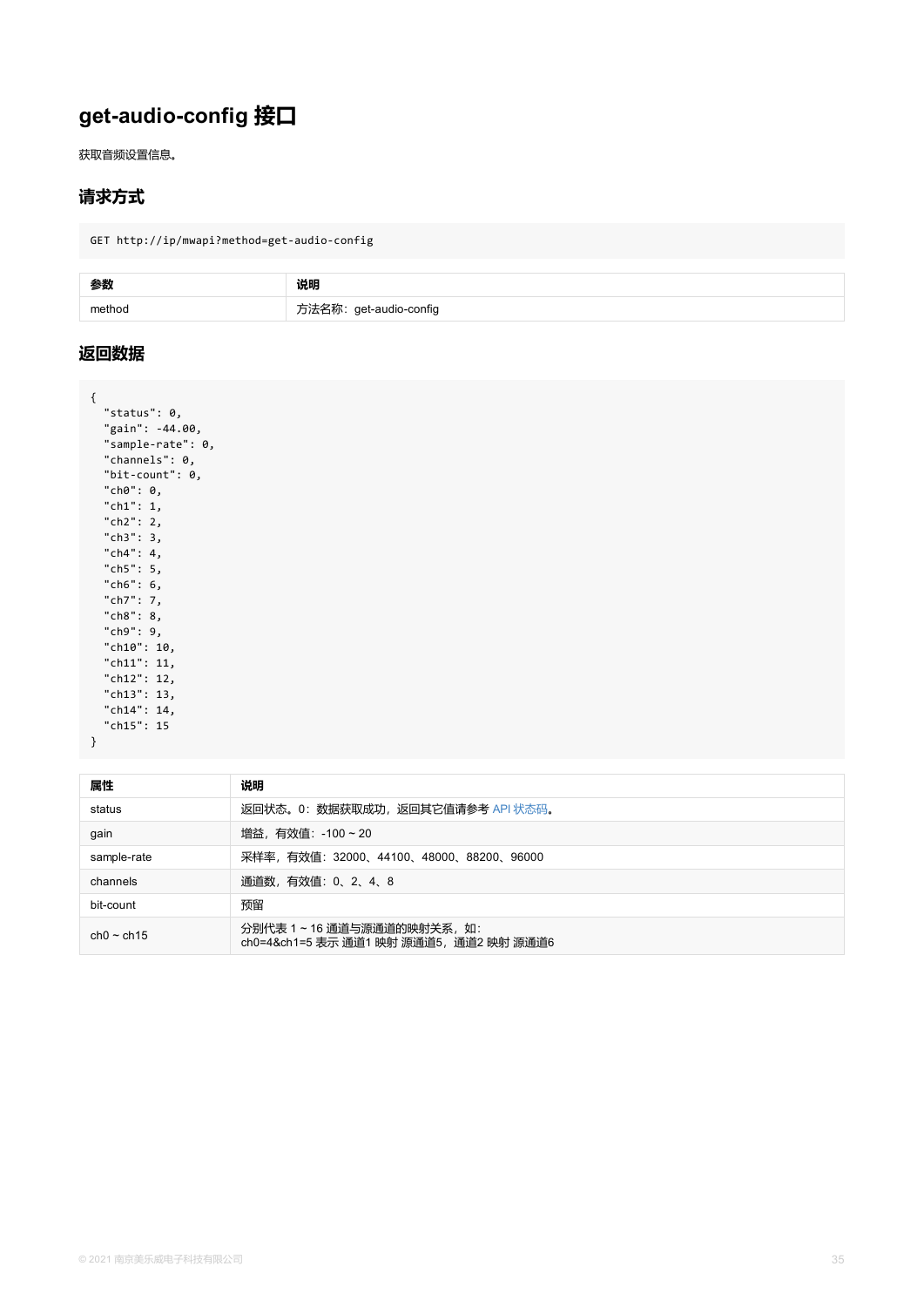### **接口示例**

http://ip/mwapi?method=set-audio-config&gain=-60&sample-rate=44100&channels=2&ch0=4&ch1=5

| 参数              | 说明                                                                                                       |
|-----------------|----------------------------------------------------------------------------------------------------------|
| method          | 方法名称: set-video-config                                                                                   |
| gain            | 增益, 有效值: -100~20                                                                                         |
| sample-rate     | 采样率, 有效值: 32000、44100、48000、88200、96000                                                                  |
| channels        | 通道数, 有效值:<br>0: 与输入一致<br>2、ch0, ch1 有效<br>4、ch0~ch3 有效<br>8、ch0~ch7 有效                                   |
| $ch0 \sim ch15$ | 分别代表 1~16 通道与源通道的映射关系, 有效通道数由 channels 值决定。如:<br>channels=2&ch0=4&ch1=5 表示使用两声道, 通道1 映射 源通道5,通道2 映射 源通道6 |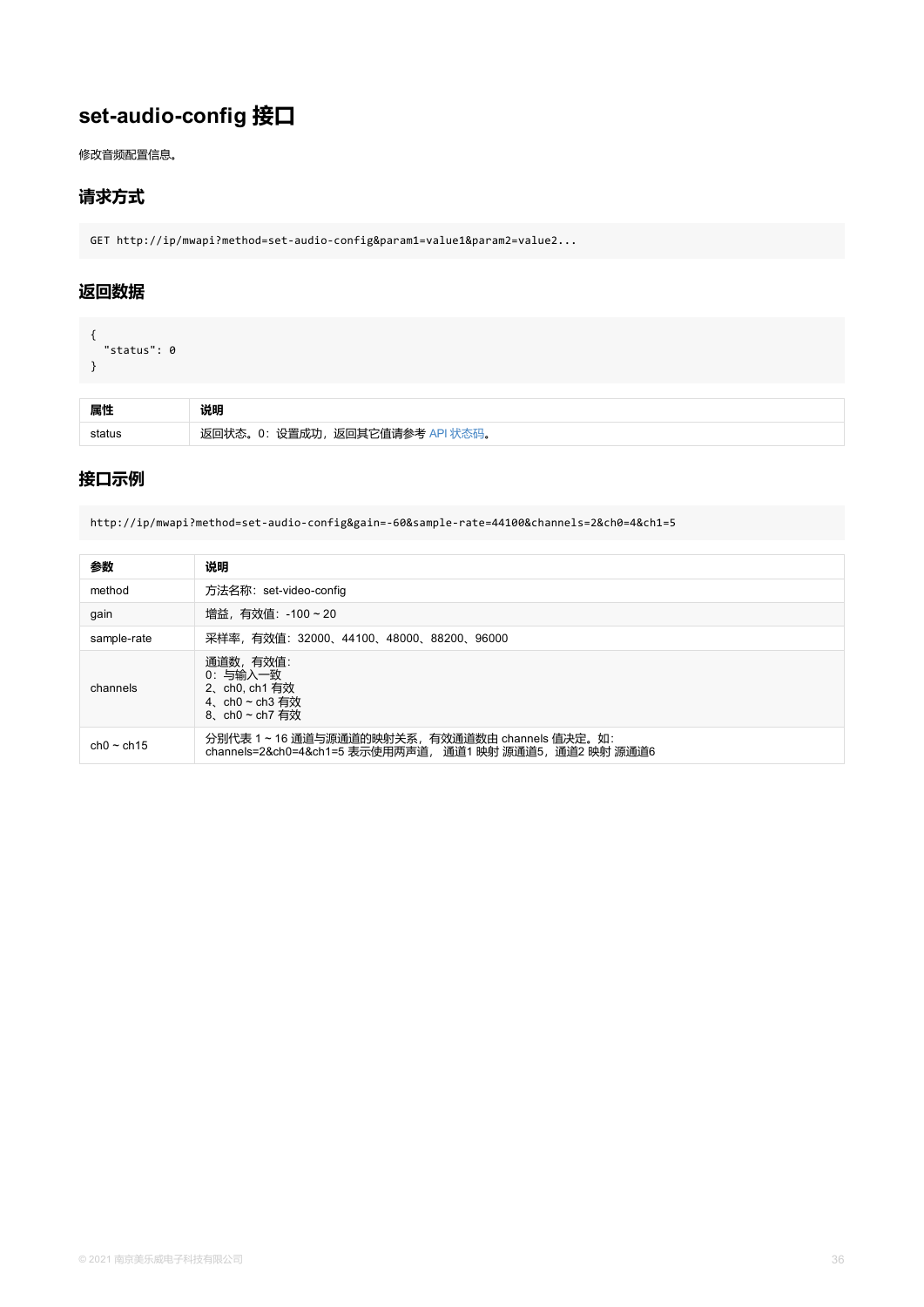<span id="page-36-0"></span>HE4LUBYLEUAUB10AAAeAAAA/QAPlg+HPAAAAAAAAAAAAAAAA/ABNQUdFV0VMTAogICAgAWYCA1HxV2EQHwQTBRQgI xUHUD0GwFcGAF9/AWd/AINPAADiAA9uAwwAEAC4eCEQgAECAwRn2F3EAXiAA+MPAeABHYAYcRwWIFgsJQBAhGMAA B4AAAAAAAAAAAAAzw=="

}

| 属性     | 说明                                  |
|--------|-------------------------------------|
| status | 返回状态。0: 数据获取成功, 返回其它值请参考 API 状态码。   |
| data   | EDID 信息, base64格式, 显示时需要转换成 16 进制值。 |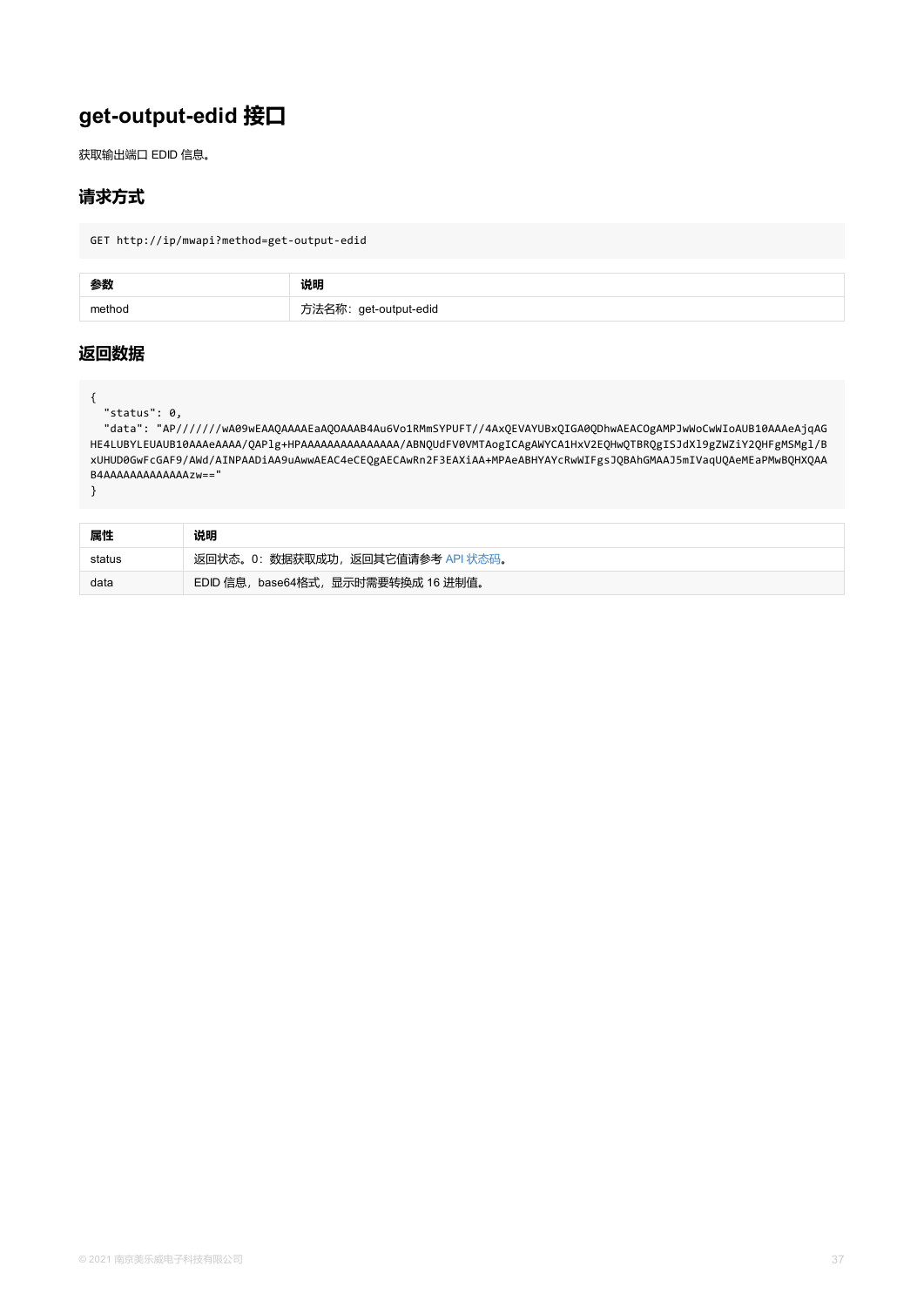```
{
  "status": 0
}
```

| 属性     | 说明                              |
|--------|---------------------------------|
| status | 返回状态。0: 设置成功, 返回其它值请参考 API 状态码。 |

## **示例**

http://ip/mwapi?method=export-edid&port=out&file-name=Output\_Port\_EDID\_2019\_03\_20\_17\_36\_4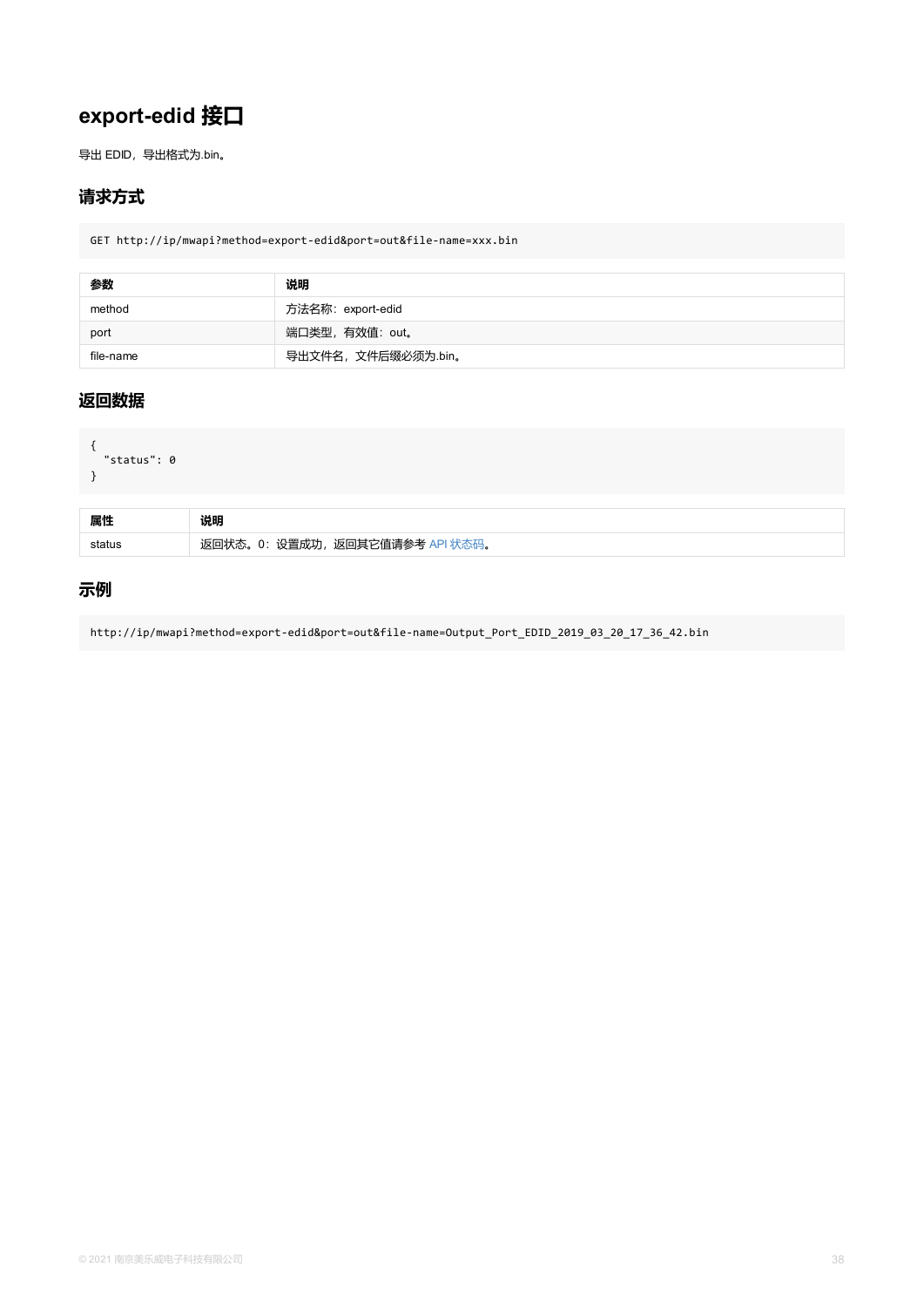```
{
  "status": 0,
  "channels": [
   {
     "name": "RTP",
     "url": "rtp://224.1.2.3:4000?mw-buffer-duration=60"
    },
    {
     "name": "RTP1",
     "url": "rtp://224.2.4.6:6688?mw-buffer-duration=50"
   },
    {
      "name": "UDP",
     "url": "udp://224.1.2.3:4000?mw-buffer-duration=200"
   }
 ]
}
```

| 属性       | 说明                                |  |
|----------|-----------------------------------|--|
| status   | 返回状态。0: 数据获取成功, 返回其它值请参考 API 状态码。 |  |
| channels | 预设数据源数组。                          |  |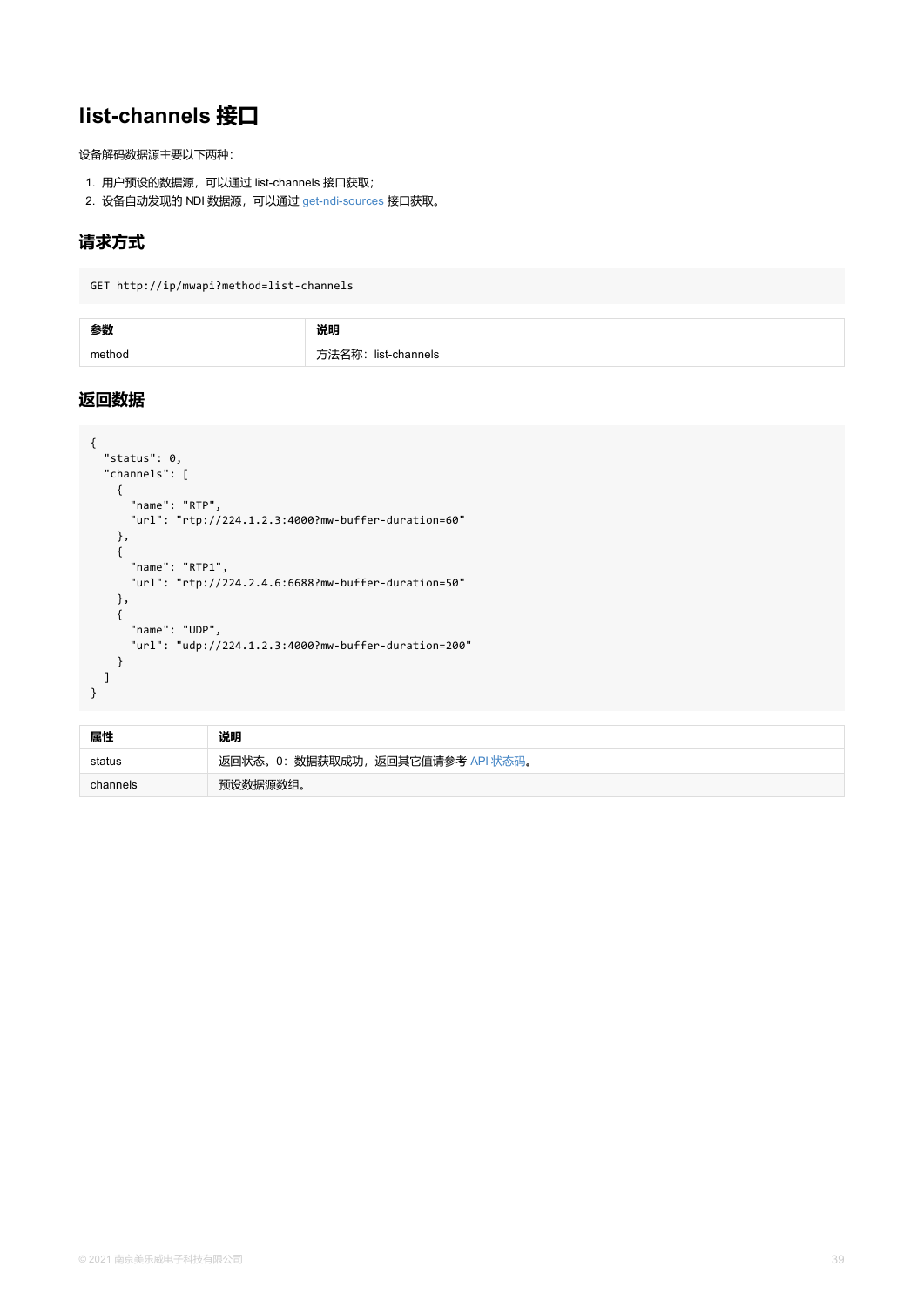```
"ndi-name": false
}
```

| 字段       | 说明                                |  |
|----------|-----------------------------------|--|
| status   | 返回状态。0: 数据获取成功, 返回其它值请参考 API 状态码。 |  |
| name     | 数据源名称                             |  |
| ndi-name | 是否为 NDI 数据源, 有效值: true/false。     |  |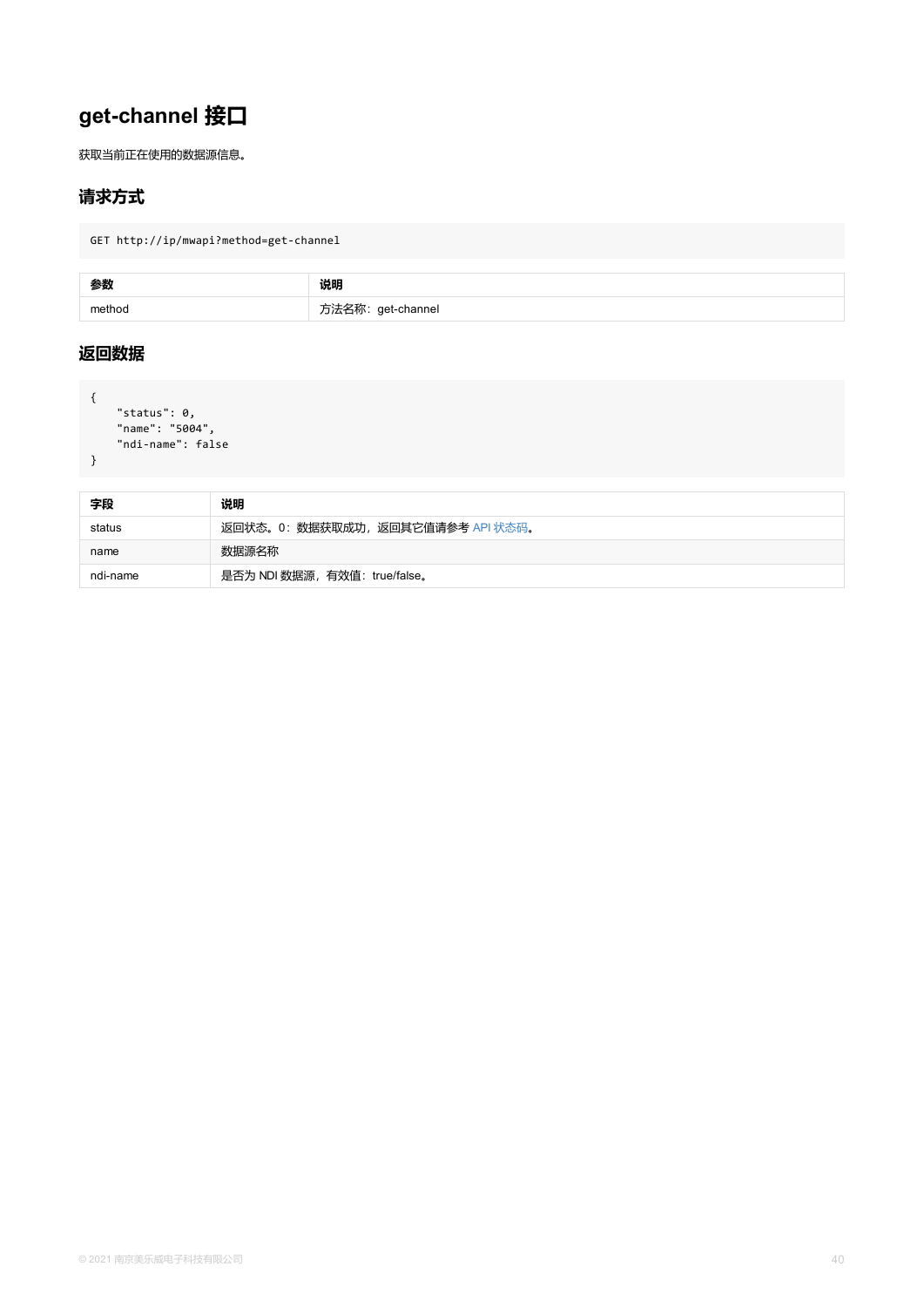```
{
  "status": 0,
}
```

| 字段     | 说明                              |
|--------|---------------------------------|
| status | 返回状态。0: 设置成功, 返回其它值请参考 API 状态码。 |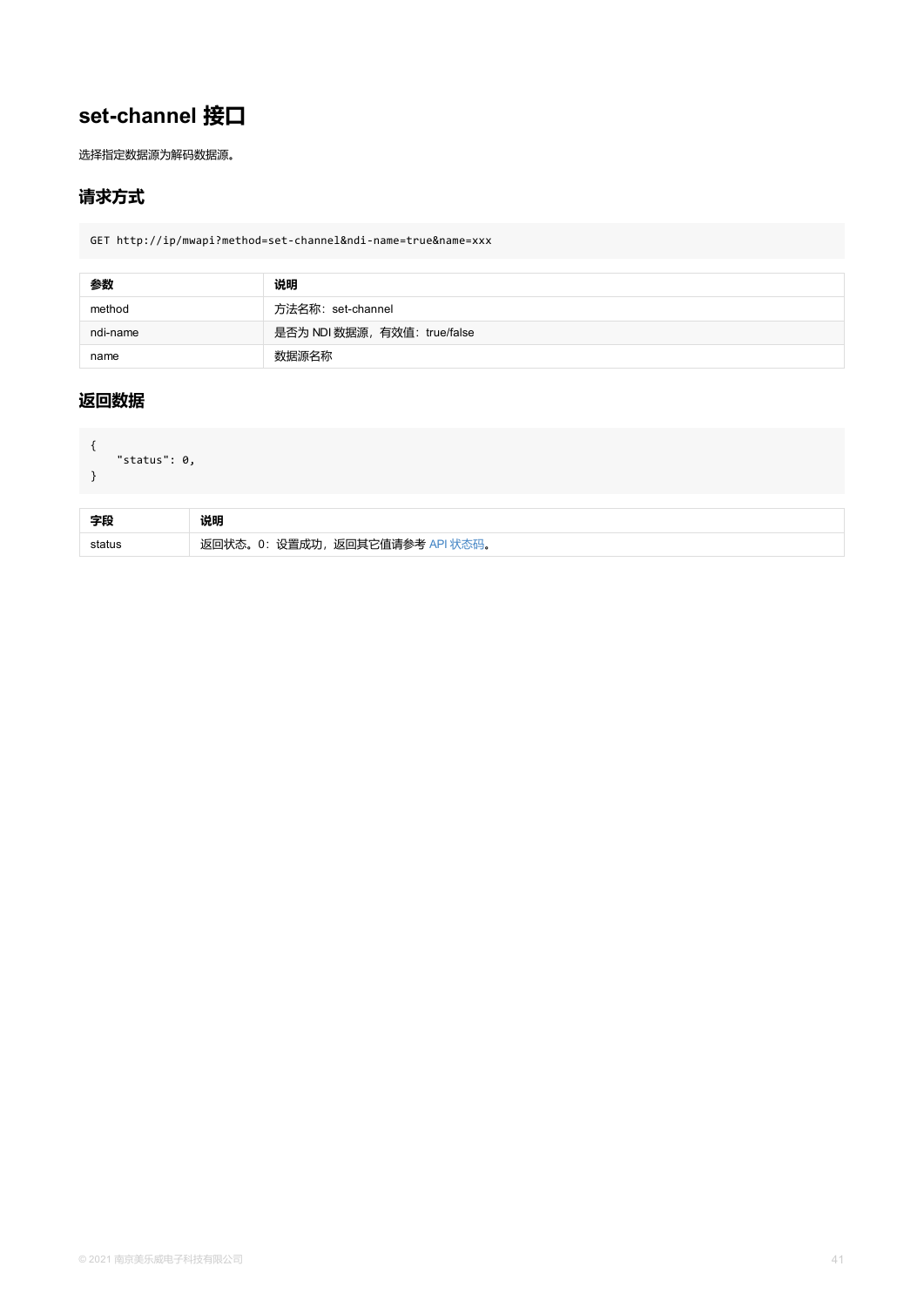<span id="page-41-0"></span>ntkndi://ndi?name=test&url=192.168.1.90%3A5963&mw-buffer-duration=60

| URL 组成             | 说明                                      |
|--------------------|-----------------------------------------|
| ntkndi             | NID 数据源协议                               |
| ndi                | 默认主机名,不可修改                              |
| name               | NDI 流名称                                 |
| url                | NDI 流 URL                               |
| mw-buffer-duration | 缓冲时间 (ms), 有效值可通过 get-buffer-limit 接口获取 |

#### **2. RTSP**

rtsp://192.168.1.58:899?mw-buffer-duration=60

| URL 组成                  | 说明                                      |
|-------------------------|-----------------------------------------|
| rtsp://192.168.1.58:899 | 合法 URL                                  |
| mw-buffer-duration      | 缓冲时间 (ms), 有效值可通过 get-buffer-limit 接口获取 |

#### **3. HTTP**

http://192.168.1.88:8585?mw-buffer-duration=60

| URL 组成                   | 说明                                      |
|--------------------------|-----------------------------------------|
| http://192.168.1.88:8585 | 合法 URL                                  |
| mw-buffer-duration       | 缓冲时间 (ms), 有效值可通过 get-buffer-limit 接口获取 |

#### **4. RTMP**

// RTMP 拉流 rtmp://url/stream-key?mw-buffer-duration=60

// RTMP 推流 rtmp://127.0.0.1/live/stream-key?mw-buffer-duration=80

| URL 组成             | 说明                                                        |
|--------------------|-----------------------------------------------------------|
| url                | RTMP 拉流: 合法的 RTMP URL<br>RTMP 推流: rtmp://127.0.0.1/live/. |
| stream-key         | 密钥,必须是 URL 最后一个路径,不支持斜杠(/)                                |
| mw-buffer-duration | 缓冲时间 (ms), 有效值可通过 get-buffer-limit 接口获取                   |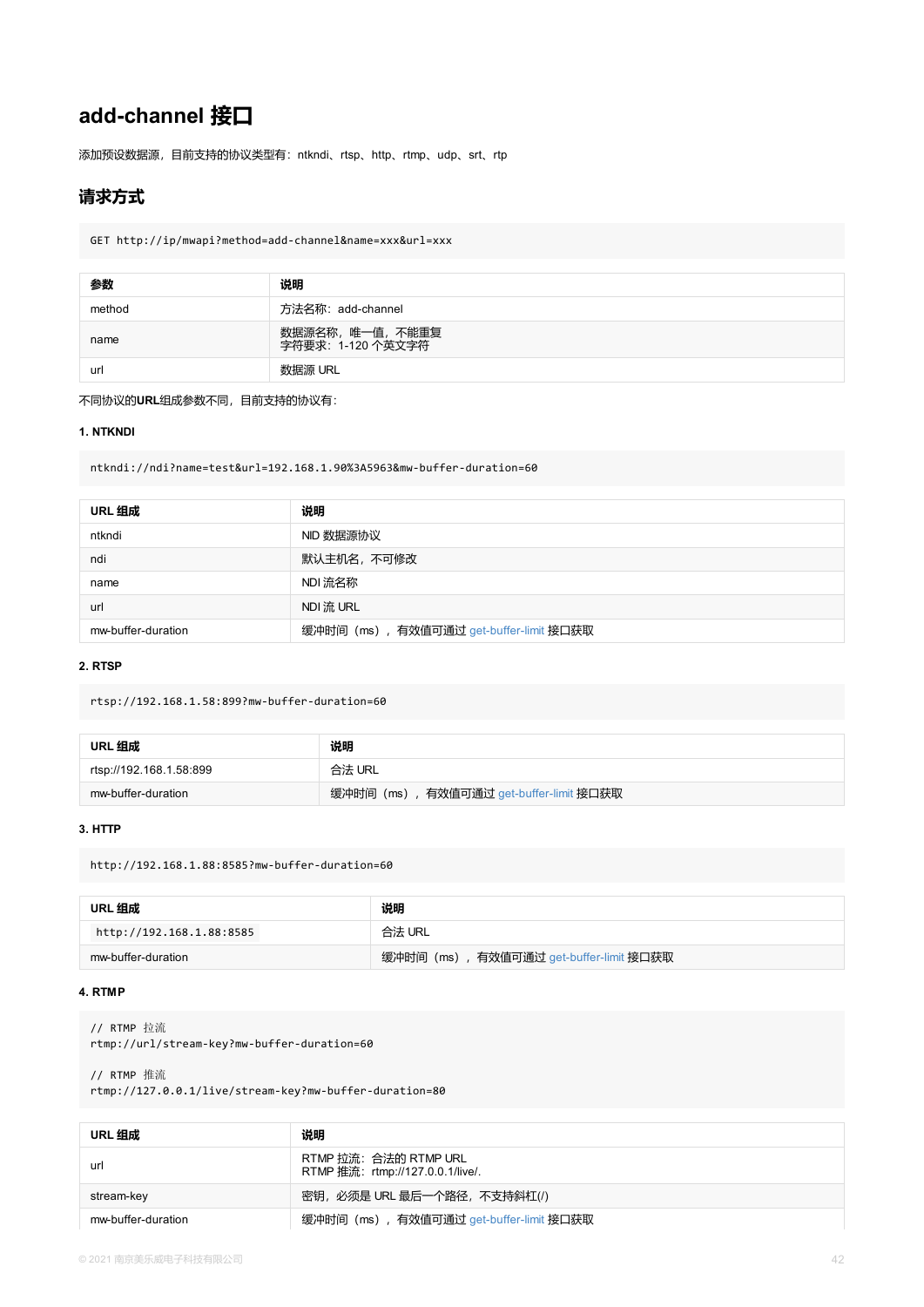```
// Listener 模式
srt://0.0.0.0:port?mode=listener&latency=125&mw-buffer-duration=80
```

| URL 组成             | 说明                                                     |
|--------------------|--------------------------------------------------------|
| ip                 | Listener: $0.0.0.0$<br>caller: 合法 IP 地址 (不能为: 0.0.0.0) |
| port               | 端口号,有效范围: 1~65535                                      |
| mode               | 模式, 有效值: caller/listener                               |
| latency            | 延迟时间,有效范围: 20~8000                                     |
| passphrase         | 加密密码,选填,需要加密时才设置                                       |
| mw-buffer-duration | 缓冲时间 (ms), 有效值可通过 get-buffer-limit 接口获取                |

#### **7. RTP**

// 组播

rtp://ip:port?mw-buffer-duration=80

// 单播 rtp://0.0.0.0:port?mw-buffer-duration=80

| URL 组成             | 说明                                                     |
|--------------------|--------------------------------------------------------|
| ip                 | 单播:0.0.0.0<br>组播: 有效 IP 范围 224.0.0.0 ~ 239.255.255.255 |
| port               | 端口号,有效范围: 1~65535                                      |
| mw-buffer-duration | 缓冲时间 (ms), 有效值可通过 get-buffer-limit 接口获取                |

```
{
    "status": 0
}
```

| 字段     | 说明                                |
|--------|-----------------------------------|
| status | 返回状态。0: 数据添加成功, 返回其它值请参考 API 状态码。 |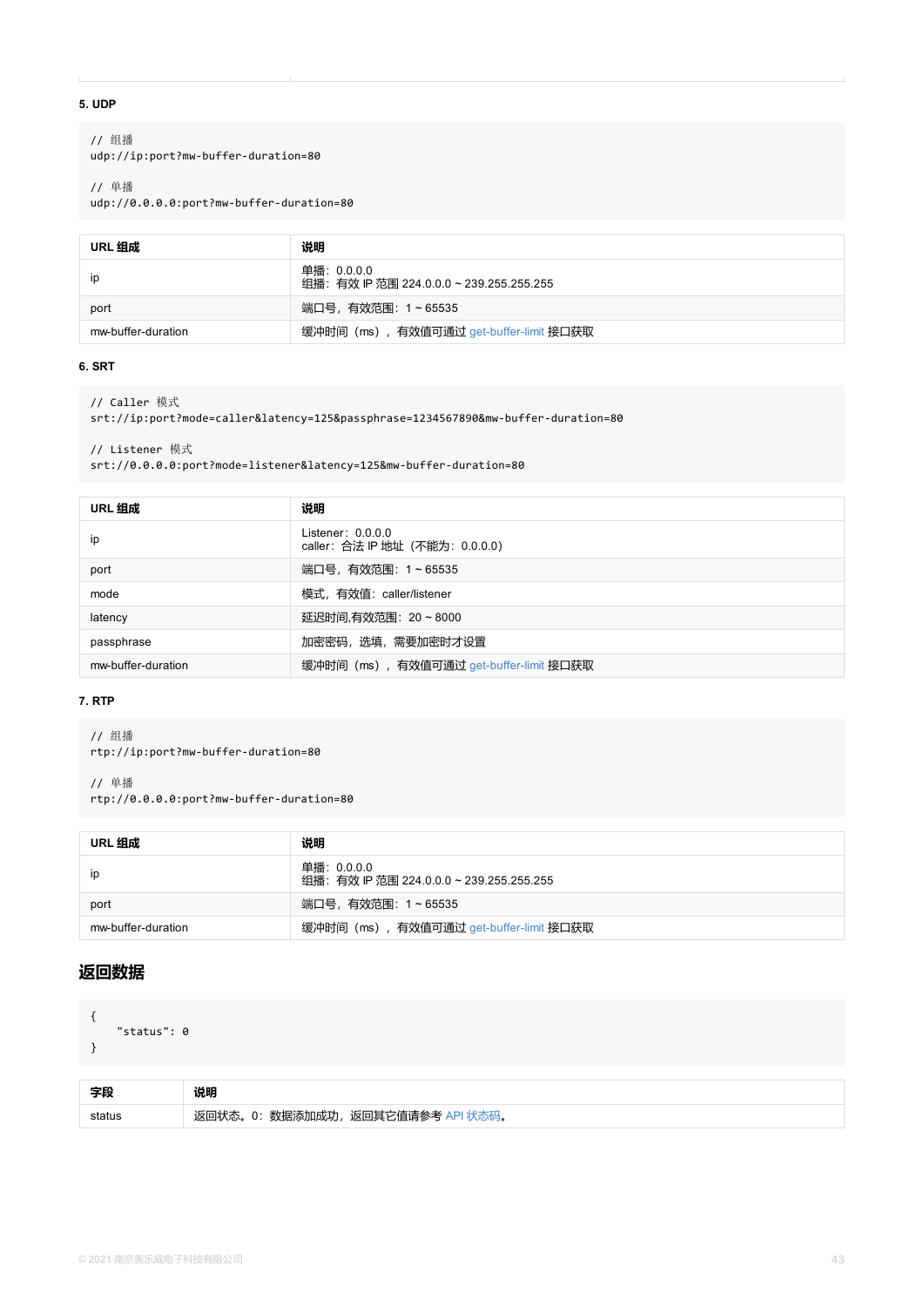```
{
   "status": 0
}
```

| 字段     | 说明                                       |
|--------|------------------------------------------|
| status | 返回状态。0: 数据修改成功, 、<br>- 返回其它值请参考 API 状态码。 |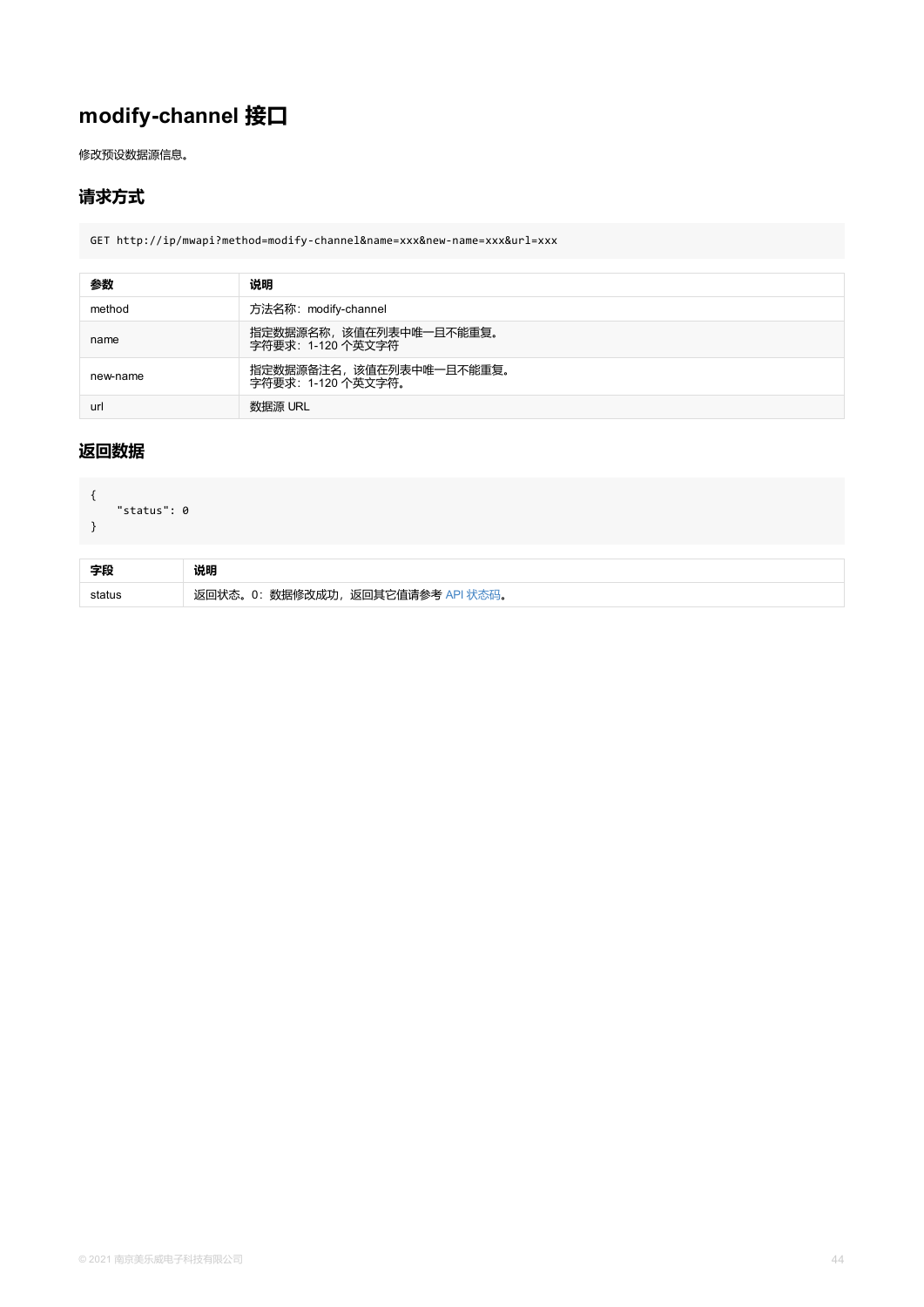```
status . U
}
```

| 字段     | 说明                                |
|--------|-----------------------------------|
| status | 返回状态。0: 数据删除成功, 返回其它值请参考 API 状态码。 |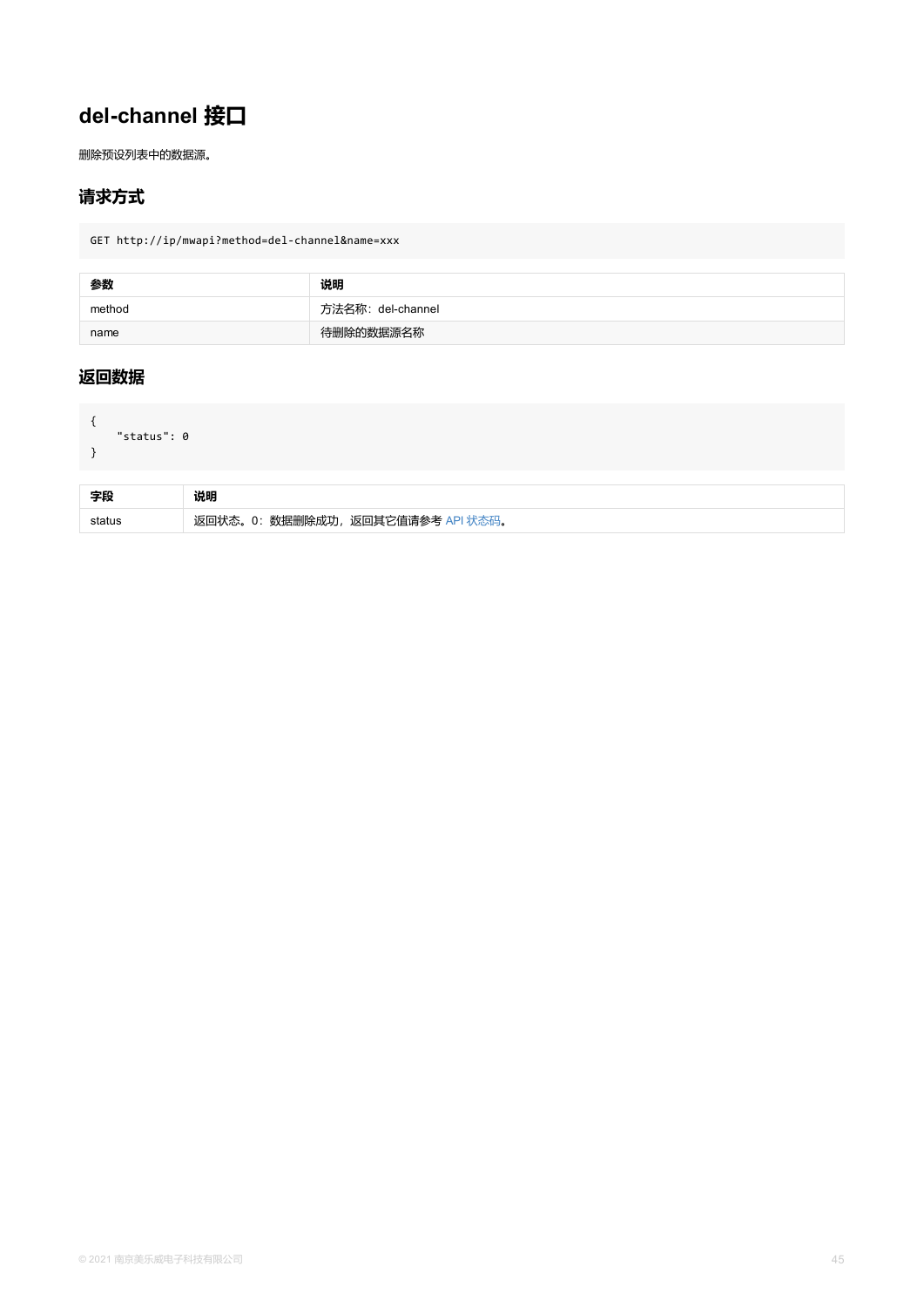<span id="page-45-0"></span>

| 字段     | 说明                                |
|--------|-----------------------------------|
| status | 返回状态。0: 数据删除成功, 返回其它值请参考 API 状态码。 |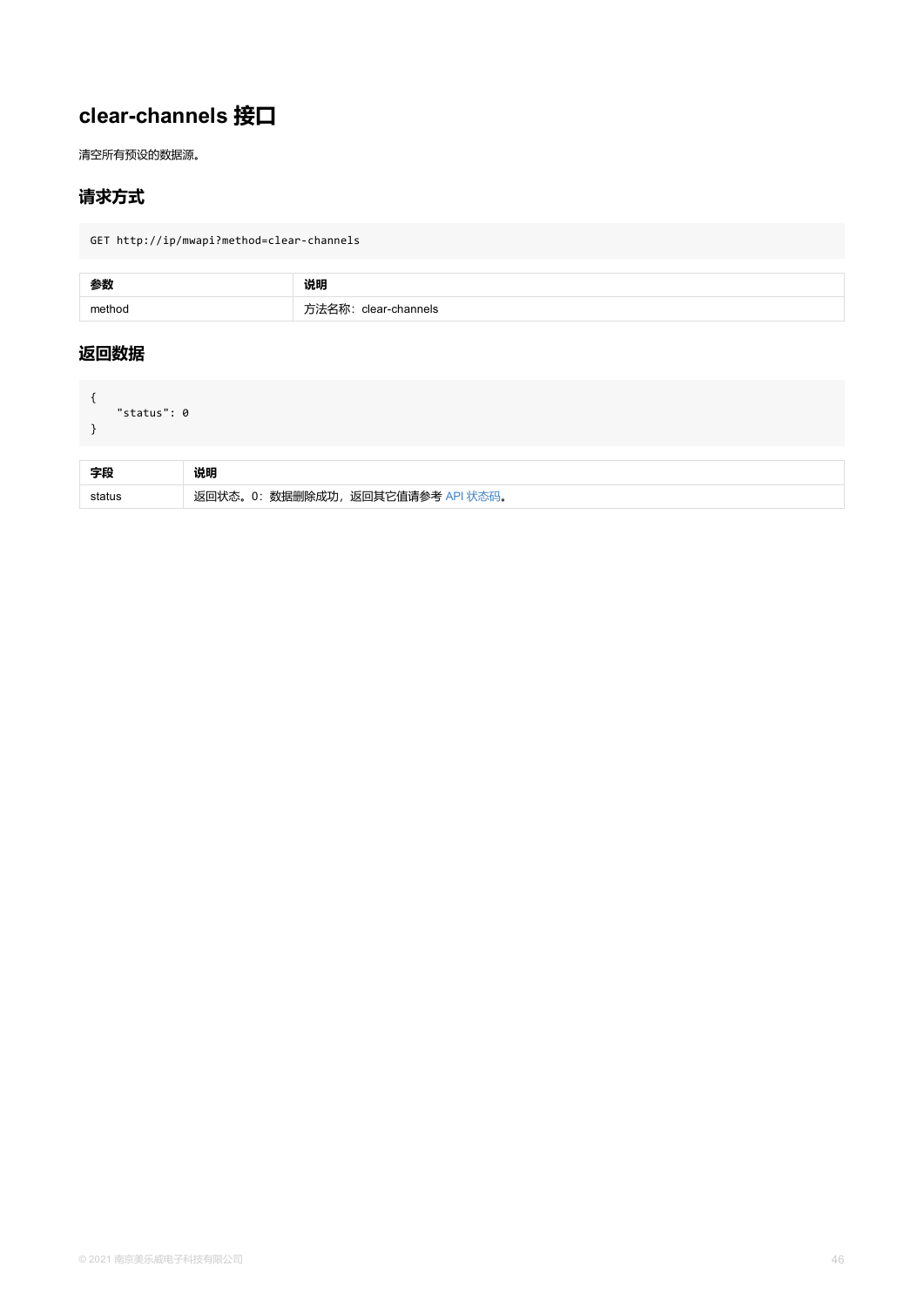```
status . v,
  "buffer-duration-def": 60,
  "buffer-duration-min": 20,
  "buffer-duration-max": 120
}
```

| 字段                  | 说明                                |
|---------------------|-----------------------------------|
| status              | 返回状态。0: 数据获取成功, 返回其它值请参考 API 状态码。 |
| buffer-duration-def | 默认缓冲时间 (ms)                       |
| buffer-duration-min | 最小值 (ms)                          |
| buffer-duration-max | 最大值(ms)                           |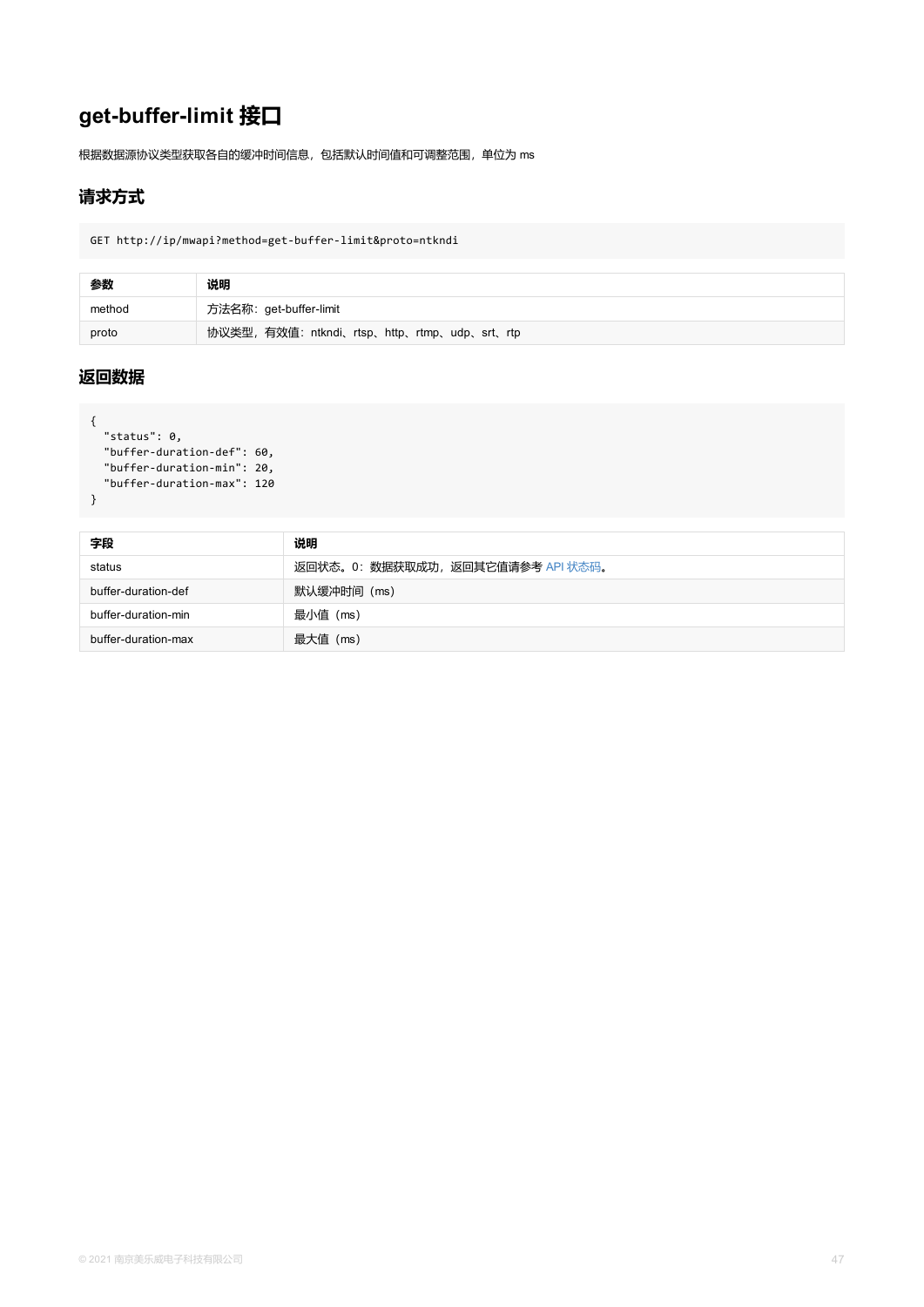```
"discovery-server": "",
  "source-name": "PRO CONVERT (#15 (B410190104001))",
  "group-name": "public",
 "low-bandwidth": false
}
```

| 字段               | 说明                                |
|------------------|-----------------------------------|
| status           | 返回状态。0: 数据获取成功, 返回其它值请参考 API 状态码。 |
| enable-discovery | 发现服务开启状态, 有效值: true/false。        |
| discovery-server | 服务器 IP 地址                         |
| source-name      | 数据源名称                             |
| group-name       | 客户端群组名称。                          |
| low-bandwidth    | 低带宽开启状态,有效值: true/false。          |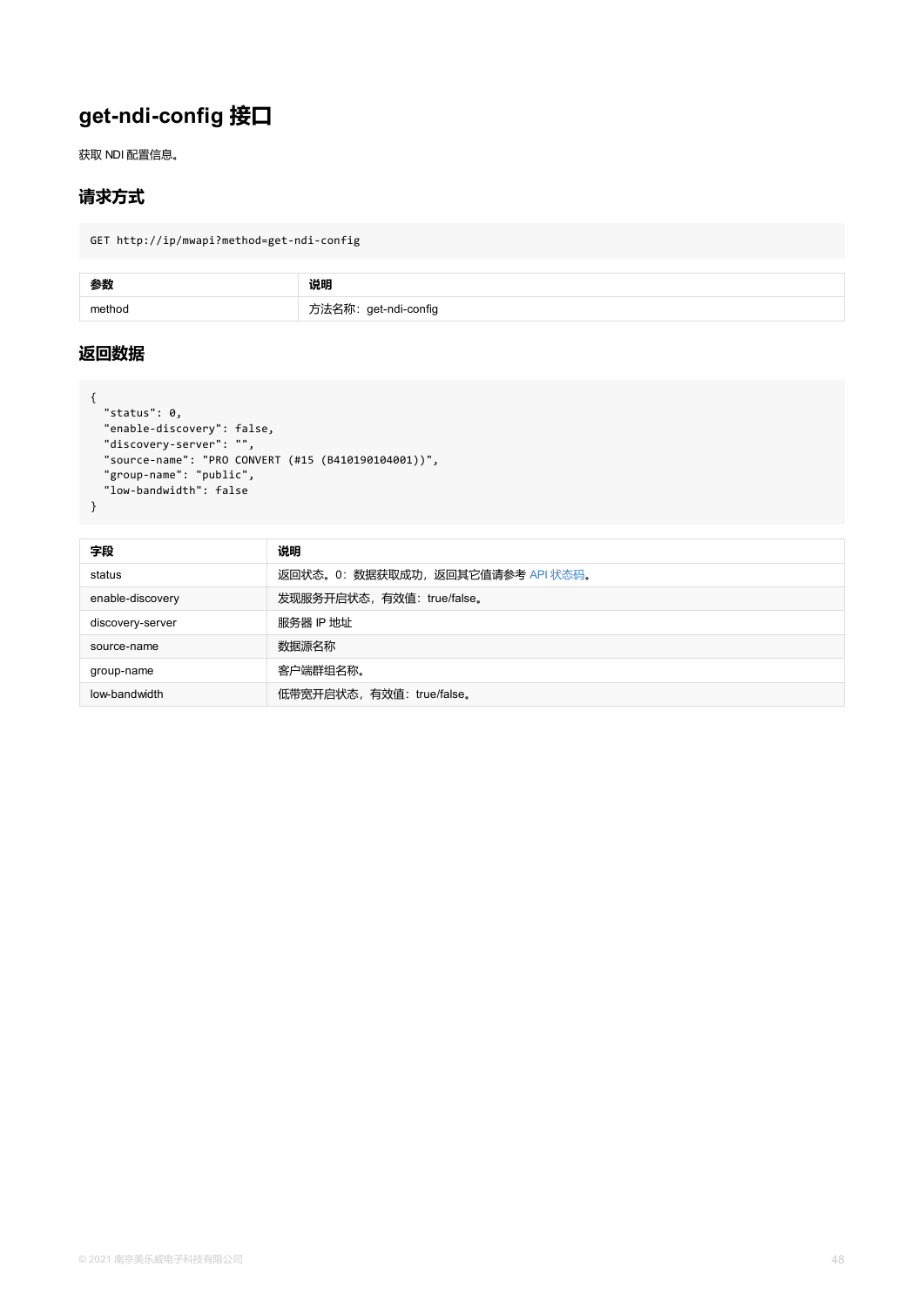```
{
  "status": 0
}
```

| 属性 |                                 |
|----|---------------------------------|
|    | 返回状态。0: 设置成功, 返回其它值请参考 API 状态码。 |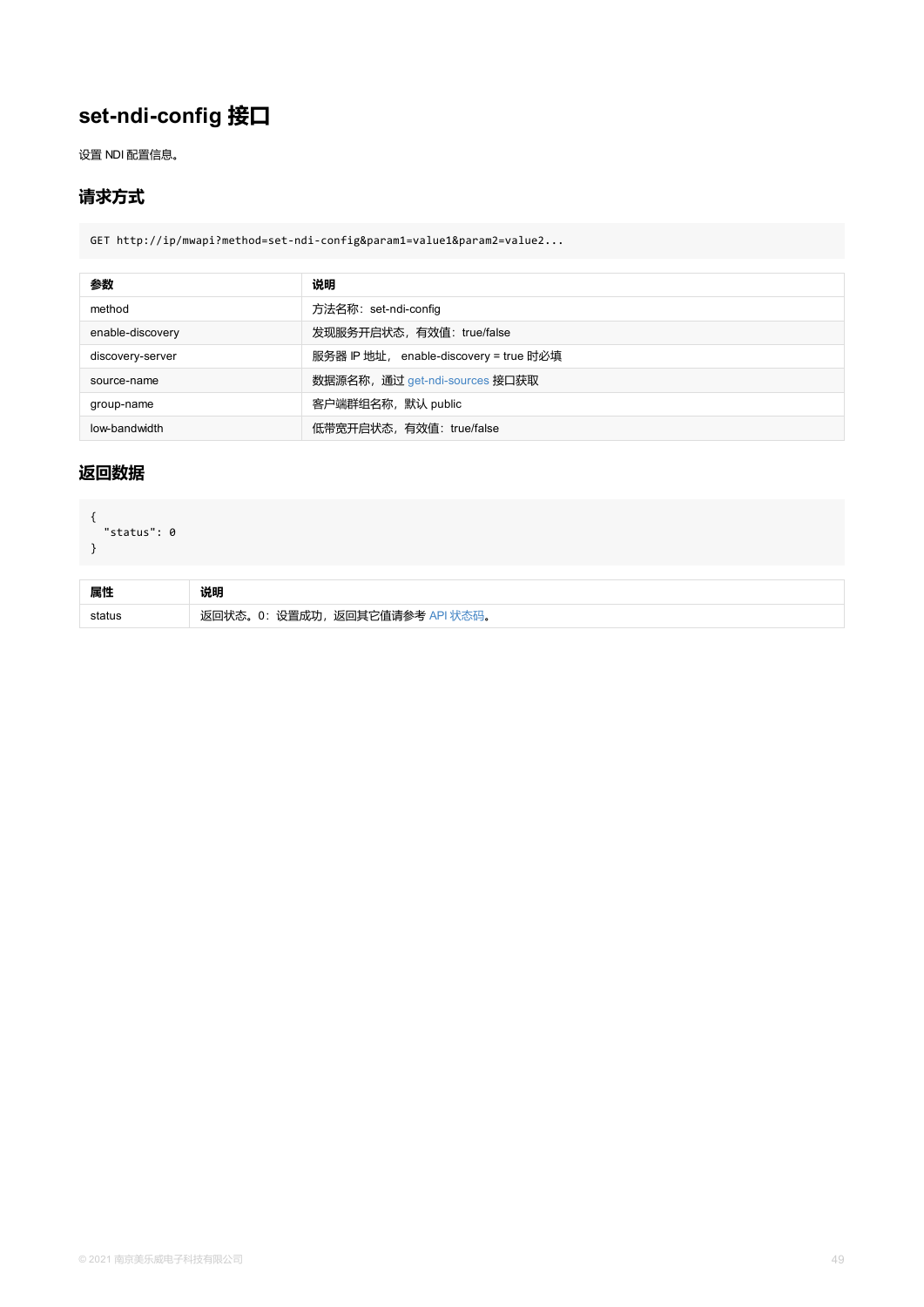```
{
     "ndi-name": "MAGEWELL (USB Capture HDMI (D206191017871))",
     "ip-addr": "192.168.1.192:5963" // 含有 'amc_id' 的为多播方式
    },
    {
     "ndi-name": "MAGEWELL (USB Capture HDMI (D206191017889))",
     "ip-addr": "192.168.1.192:5961"
   }
  ]
}
```

| 属性      | 说明                                |
|---------|-----------------------------------|
| status  | 返回状态。0: 数据获取成功, 返回其它值请参考 API 状态码。 |
| sources | 当前可用的备用通道数组。                      |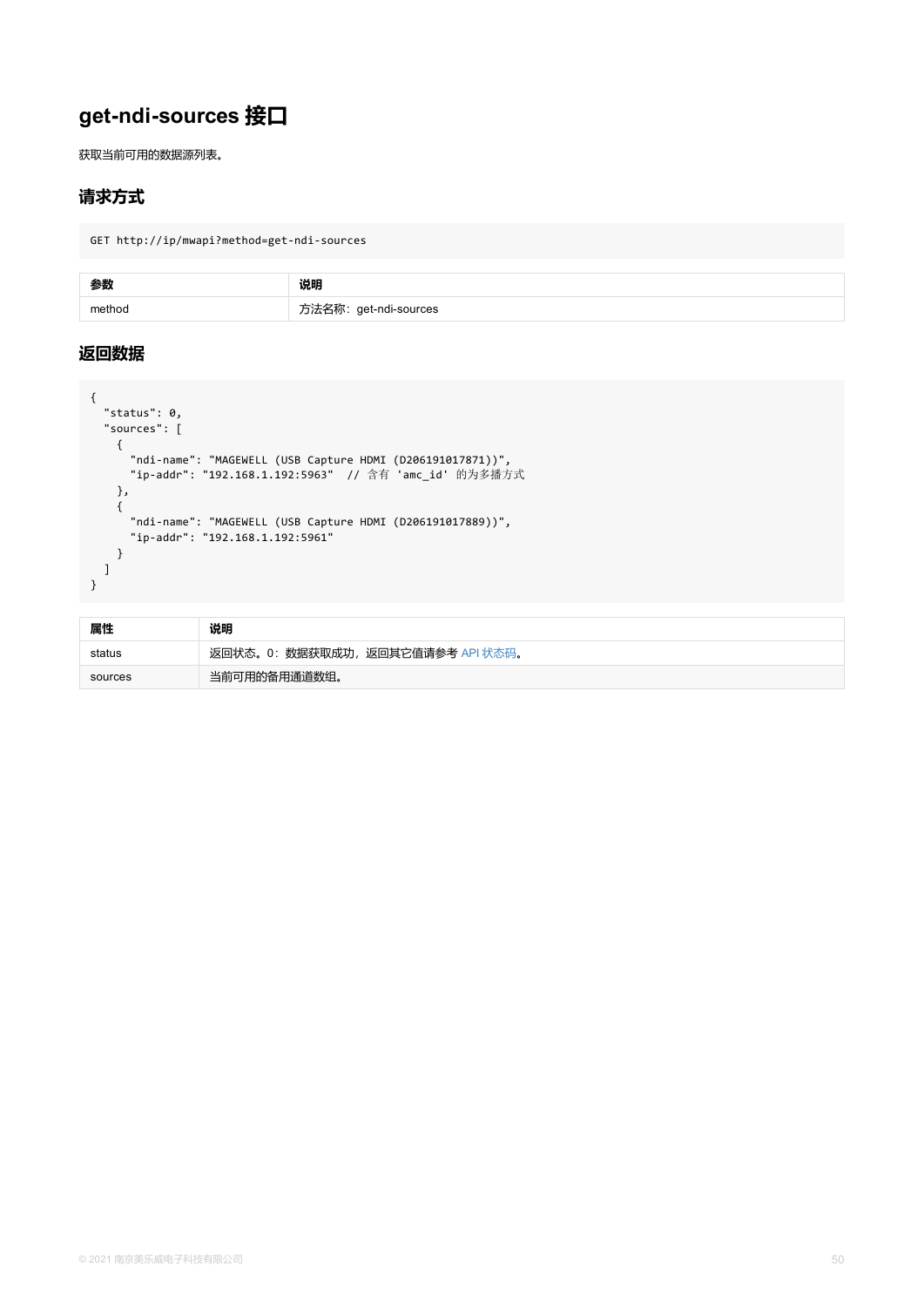<span id="page-50-0"></span>

| 属性              | 说明                                      |
|-----------------|-----------------------------------------|
| status          | 返回状态。0: 数据获取成功, 返回其它值请参考 API 状态码。       |
| buffer-duration | 缓冲时间 (ms), 有效值可通过 get-buffer-limit 接口获取 |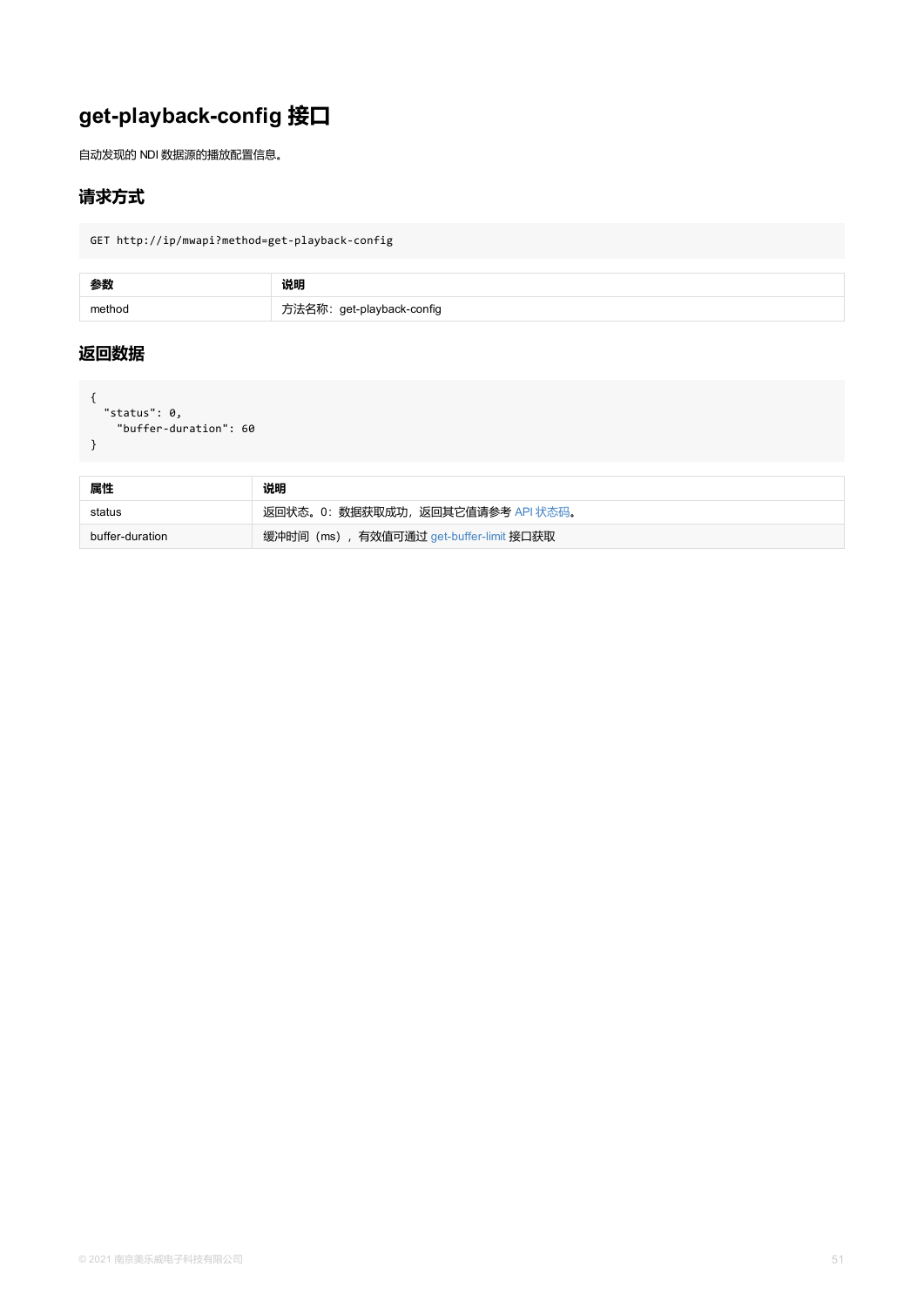```
status . U
}
```

| 属性     | 说明                              |
|--------|---------------------------------|
| status | 返回状态。0: 设置成功, 返回其它值请参考 API 状态码。 |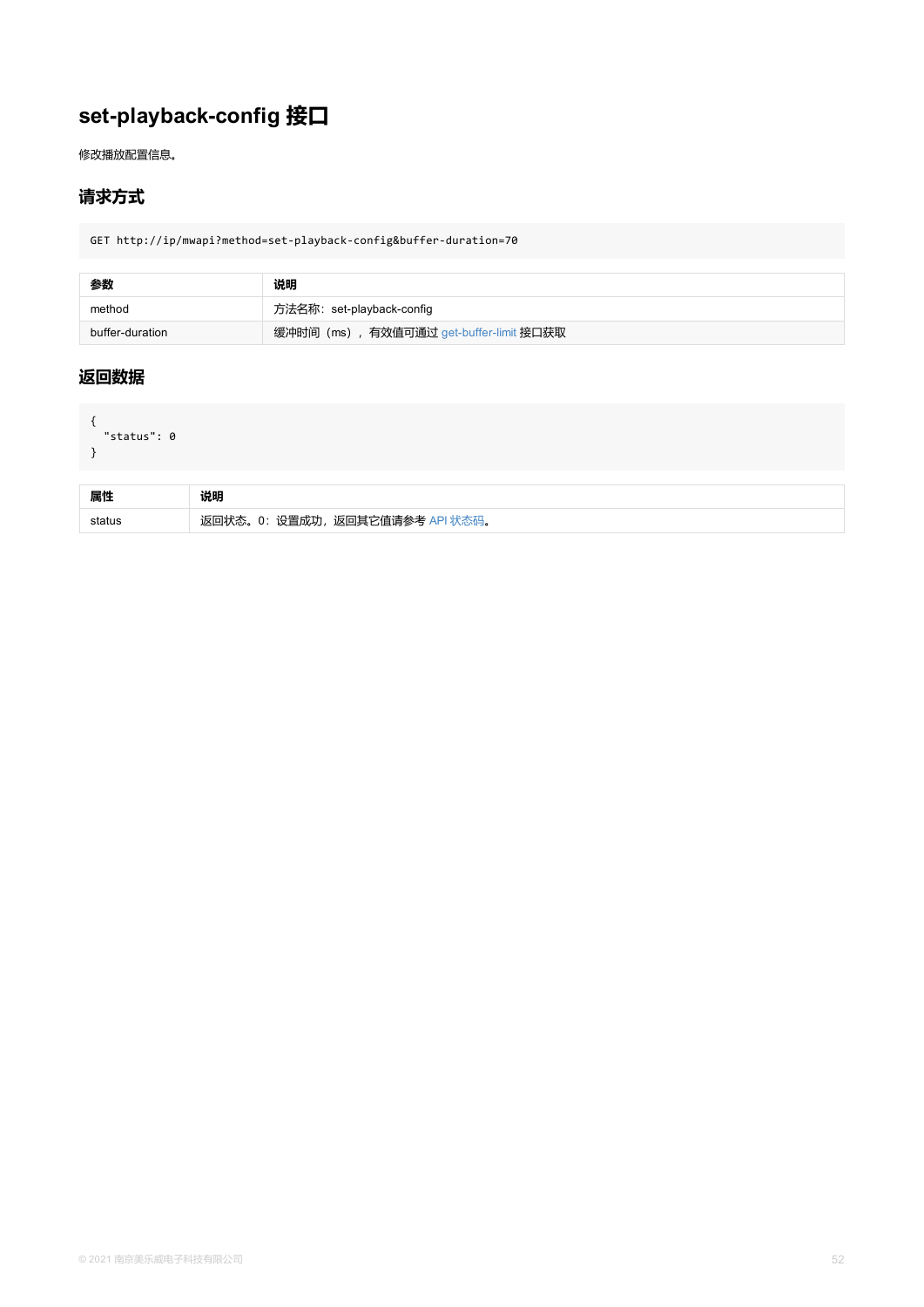```
{
     "id": "Admin",
    "group": "Admin"
   },
   {
    "id": "Test",
    "group": "User"
  }
 ]
}
```

| 属性     | 说明                                |
|--------|-----------------------------------|
| status | 返回状态。0: 数据获取成功, 返回其它值请参考 API 状态码。 |
| users  | 用户列表数组。id: 用户名, group: 用户组。       |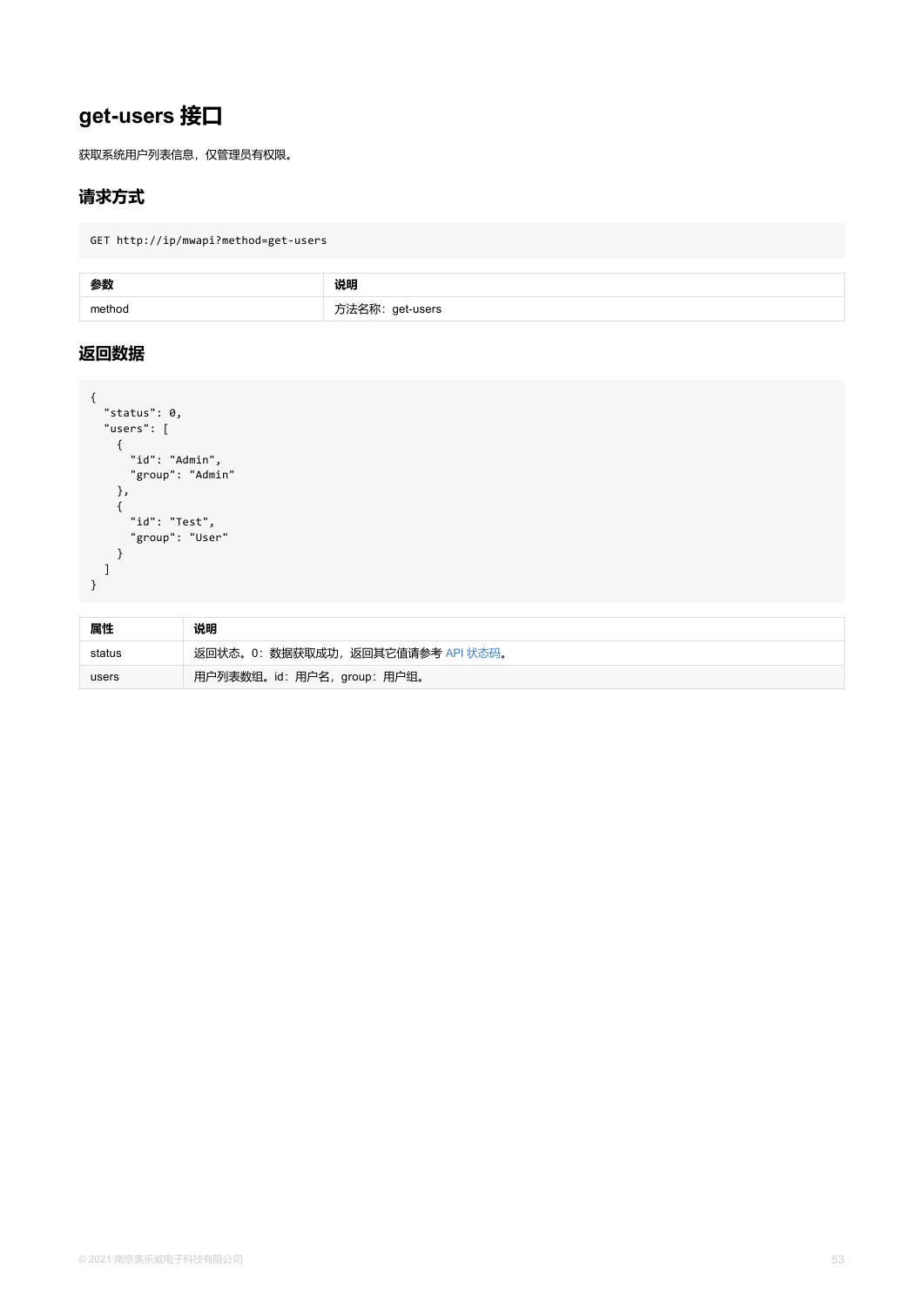```
{
"status": 0
}
```

| 属性     | 说明                              |
|--------|---------------------------------|
| status | 返回状态。0: 新增成功, 返回其它值请参考 API 状态码。 |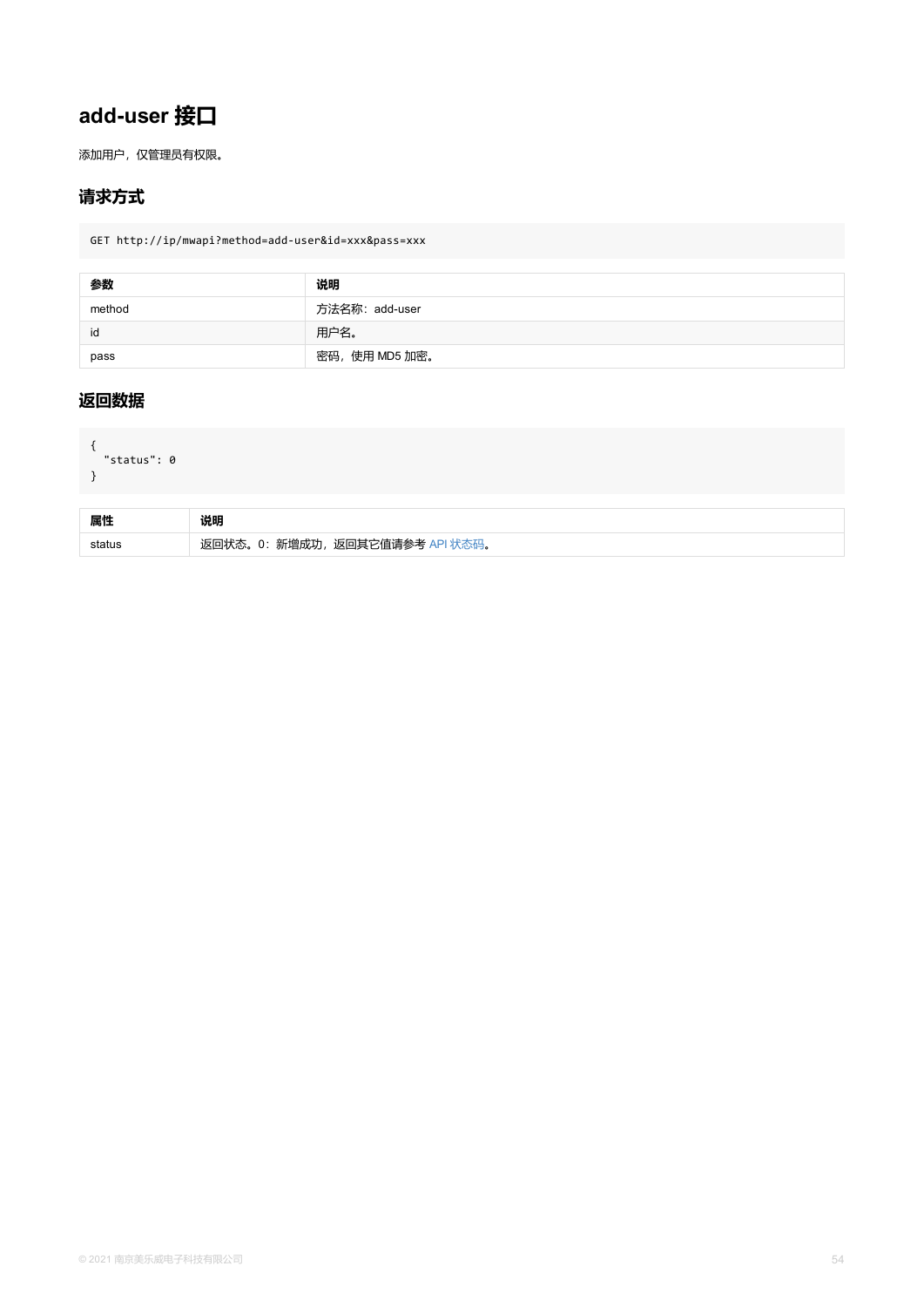```
status . U
}
```

| 属性     | 说明                              |
|--------|---------------------------------|
| status | 删除成功,<br>返回其它值请参考<br>0:<br>"状态。 |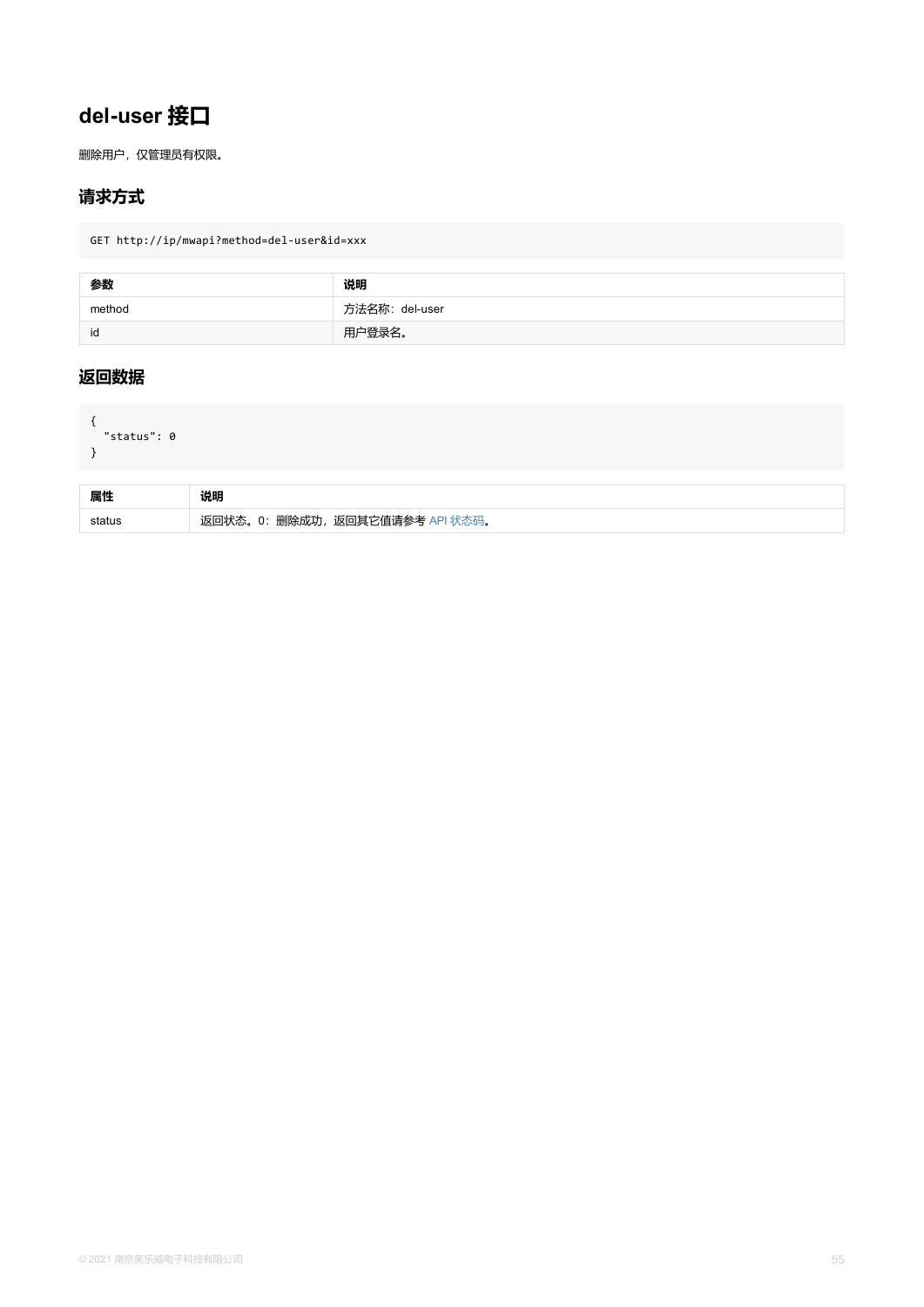```
{
"status": 0
}
```

| 属性     | 说明                              |
|--------|---------------------------------|
| status | 返回状态。0: 修改成功, 返回其它值请参考 API 状态码。 |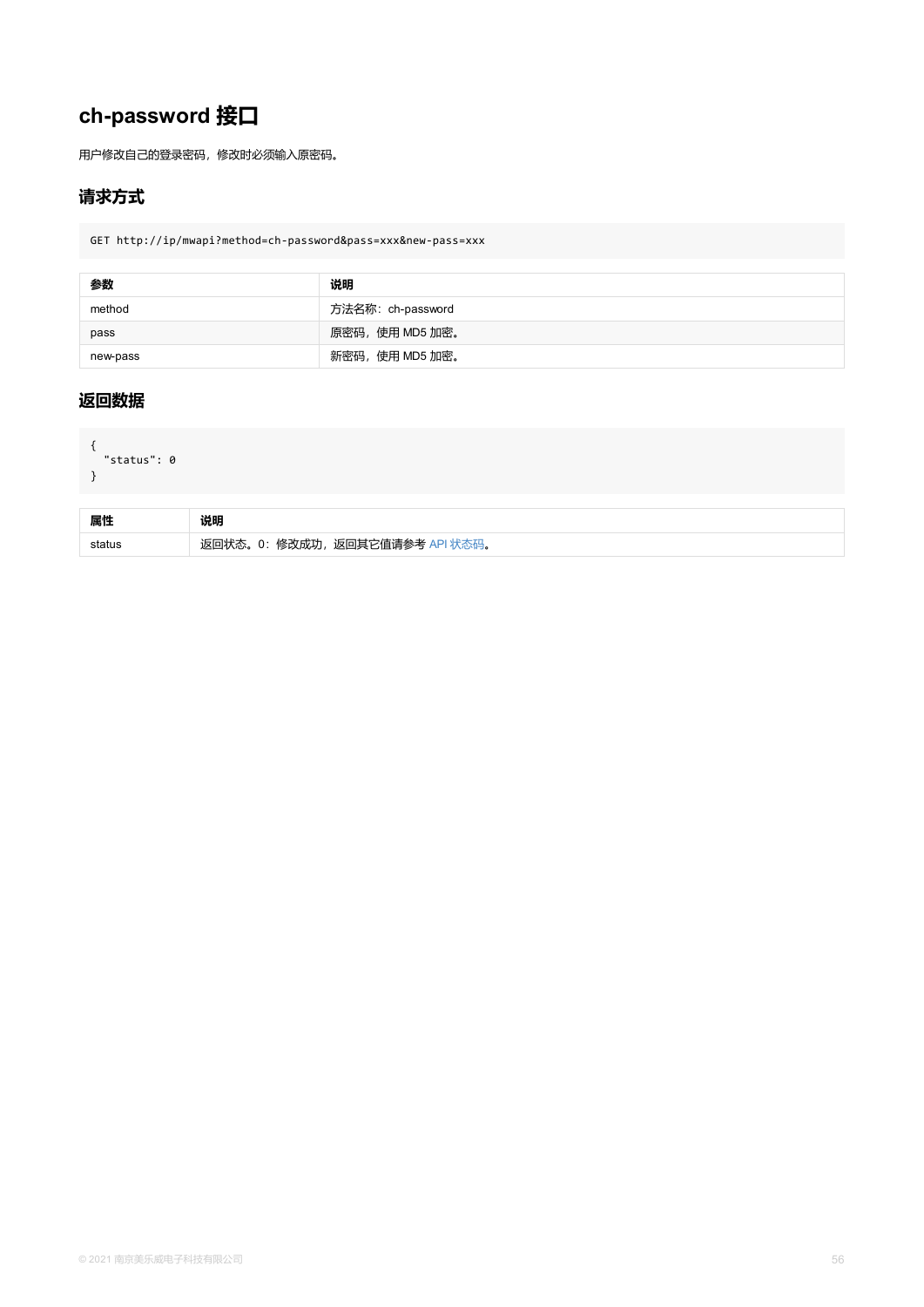```
{
"status": 0
}
```

| 属性     | 说明                              |
|--------|---------------------------------|
| status | 返回状态。0: 重置成功, 返回其它值请参考 API 状态码。 |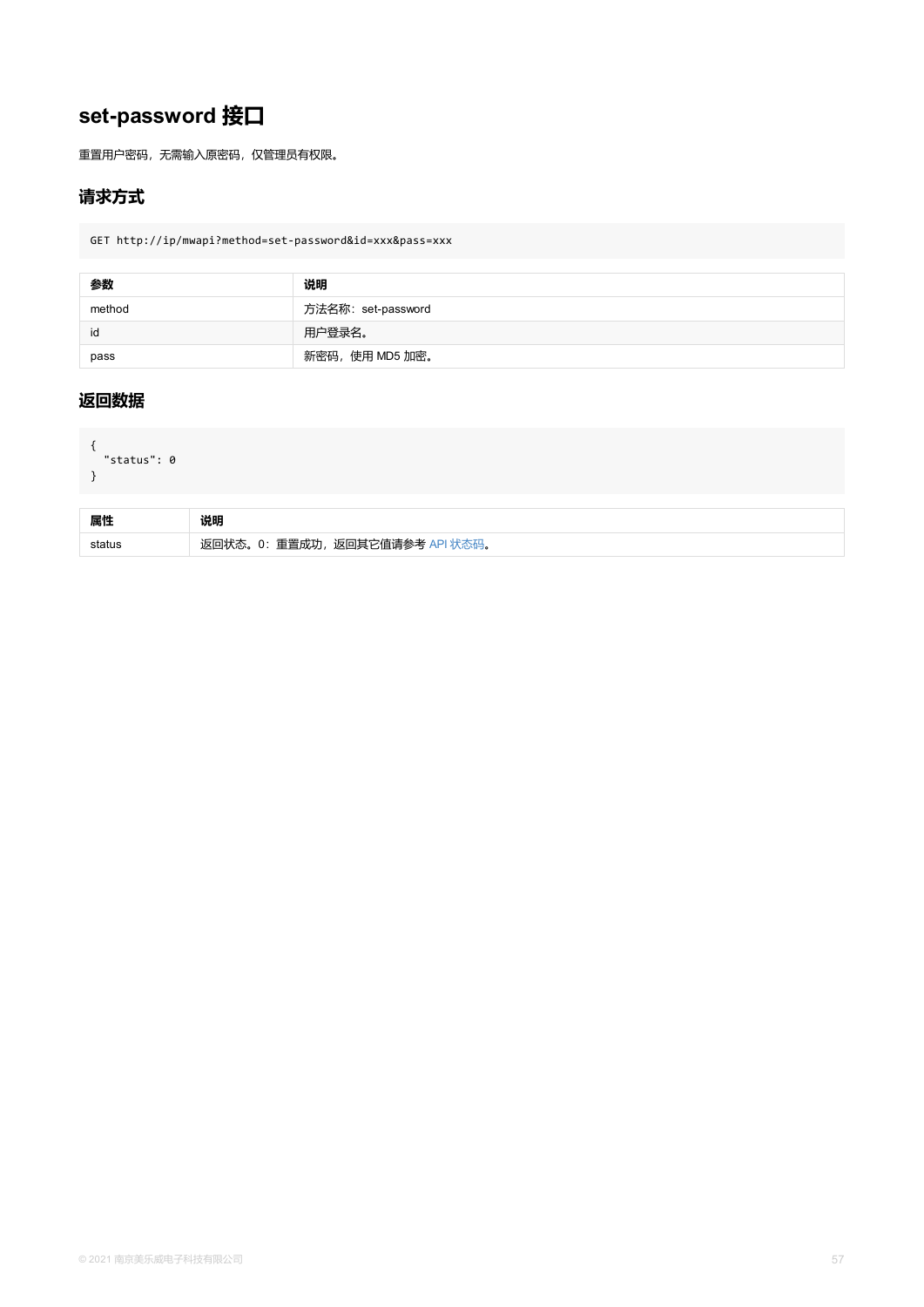```
"device-name": "Pro Convert",
  "state": "1000m",
  "mac-addr": "70:B3:D5:75:D2:41",
  "ip-addr": "192.168.1.90",
  "ip-mask": "255.255.255.0",
  "gw-addr": "192.168.1.1",
  "dns-addr": "10.0.0.3",
  "tx-speed-kbps": 0,
  "rx-speed-kbps": 5
}
```

| 属性            | 说明                                                           |  |
|---------------|--------------------------------------------------------------|--|
| status        | 返回状态。0: 数据获取成功, 返回其它值请参考 API 状态码。                            |  |
| use-dhcp      | 是否动态获取 IP 地址, 有效值: true/false。                               |  |
| device-name   | 设备名称。                                                        |  |
| state         | 连接状态, 有效值: down、disconnected、10m、100m、1000m、2500m、5000m、1000 |  |
| mac-addr      | Mac 地址。                                                      |  |
| ip-addr       | IP 地址。                                                       |  |
| ip-mask       | 子网掩码。                                                        |  |
| gw-addr       | 网关地址。                                                        |  |
| dns-addr      | DNS 服务器地址。                                                   |  |
| tx-speed-kbps | 发送速度 (Kbps)。                                                 |  |
| rx-speed-kbps | 接收速度 (Kbps)。                                                 |  |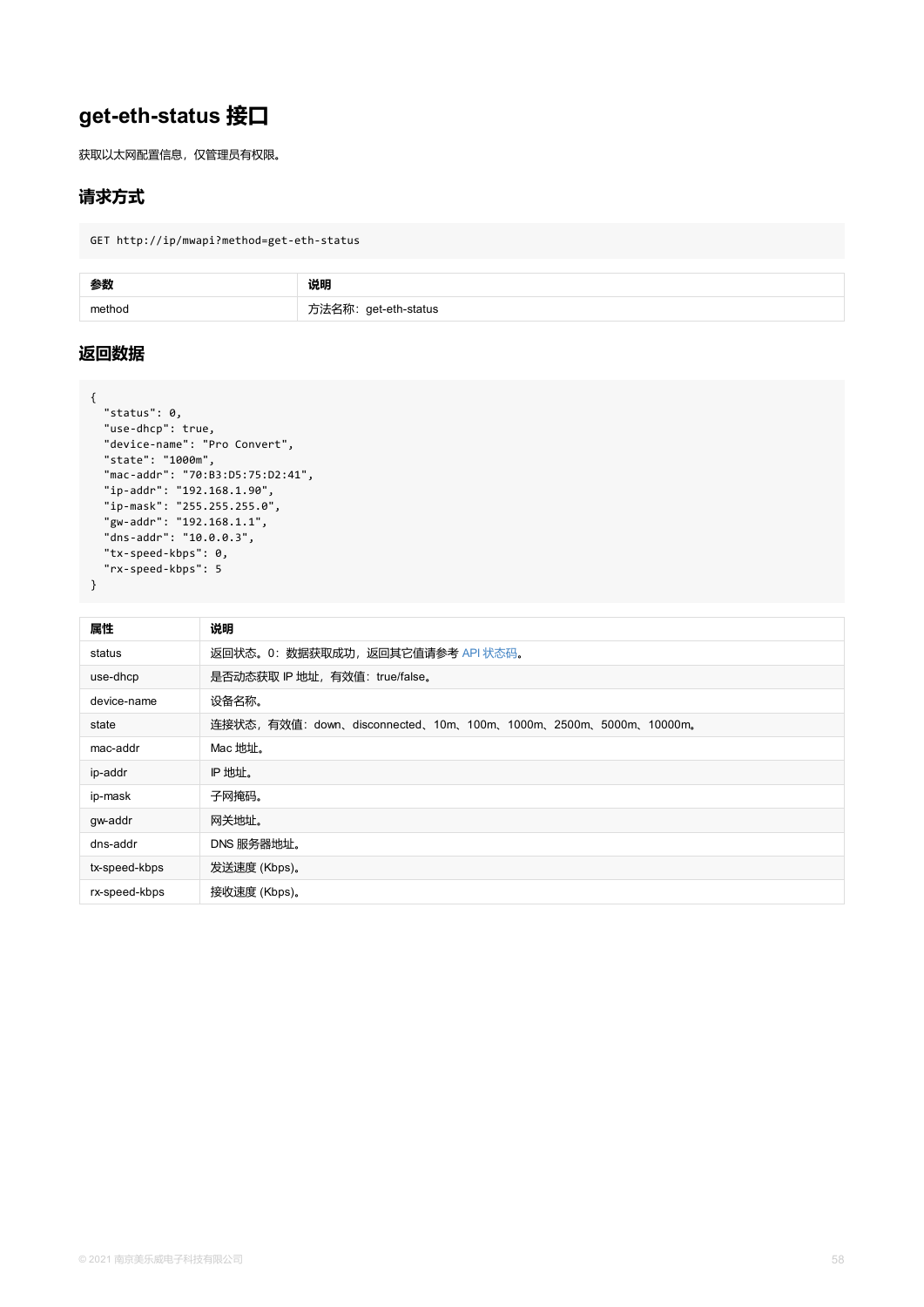dns-addr DNS 服务器。

```
{
 "status": 0,
"reconnect": true
}
```

| 属性        | 说明                               |
|-----------|----------------------------------|
| status    | 返回状态。0:设置成功,返回其它值请参考 API 状态码。    |
| reconnect | 设置后是否需要重新连接和登录, 有效值: true/false。 |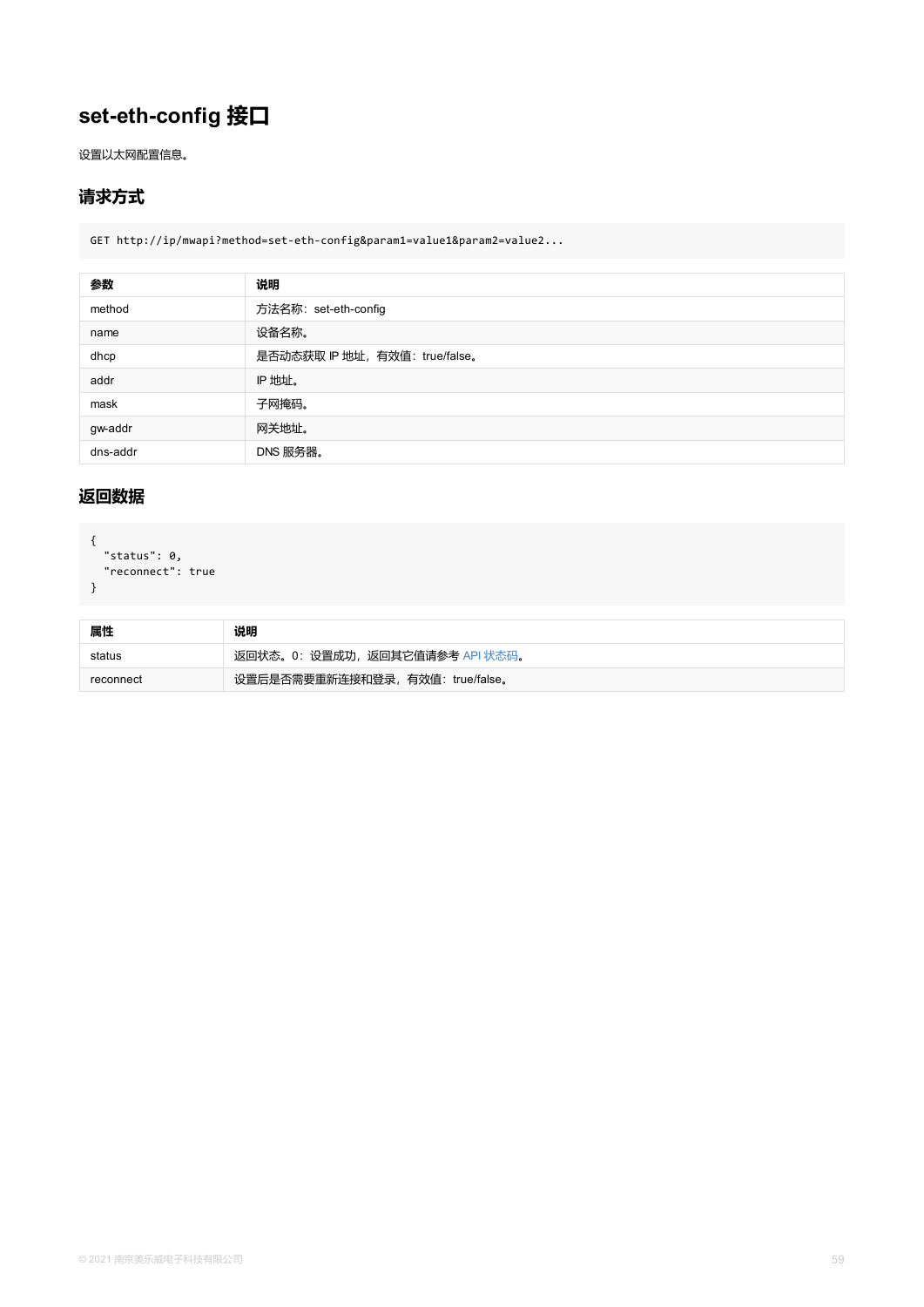```
"ip-addr": "192.168.66.1",
 "tx-speed-kbps": 0,
 "rx-speed-kbps": 0
}
```

| 属性            | 说明                                                                     |
|---------------|------------------------------------------------------------------------|
| status        | 返回状态。0: 数据获取成功, 返回其它值请参考 API 状态码。                                      |
| state         | 连接状态, 有效值: disconnected、full-speed、high-speed、super-speed-5g、super-spe |
| ip-addr       | IP 地址。                                                                 |
| tx-speed-kbps | 发送速度 (Kbps)。                                                           |
| rx-speed-kbps | 接收速度 (Kbps)。                                                           |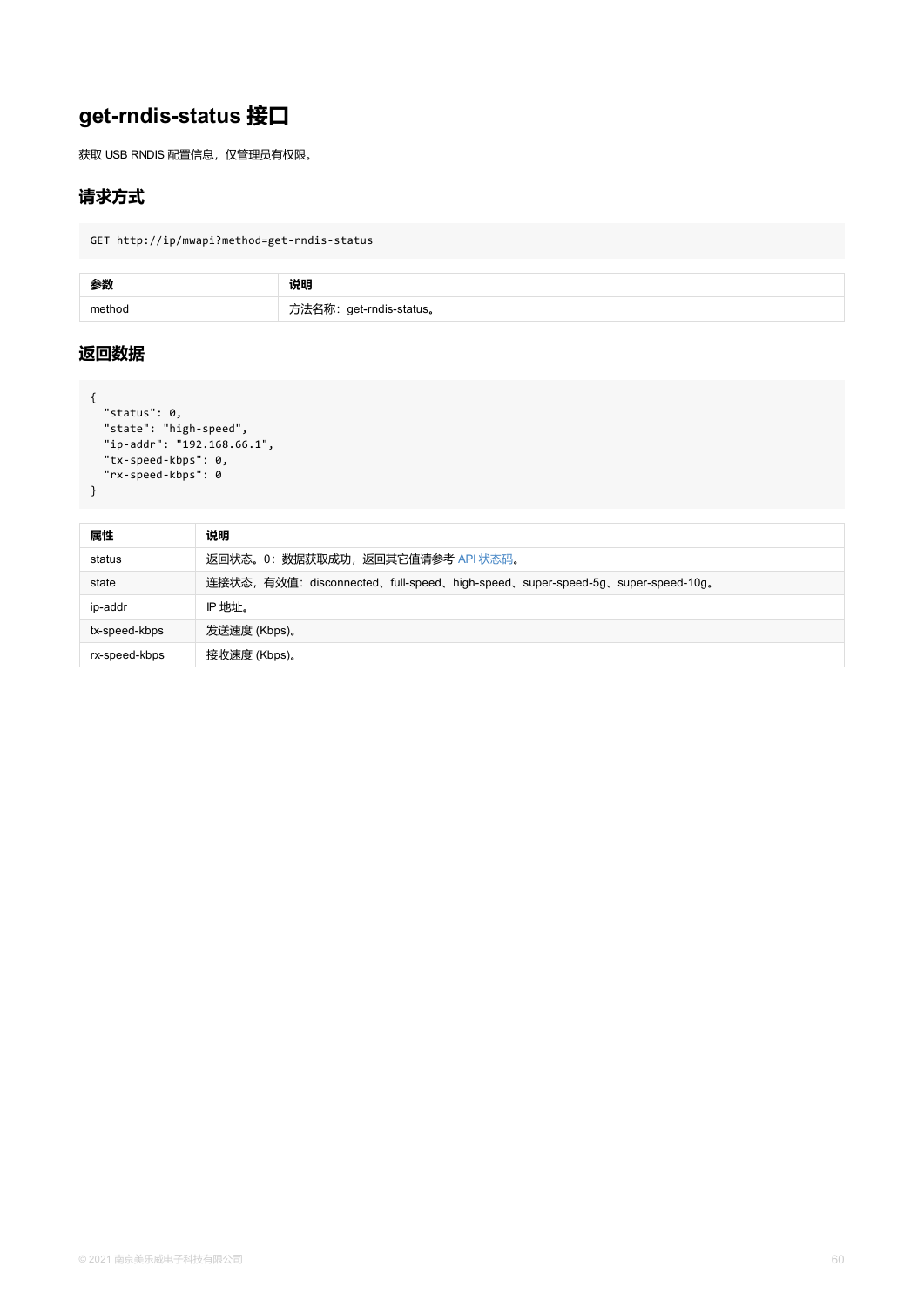```
status . v,
 "reconnect": true
}
```

| 属性        | 说明                               |
|-----------|----------------------------------|
| status    | 返回状态。0: 设置成功, 返回其它值请参考 API 状态码。  |
| reconnect | 修改后是否需要重新连接和登录, 有效值: true/false。 |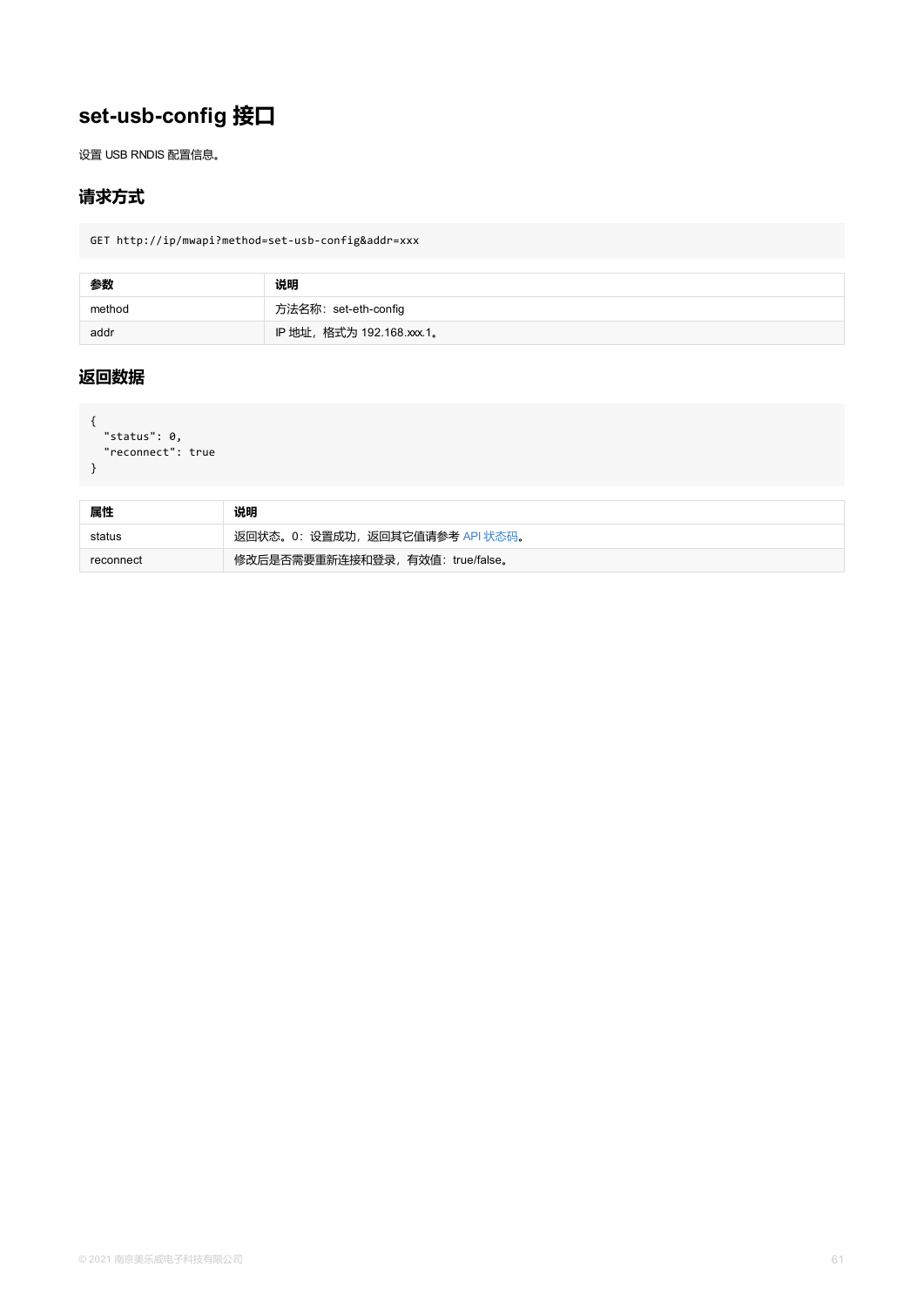```
"status": 0,
  "state": "idle",
  "cur-ver": "1.1.72",
  "fw-valid": true
}
```
**updating 状态时的返回值**

```
{
  "status": 0,
  "state": "updating",
  "cur-ver": "1.1.72",
  "update-to-ver": "1.1.72",
  "num-steps": 4,
  "step-id": 2,
  "step-name": "Erasing image",
  "step-percent": 28,
  "fw-valid": true
}
```
#### **failed 状态时的返回值**

```
{
 "status": 0,
  "state": "failed",
  "cur-ver": "1.1.72",
  "error-status": 16,
  "fw-valid": true
}
```

| 属性            | 说明                                             |
|---------------|------------------------------------------------|
| status        | 返回状态。0: 数据获取成功, 返回其它值请参考 API 状态码。              |
| state         | 更新状态, 有效值: idle、updating、completed、failed。     |
| cur-ver       | 当前固件版本号。                                       |
| update-to-ver | 目标固件版本号。                                       |
| num-steps     | 固件更新步骤总数, 仅在 updating 状态下存在。                   |
| step-id       | 正在更新步骤编号, 仅在 updating 状态下存在。                   |
| step-name     | 正在更新步骤名称, 仅在 updating 状态下存在。                   |
| step-percent  | 当前更新进度,仅在 updating 状态下存在。                      |
| error-status  | 错误状态码, 仅在 failed 状态下存在。                        |
| fw-valid      | 当前固件存储是否已损坏,有效值:<br>1、true: 正常<br>2、false:已损坏。 |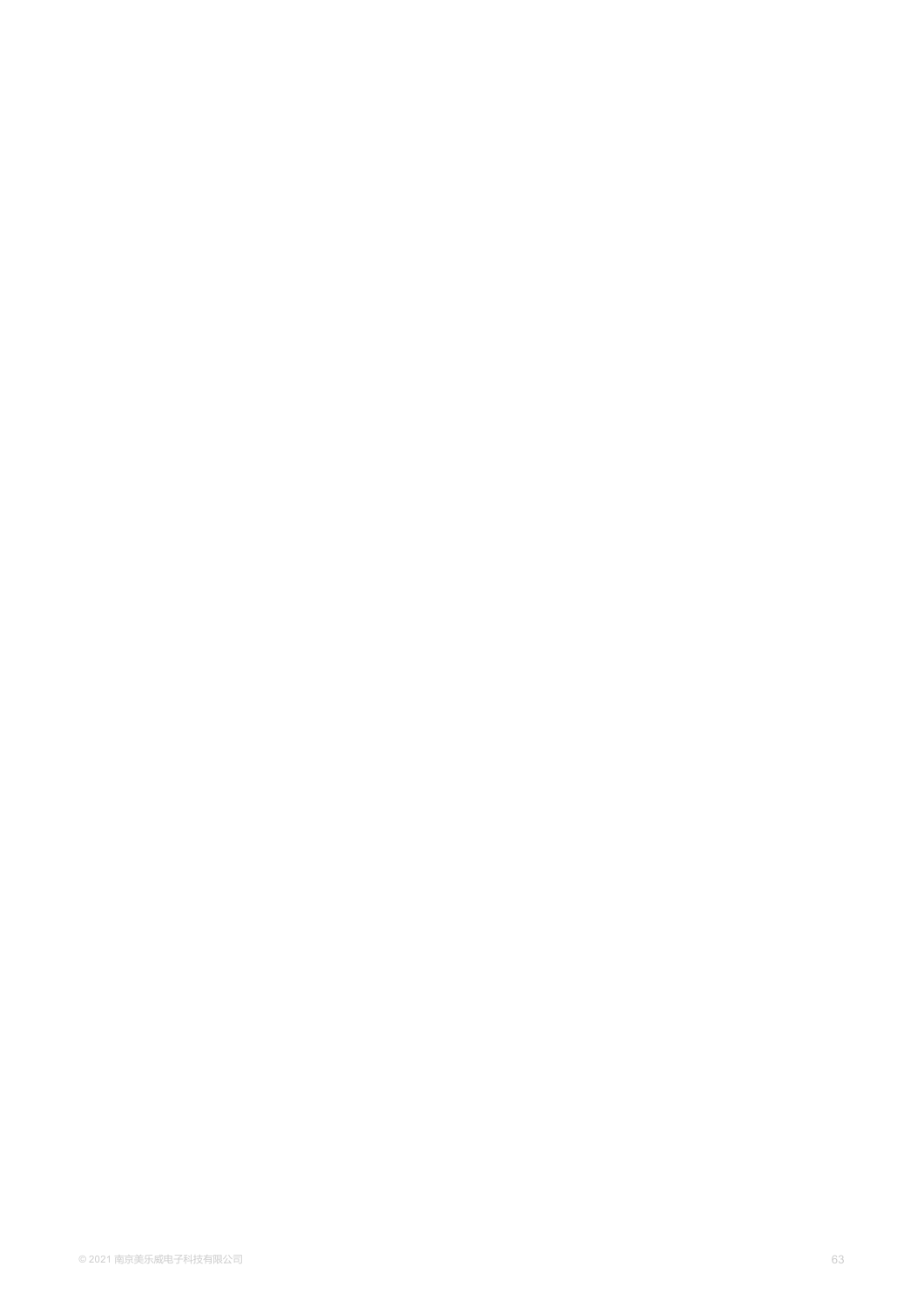```
"version": "1.1.72",
"size": 11890776
}
```

| 属性         | 说明                              |
|------------|---------------------------------|
| status     | 返回状态。0: 上传成功, 返回其它值请参考 API 状态码。 |
| up-to-date | 当前版本是否为最新, 有效值: true/false。     |
| version    | 上传的固件版本号。                       |
| size       | 上传的固件文件大小(B)。                   |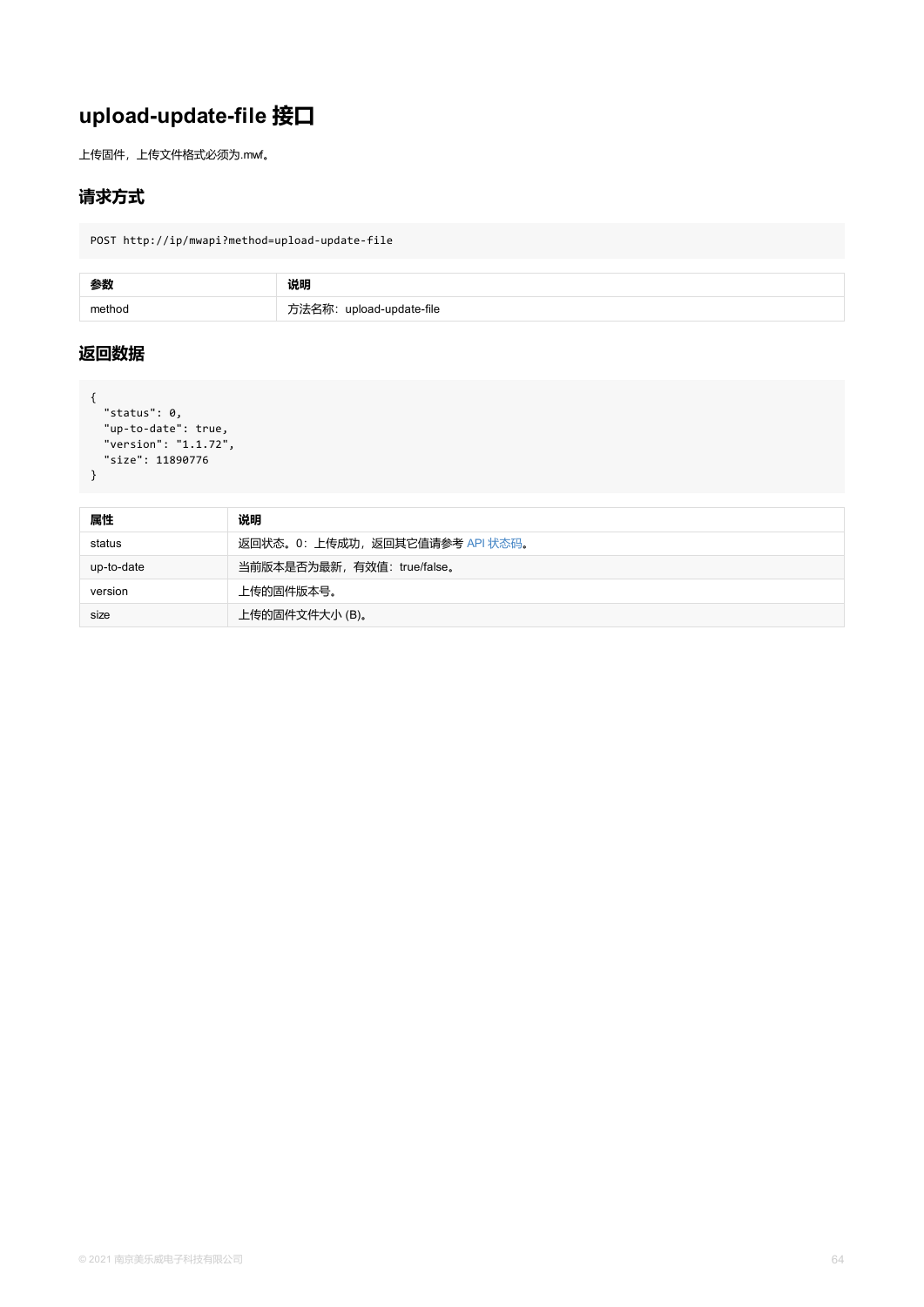```
status . U
}
```

| 属性     | 说明                                          |
|--------|---------------------------------------------|
| status | 开始更新<br>返回其它值请参考<br>$\mathbf{U}$ .<br>متشائ |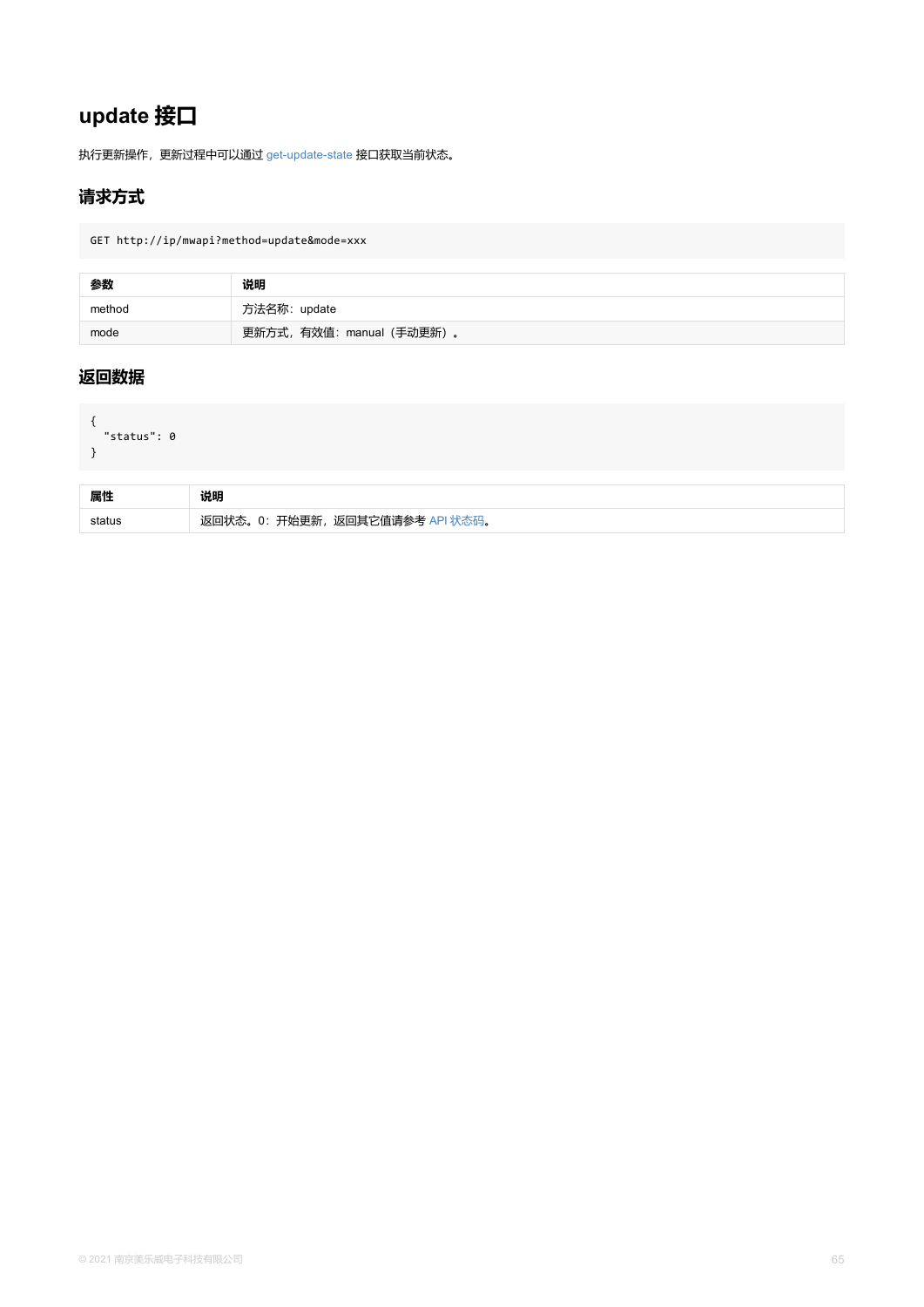# **get-report 接口**

获取设备当前的状态报告,仅管理员有权限。

### **请求方式**

GET http://ip/mwapi?method=get-report

### **返回数据**

纯文本格式, html 片段如下。

```
<div class="report-summary">
 <h1>Pro Convert NDI to HDMI</h1>
 <p>Generated at Thu, 21 Mar 2019 07:42:56 GMT</p>
</div>
<div class="report-content">
 <div class="content-level1">
      .
      .
      .
      .
 </div>
</div>
```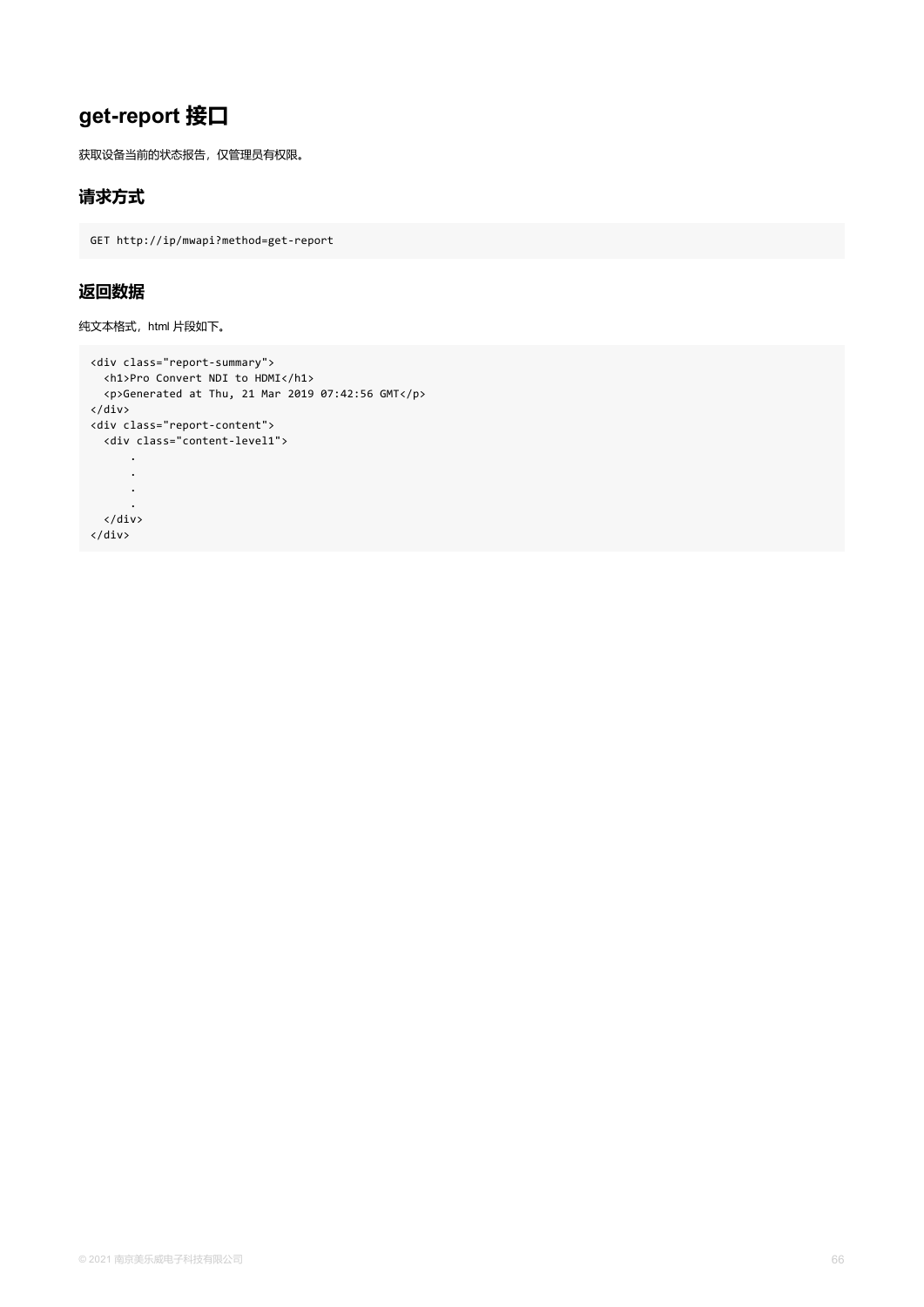# **export-report 接口**

导出设备当前的状态报告,导出文件为 html 格式,仅管理员有权限。

## **请求方式**

GET http://ip/mwapi?method=export-report&file-name=xxx.html

| 参数        | 说明                  |
|-----------|---------------------|
| method    | 方法名称: export-report |
| file-name | 导出文件名称。             |

### **请求结果**

直接下载 html 格式报告文件到本地。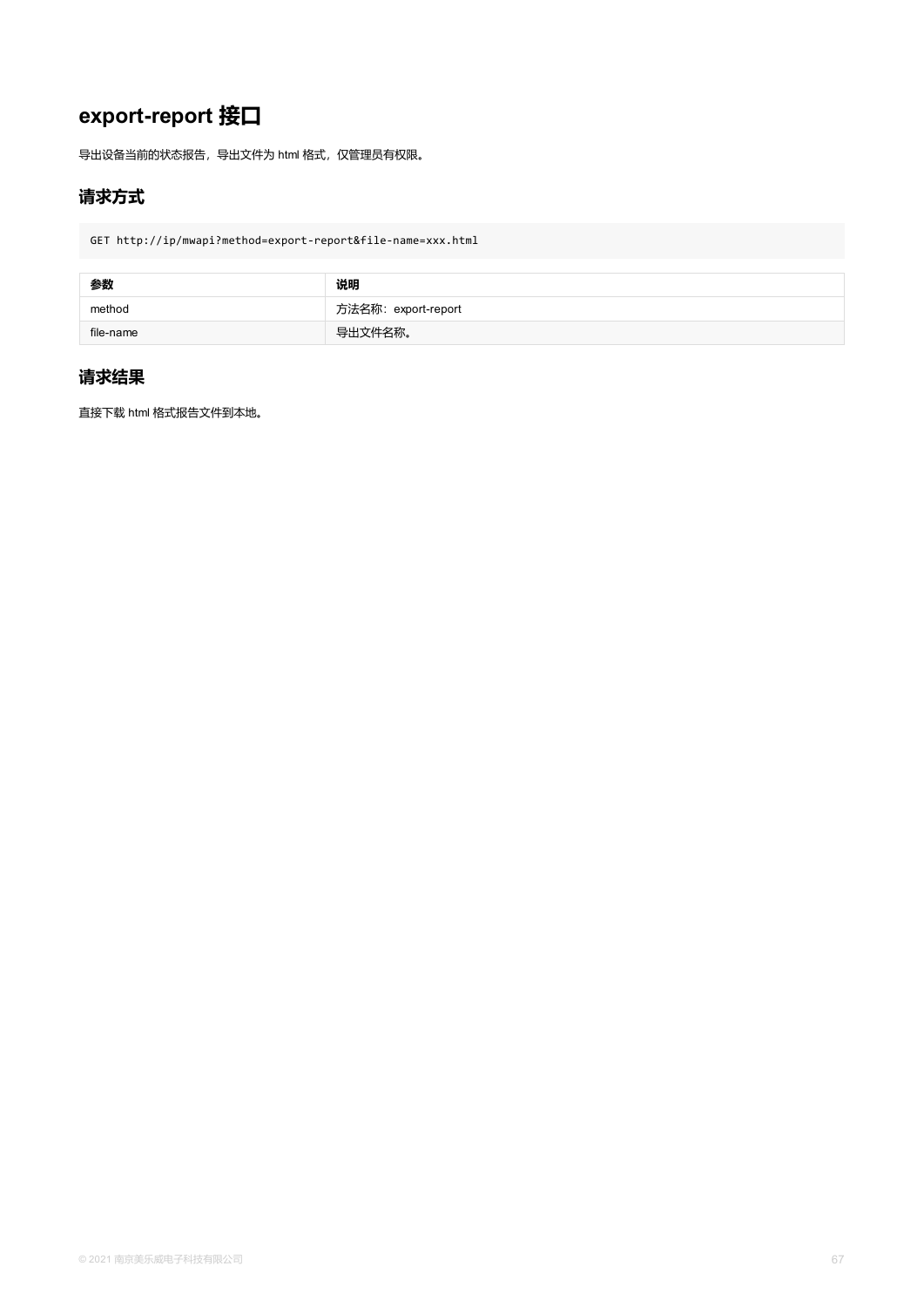```
status . v<sub>j</sub>
  "logs": [
    {
      "type": "warn",
      "time": "2019-03-19 09:53:03.047",
      "message": "USB state: disconnected"
    },
    {
      "type": "warn",
      "time": "2019-03-19 09:14:09.292",
      "message": "User 'Admin' (192.168.66.2) session 4 timeout"
    },
    {
      "type": "warn",
      "time": "1970-01-01 00:00:11.872",
      "message": "USB state: disconnected"
    },
    ...
  ]
}
```

| 属性     | 说明                                               |
|--------|--------------------------------------------------|
| status | 返回状态。0: 数据获取成功, 返回其它值请参考 API 状态码。                |
| logs   | 日志数组列表: type: 日志类型; time: 日志产生时间, message: 日志内容。 |

### **接口示例**

#### **获取全部日志**

http://192.168.66.1/mwapi?method=get-ptz-configmethod=get-logs&types=all

#### **获取 warn 和 error 类型的日志**

http://192.168.66.1/mwapi?method=get-ptz-configmethod=get-logs&types=warn,error